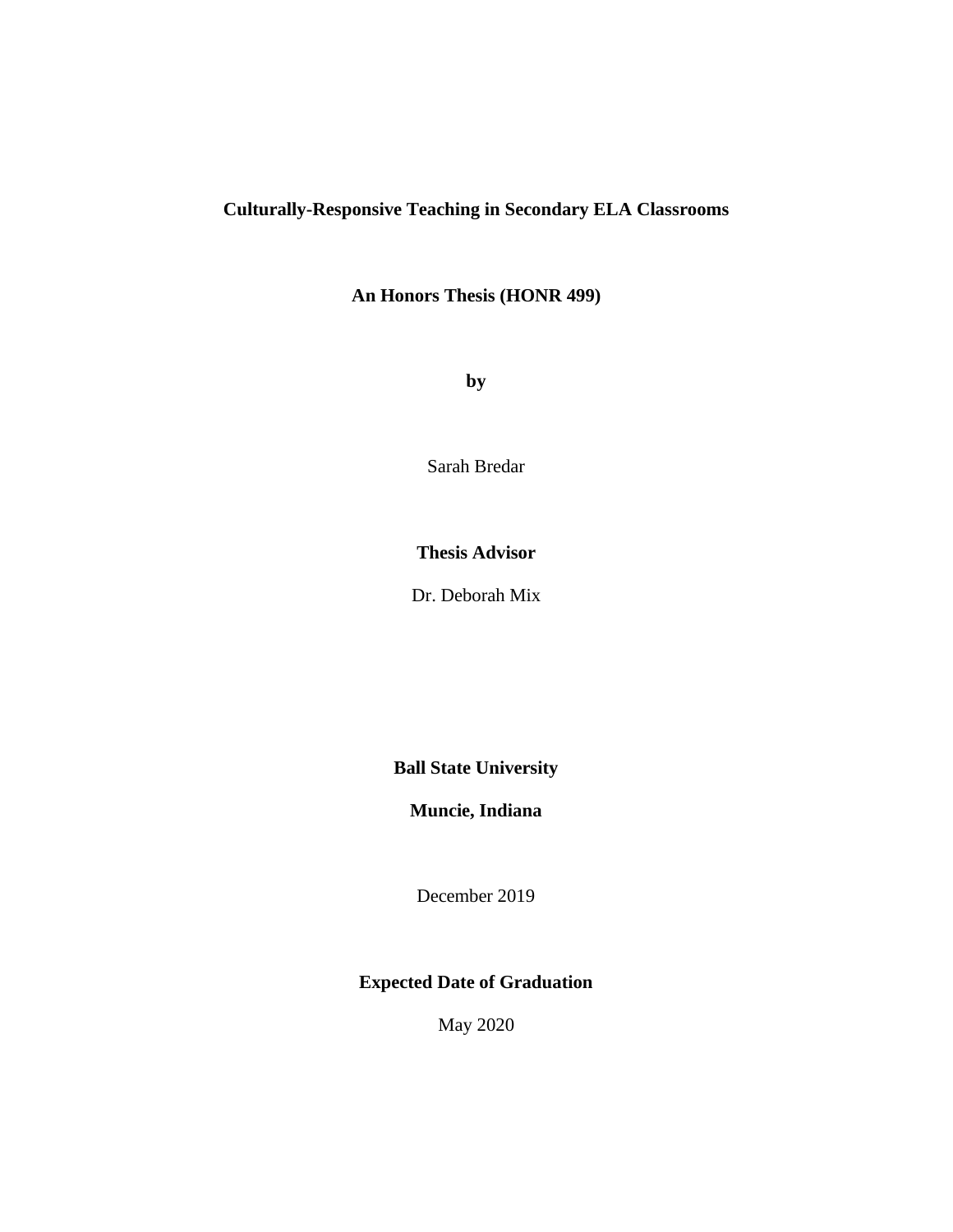### **Abstract**

Culturally-responsive teaching is the recognition of cultural influences on students' learning, as well as the practice of incorporating texts, topics, and learning tasks that bridge the gaps between students' cultures (and those of their peers) and the motivation they can find by seeing themselves reflected in course content. The three main components of this project will be: scholarly research, surveys of in-service teachers, and a culminating "best practices" guide for practicing teachers. The objective of this project is to investigate how, in a field dominated by white, middle-class people, secondary English teachers can responsibly navigate culturallyresponsive teaching at all levels of instruction. Our faculty and alumni mention the term "culturally-responsive teaching" in passing or as something we are expected to just know how to do, but I've found that many preservice teachers (myself included) do not have the background knowledge to responsibly do this in our own classrooms. This study aims to discover what secondary English teachers in Indiana know about culturally-responsive teaching and how we can go about developing a stronger presence in our classrooms.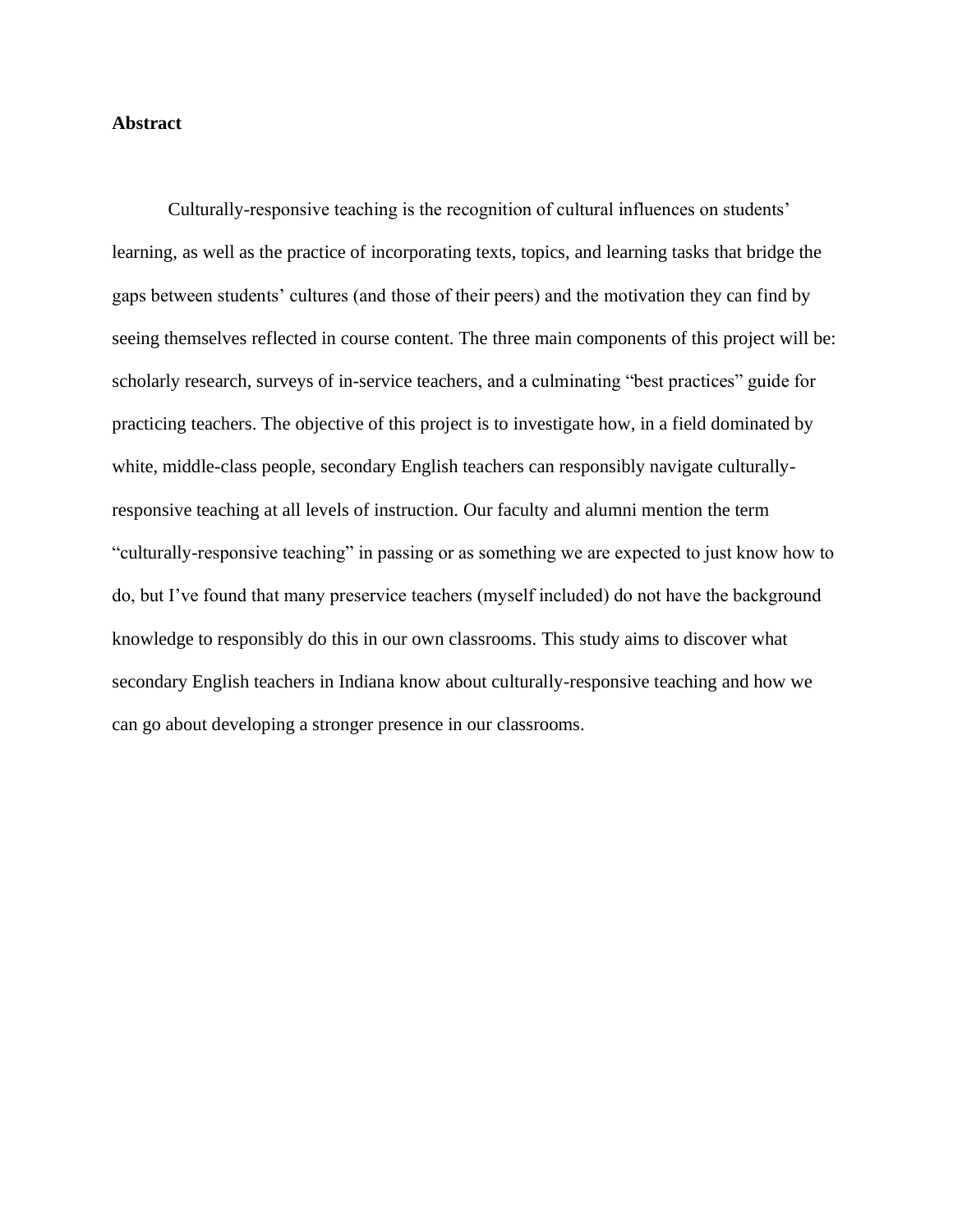# **Acknowledgements**

I would like to thank Dr. Deborah Mix for advising me through this project. Her help and guidance throughout this long and challenging task made the whole process much more feasible and exciting.

I would also like to thank Dr. Darolyn "Lyn" Jones, for providing resources and contacts that helped me to get started on my research.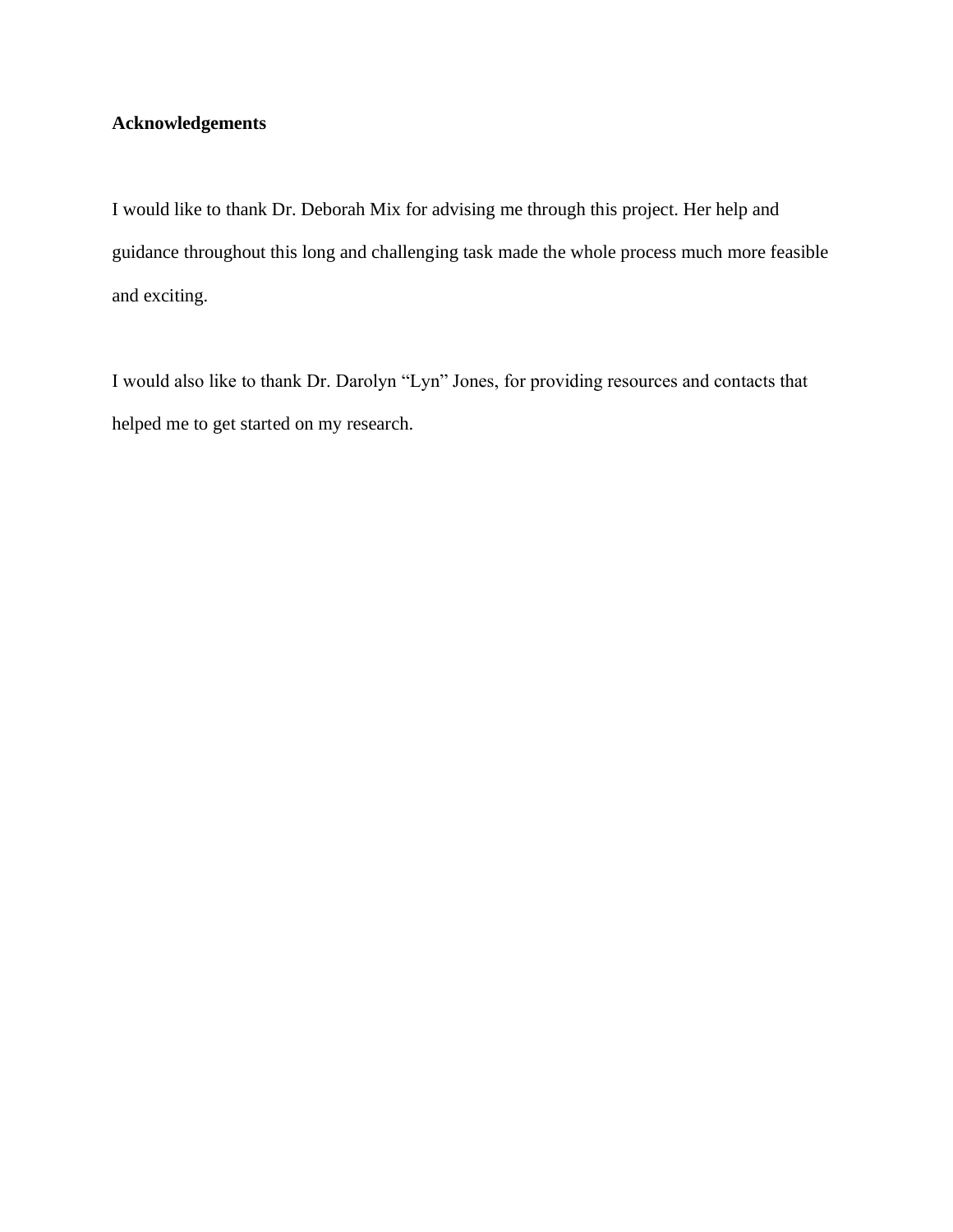# **Table of Contents**

| Appendix: Resources for Culturally-Responsive TeachingPages 44-48 |  |
|-------------------------------------------------------------------|--|
|                                                                   |  |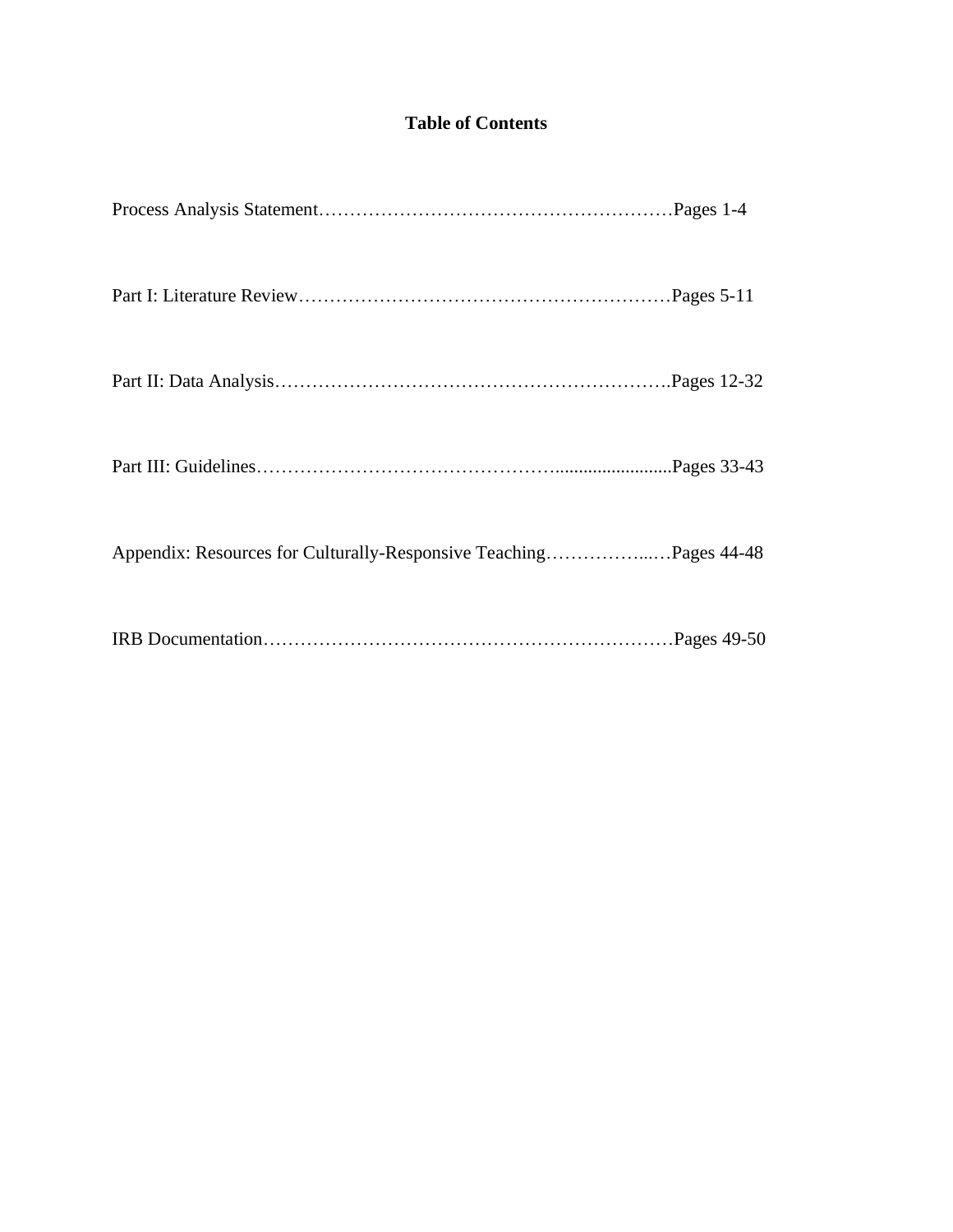### **Process Analysis Statement**

In working on this Senior Honors Thesis, I was initially quite nervous to embark on this undertaking. This would be the largest research project that I have ever worked on, and my advisor and I agreed that it would be the most beneficial to me to set deadlines that I could work backwards from throughout the semester. We split the thesis into three parts: a literature analysis of some of the foremost research on culturally-responsive teaching, an analysis of the data that I collected from teachers around the state, and a synthesis of the first two parts to create a sort of guidebook for teachers to use. The framework that my advisor and I established helped to break down this lengthy task into more feasible chunks that I could work on without feeling overwhelmed by the entire project all at once.

The data collection that I conducted was first approved by the Institutional Research Board, which provided a thorough and informative experience on getting research projects approved. Once the paperwork and training was exempted, I set out to collect survey responses from secondary English teachers around the state of Indiana. Since the approval paperwork took longer than I expected, I sent out my survey at a date later than I had initially anticipated. The responses that I collected were helpful for the project, but we did have trouble getting larger numbers of teacher responses.

At the time that the initial survey was sent out, teachers were getting ready to head back to school and had many other stressors to deal with going back into the year, so I got lower engagement with the survey than I had hoped to get earlier in the summer. The responses that I did collect still represented a large portion of teachers, all from different areas of the state and different types of schools, so I feel that even with the lower number of responses, I was still able to garner a range of experiences from teachers around the state. These initial responses were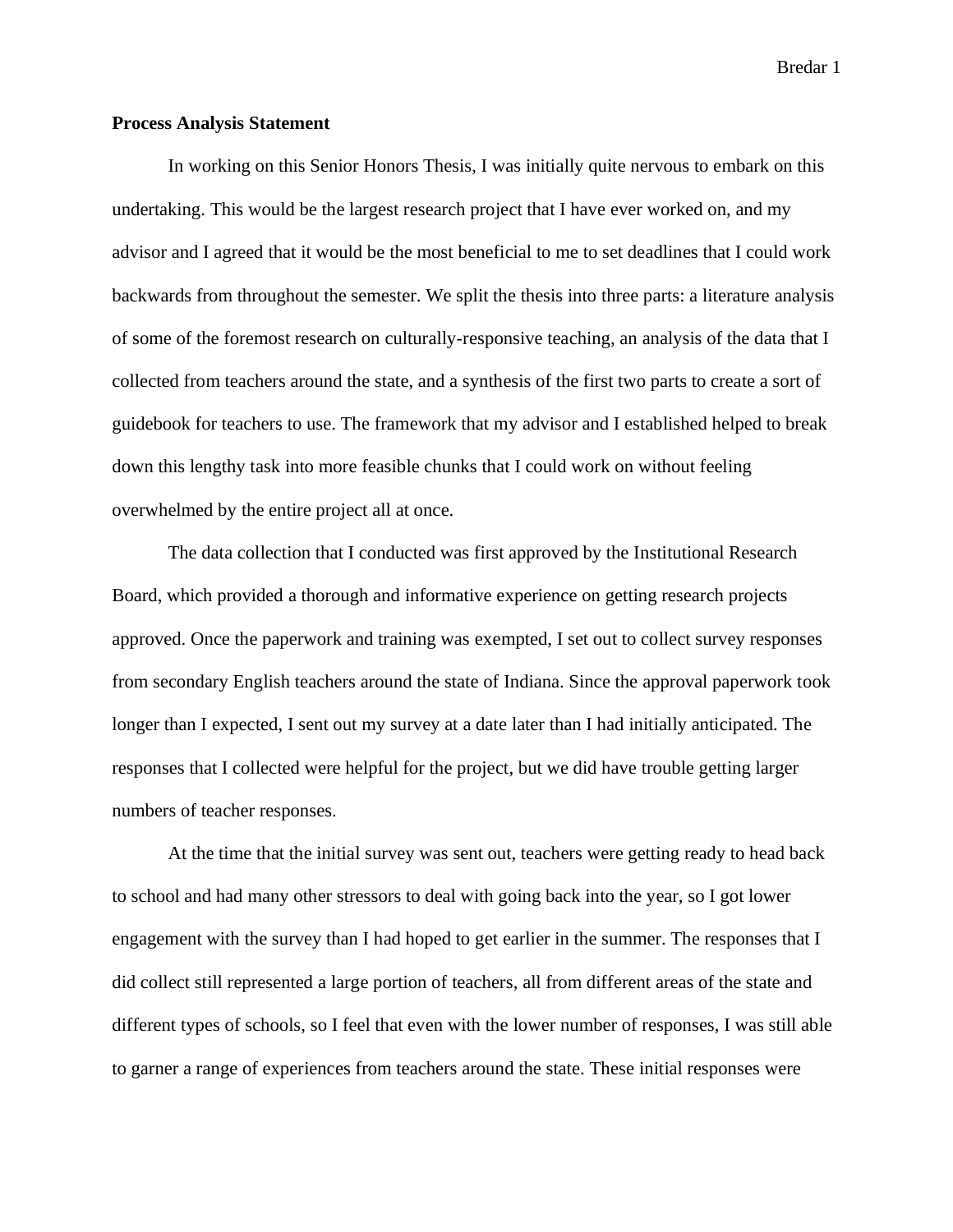incredibly helpful when recruiting survey participants for individual interviews, as I was not limited to a single area or type of school when asking for participants.

Overall, the process of working on this project challenged me more than I expected it to. After working out a framework and timeline with my advisor, I felt confident that I could accomplish everything exactly when I needed to and that I would not run into many problems along the way. Then, life happened: I got sick close to deadlines, I presented at a conference out of town and had limited internet access, etc. Things popped up that inhibited my ability to adhere to these deadlines exactly, which in the past, would be something I would have great difficulty accepting. After working to adjust some deadlines and start my revisions on the first drafts of my final product, I felt much more confident about my ability to do this well.

This process also challenged me to get over my inclination to procrastinate working on the drafts until the last minute. Having deadlines occur throughout the semester and brokendown chunks of the writing to do, I was able to schedule time throughout my busy weeks to work so that I was not scrambling at the last second to get everything done. Now, that may have sometimes happened as those unexpected life incidents popped up, but overall, this project helped me to overcome my procrastination in ways that I have not been able to do otherwise throughout my undergraduate studies.

The greatest challenge that I faced along the way of working on this project was in the data collection at the beginning of the semester. I was able to submit everything that I needed in order to start the survey and interview processes, but the time of year that I was working with complicated the number of responses that I was able to get from teachers. As I stated before, I sent out the survey right before the school year began, so it was difficult to get the teacher engagement that I had hoped for; however, this turned out to be less problematic than I had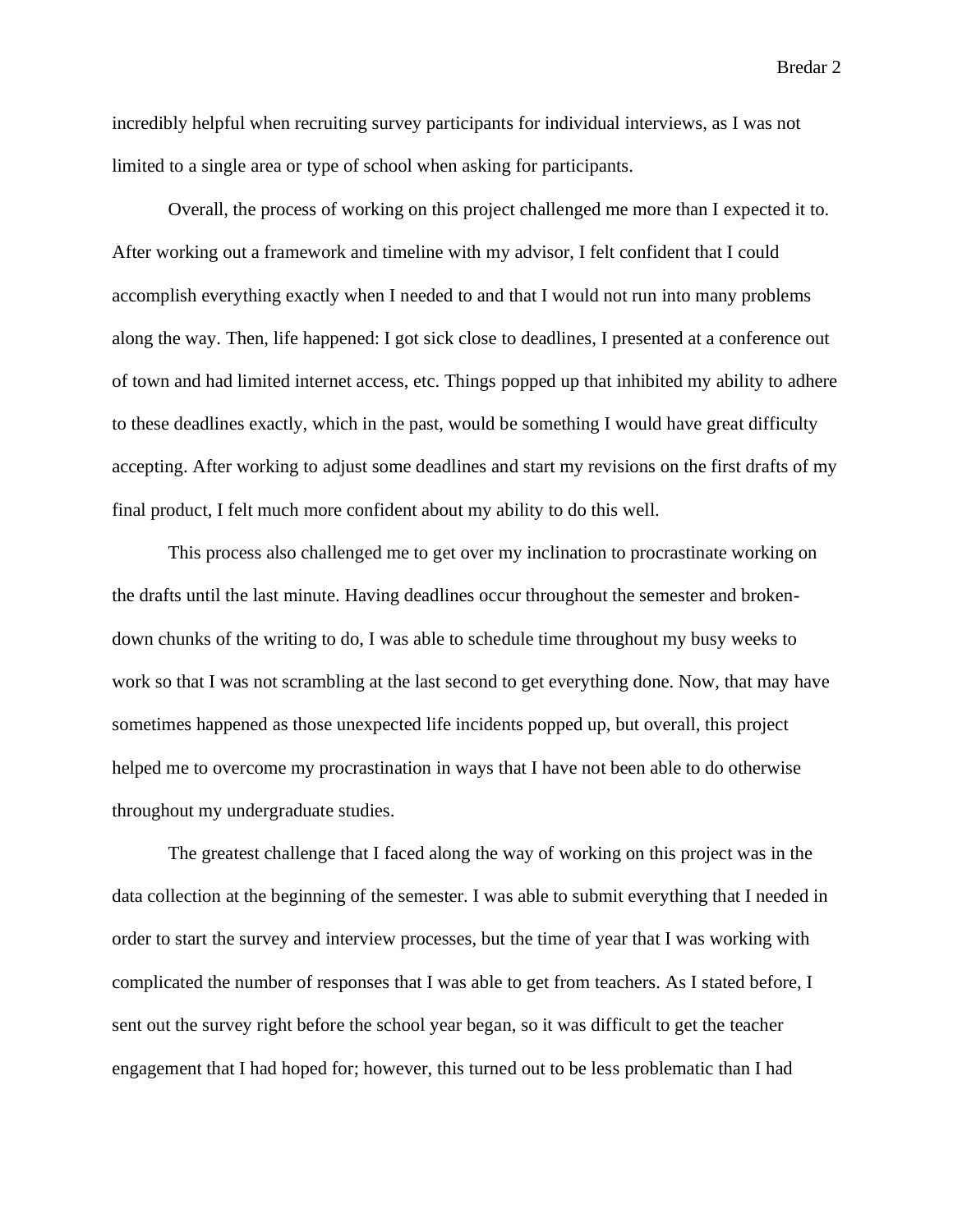feared. With the responses and interviews that I collected, I had a fairly representative pool of data to use. The number of teachers who responded represented the major school environments that we have here in Indiana (rural, suburban, and urban), and they also represented varying levels of experience as classroom teachers. Respondents' experience levels ranged from 3 years in the classroom to 27 years.

I chose to investigate culturally-responsive teaching because it was, and still remains, something that many teachers in Indiana do not clearly understand until they are already in their classrooms. From the survey responses and interviews, it became clear that culturally-responsive teaching is something that good teachers naturally end up doing, as we get to know our students and our school and community environments, but it is not something that is typically taught in teacher preparation program courses. The literature on this topic suggests that culturallyresponsive teaching is something that everyone understands and already does as part of their instruction, but as the teacher responses indicate, that is not the case. I think that my project therefore highlights this gap in understanding from research to practice and works to provide tools that teachers can use in and out of their classrooms, whether they be in their 27th year of teaching or in their first year of their teacher preparation program.

I came to this topic after having a conversation with one of my English education professors, who suggested that I read the book *For White Folks Who Teach in the Hood* by Christopher Emdin. I began to see that this was a topic that was vitally important to working with students from different backgrounds, but it was not until I started my data collection that I began to see the larger issue at play. It was when I began to understand this gap that I shifted my approach to the project a bit, not just synthesizing the information that I was finding, but also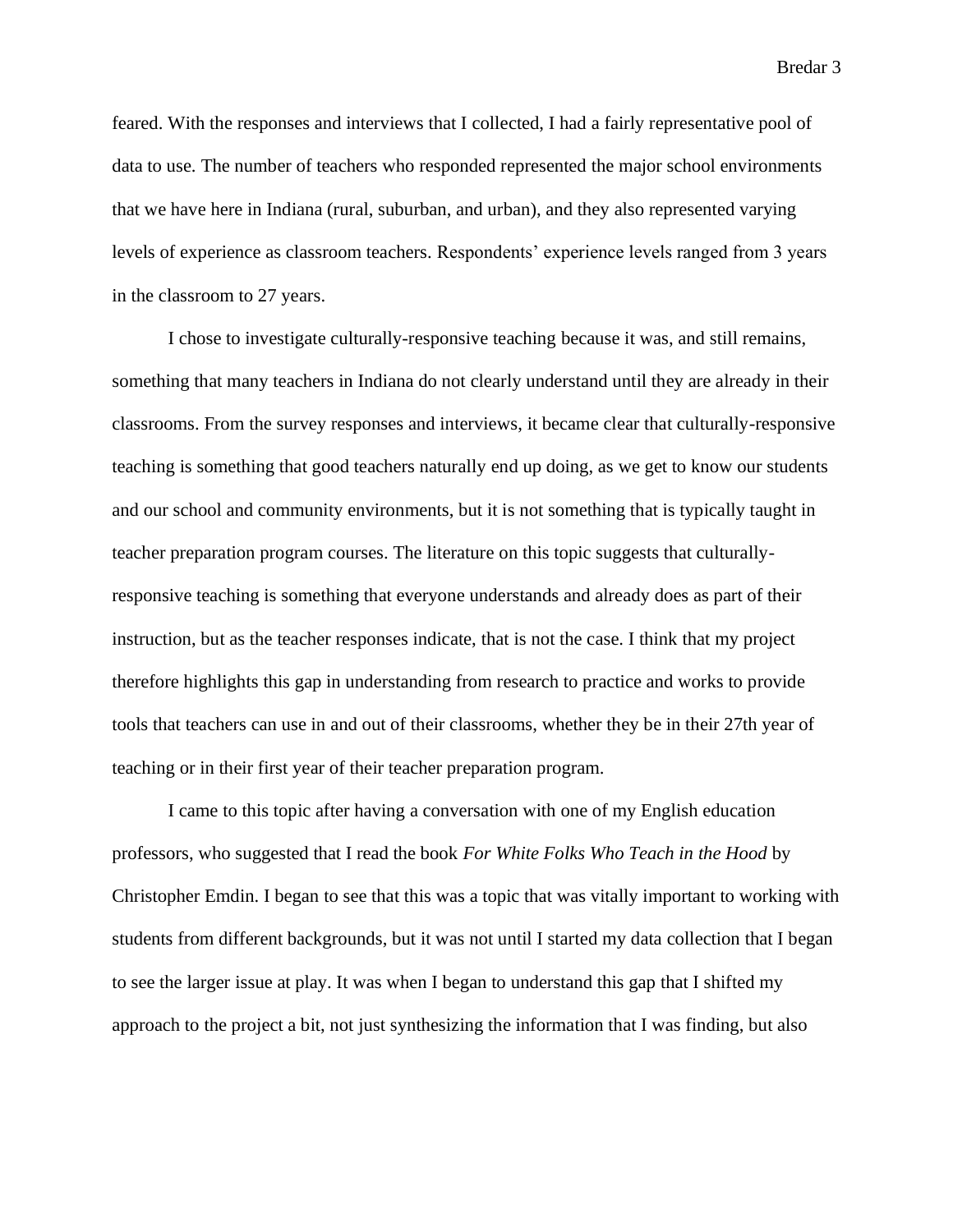writing to advocate for teachers and teacher education programs to better teach and continue to learn about this topic.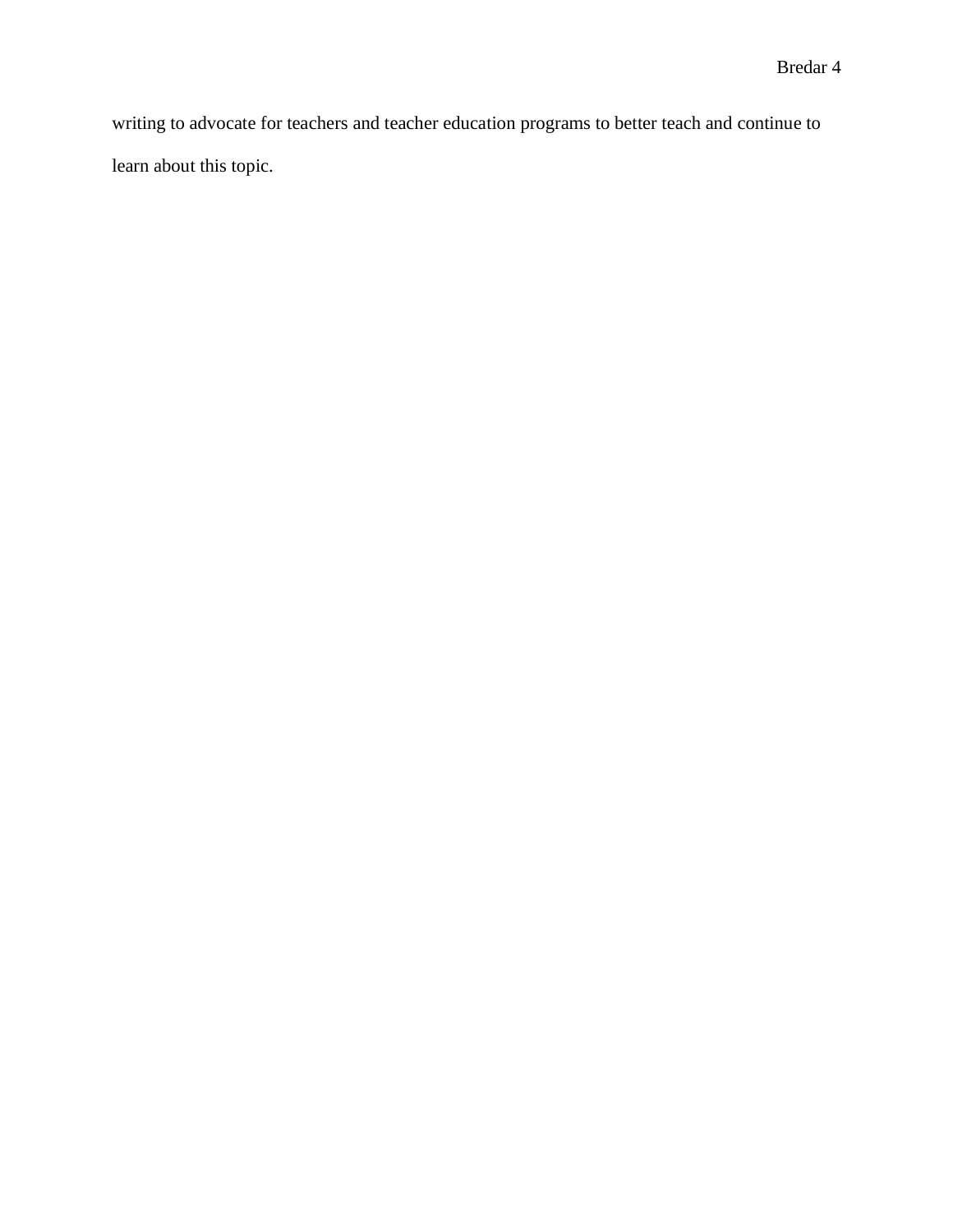#### **Part I: Literature Review**

We as teachers want to provide the absolute best education for our students that we can give them. Hopefully, this is a goal that is shared by most teachers entering our profession. As a preservice teacher myself, coming up on my final year of college, I am finding myself trying to gather as many resources and recommendations on inclusive practices, strategies representing the needs and satisfying the needs of students, as I can before heading into student teaching. Through this research, I have heard the term "culturally-responsive teaching" thrown around quite a bit, but I cannot recall ever discussing this part of education in my courses directly. My own research has illuminated the fact that we have been practicing with this educational approach throughout my teacher preparation program, but we have not put the label of "culturally-responsive" to these strategies.

Most of the literature and research that I have been finding, however, refers to the concept as if it is something that most educators are inherently familiar with. When this attitude kept popping up in my own research, started to question how familiar teachers are with this term who completed these programs five, ten, or even 20 years ago, particularly since we never explicitly discussed the term in our teacher preparation program now, in 2019. This line of thinking has driven the inception of this study, which focuses on the current practices and familiarities of teachers with culturally-responsive teaching. In this study, I will analyze the research surrounding this topic, from the literature being published and from the testimonies of current teachers from urban, suburban, and rural school districts in Indiana. I did find that most of my research turned up sources by white authors, and in a future study I would like to investigate why these are the voices being shared more when they are not part of the cultures that are not being represented in our classrooms; however, this issue falls out of the scope of this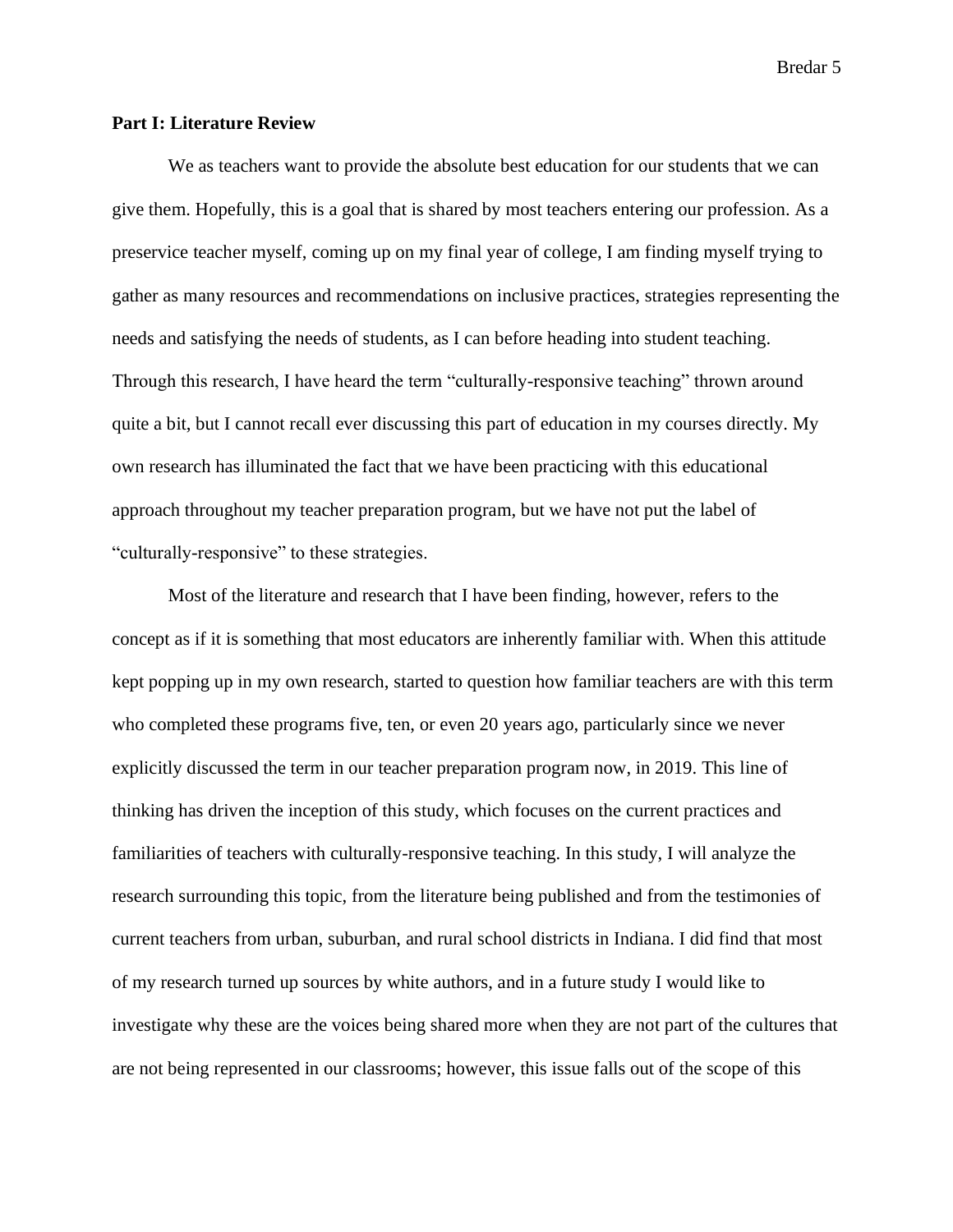project. Most of the initial texts from my research were written by white authors, which most admitted at some point in their writings. In a future line of inquiry, I would want to investigate why these authors and their texts were the most-frequently appearing in my searches and not the works of authors of color on the topic.

What does fall into the scope of this project is the information available to educators on the topic of culturally-responsive teaching. In the next few sections I will be defining what I am investigating as "culturally-responsive" teaching, outlining existing research on the topic, and discussing the common implications of this teaching on student learning experiences.

### *What is culturally-responsive teaching?*

For the purposes of this study, I define culture as "the dynamic mix of race, ethnicity, class, gender, region, religion, and family that contributes to every students' cultural identity" (Wlodkowski and Ginsberg 1). The aspects of students' lives that influence how they think, behave, and learn are all part of that umbrella of culture, as well. Most commonly people associate culture as being tied to region or ethnicity/race alone, but as Wlodkowski and Ginsberg state, it is more of a variety of influences that come together to affect someone's identity. Students' identities are much more complex than just including their cultural backgrounds, so as teachers, we must be aware of these factors impact our students' learning.

The other half of being culturally-responsive in our teaching lies in what we mean by being responsive. We as teachers see issues arise in the classroom and adjust our instruction accordingly. When the term responsive is used, I am talking about a similar kind of adjustment to our teaching. Modifying our instruction is rooted not just in an event or behavior issue; understanding the lives and backgrounds of our students is just as important, too. It is our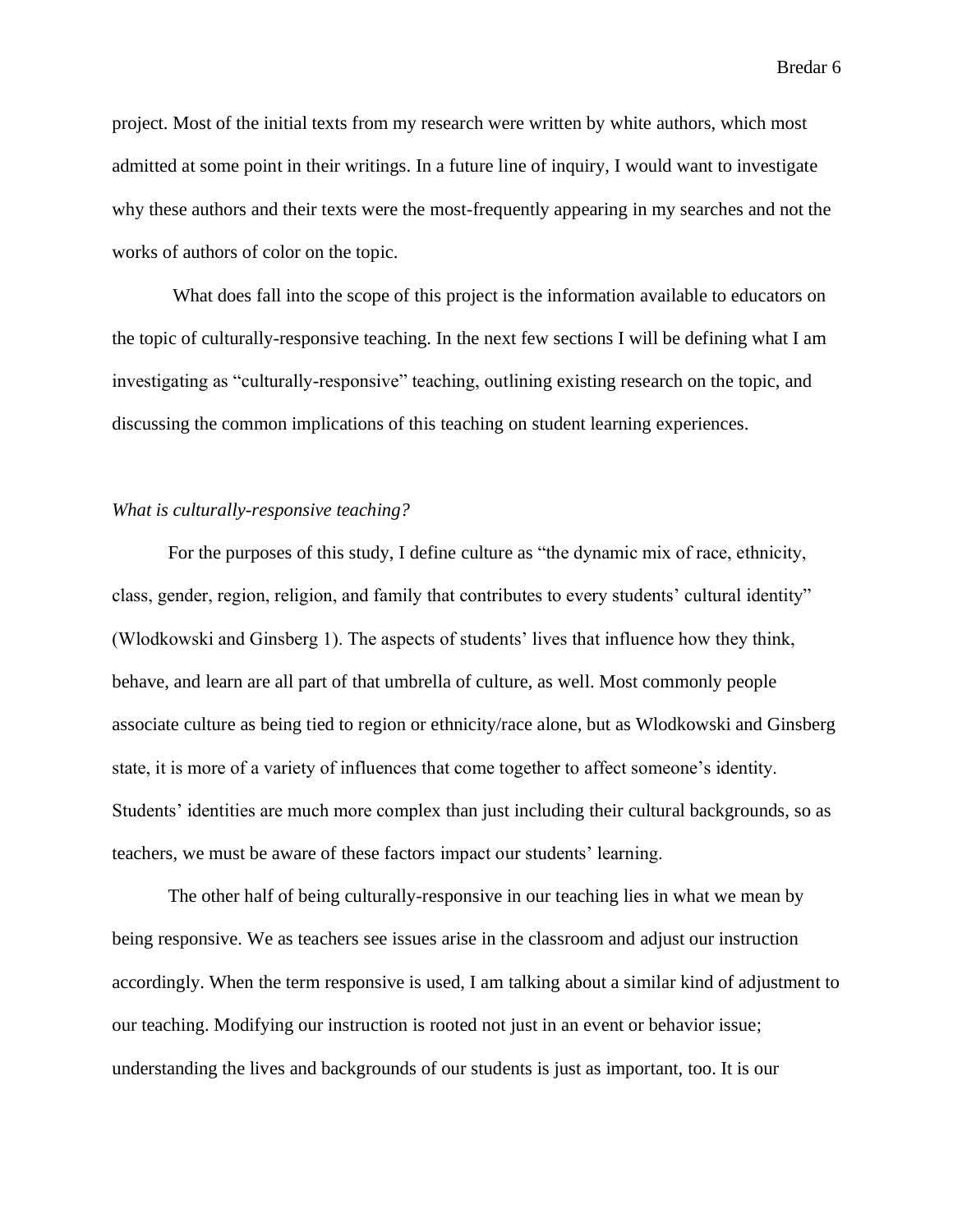responsibility to "anchor [our] curriculum in the everyday lives of [our] students…select participation structures that reflect students' ways of knowing and doing…[and] participate in reforming the institution" (Kozleski 5). Responsive teaching entails bringing students' lives into the classroom with more than just a discussion here or there. It means building opportunities for students to have their lives reflected in coursework and classroom rules. Texts, assignments, and learning tasks should be available to what students already know and how they take in information.

Putting these two definitions together, I see culturally-responsive teaching as the practice of recognizing students' identities, and the influences on their identities, to create classroom experiences that reflect them as people and learners. My own definition resonates with the one articulated by researchers Wlodkowski and Ginsberg, who define culturally-responsive teaching as "a pedagogy that crosses disciplines and cultures to engage learners while respecting their cultural integrity" (Wlodkowski and Ginsberg 1). As I stated previously, engaging in culturallyresponsive practices allows us to bring opportunities for students to see themselves in our classes.

### *What are some misconceptions of culturally-responsive teaching?*

In trying to integrate more culturally-responsive practices into the classroom, there is a lot of literature surrounding "best practices," particularly in the secondary classroom. As I embarked on my journey to discover more about what is being done in this area of education, I found myself navigating what misconceptions and biases that can inform what is published on this topic. Throughout my research on the misconceptions of culturally-responsive teaching, one practice that came up repeatedly was the argument for color-blind treatment of our students. This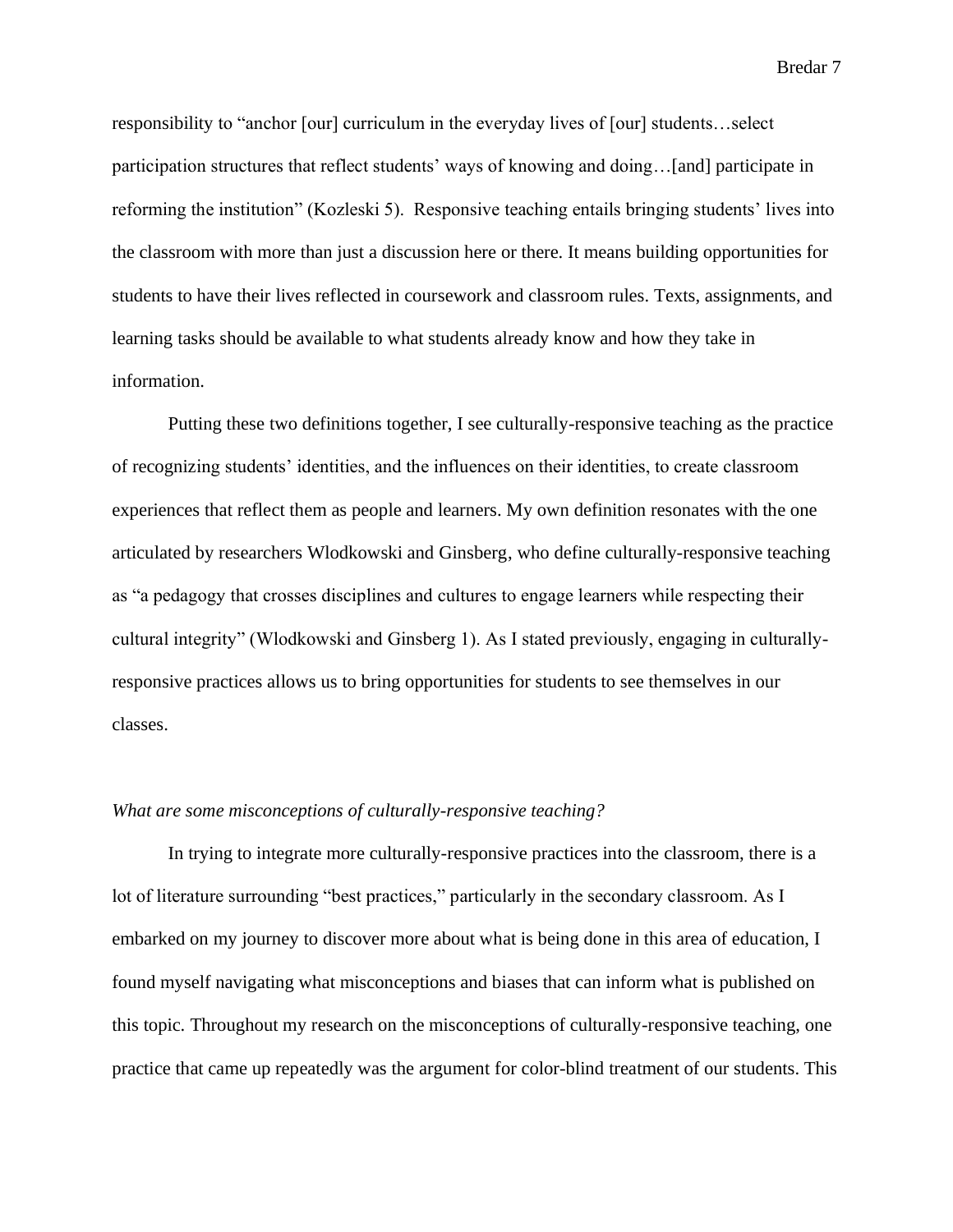practice has been advocated by individuals who aim to have equal interactions with all their students, regardless of background or appearance. Though this attitude may stem from good intentions of working toward equal treatment of all students, "the colorblind perspective treats race as an irrelevant, invisible, and taboo topic" (Howard 57). Often this approach ignores any existing inequality with students and teachers, which ends up, as Howard states, treating these issues without the due attention that they deserve.

In addition to misconceptions that arise in the colorblind approach, there is often stereotyping and racial bias that comes through efforts to be more culturally-responsive. In the past, when discussing culturally-responsive practices, "it [culturally-responsive teaching] is contrasted with an assimilationist approach to teaching that sees fitting students into the existing social and economical order as its primary responsibility" (Ladson-Billings 314). Similar to the intentions behind the colorblind approach to instruction, asking students to assimilate into our classroom culture and ignore their cultural identities does not reflect students' learning as much as it reinforces the sense of being outside the majority culture, or the culture that we see most represented in popular media. While this approach may stem from an effort to have a more inclusive classroom, it elicits similar problems as designating periods like Black History Month and Teacher Appreciation Week: it implies that these individuals are not worth celebrating the rest of the year.

Some of the practices outlined, which I will be discussing more in-depth later in the study, focus on inserting culturally-responsive practices into the classroom, instead of having them incorporated already into the coursework. One of the key ideas that I am investigating on this matter is whether or not teachers are aware of this divide and what efforts are being made to be more inclusive in practice if this divide is illuminated to them. According to Gary Howard,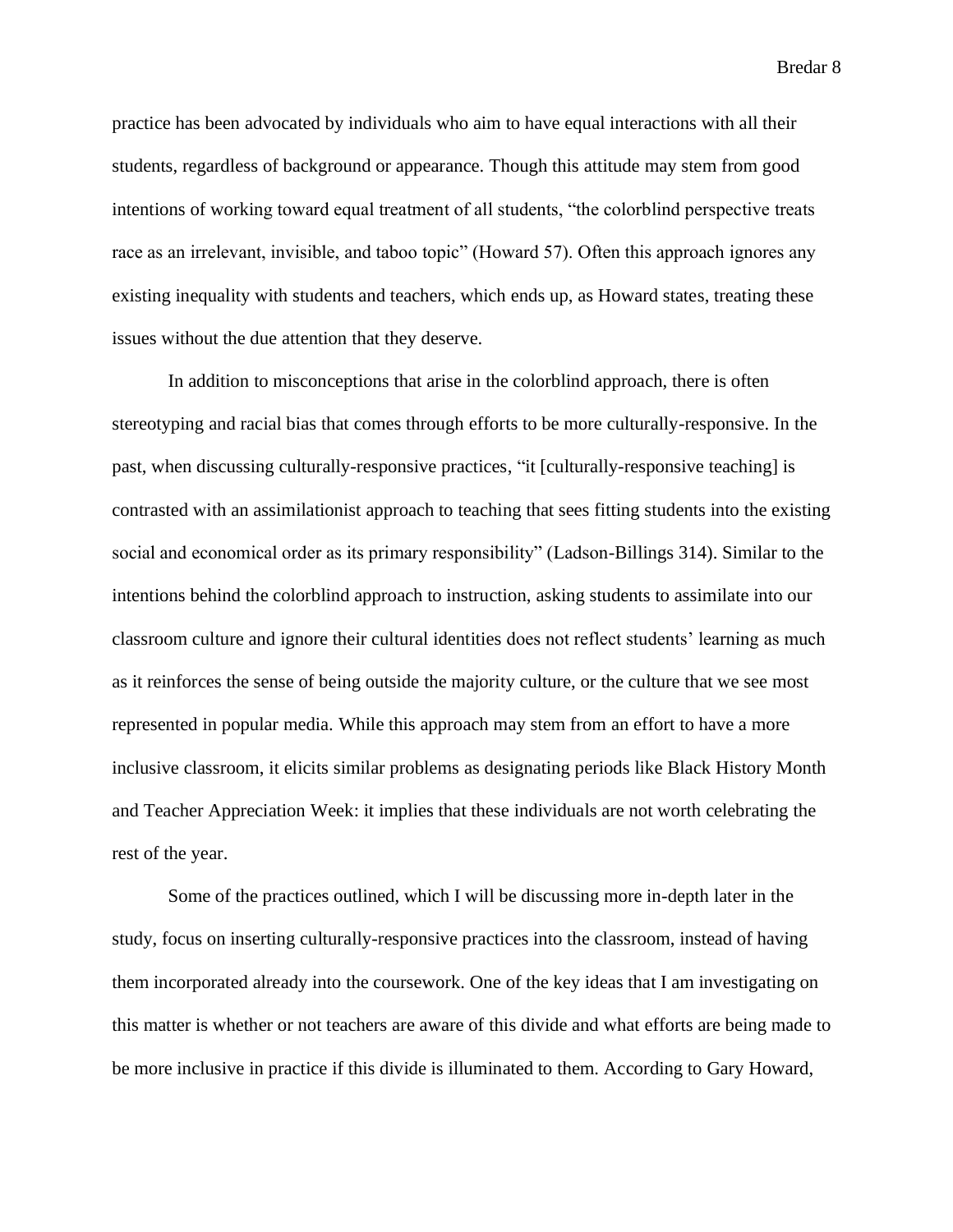author of *We Can't Teach What We Don't Know*, "individuals from the dominant group are usually unaware of their own power and can carry on the daily activities of their lives without any substantial knowledge about, or meaningful interaction with, those people are not part of the dominant group" (61). This issue is especially prevalent amongst the white, middle-class population of teachers who have historically made up a majority in the population of educators around the country.

For the purposes of this study, I have chosen to focus on my home state of Indiana. With a historically majority-white population in both student and teacher populations, the goal of my study is to see how that information affects the knowledge and practices of culturally-responsive teaching in Indiana schools. According to the Indiana Department of Education, in the 2016-17 academic year, around 93% of teachers reported that they identify as white. Out of the 71,224 teachers observed in this measure, that means that 66,225 of these teachers identify as white (IDOE: Compass). If a significant population of our teachers are part of the majority culture, what impact does that have on our students who do not fall into this population? About 66 percent of students in Indiana public schools identify as white, but that leaves a significant portion of our students identifying as ethnicities other than white (IDOE: Compass). How do biases, lack of knowledge, and just pure ignorance on being inclusive to other cultures affect our instruction?

#### *What does culturally-responsive teaching do for our students?*

Like my earlier point about lack of diversity in academic research on this topic, having a majority white teaching population raises some potential issues in the practices of culturallyresponsive teaching. Because people in majority culture are often unaware of the power they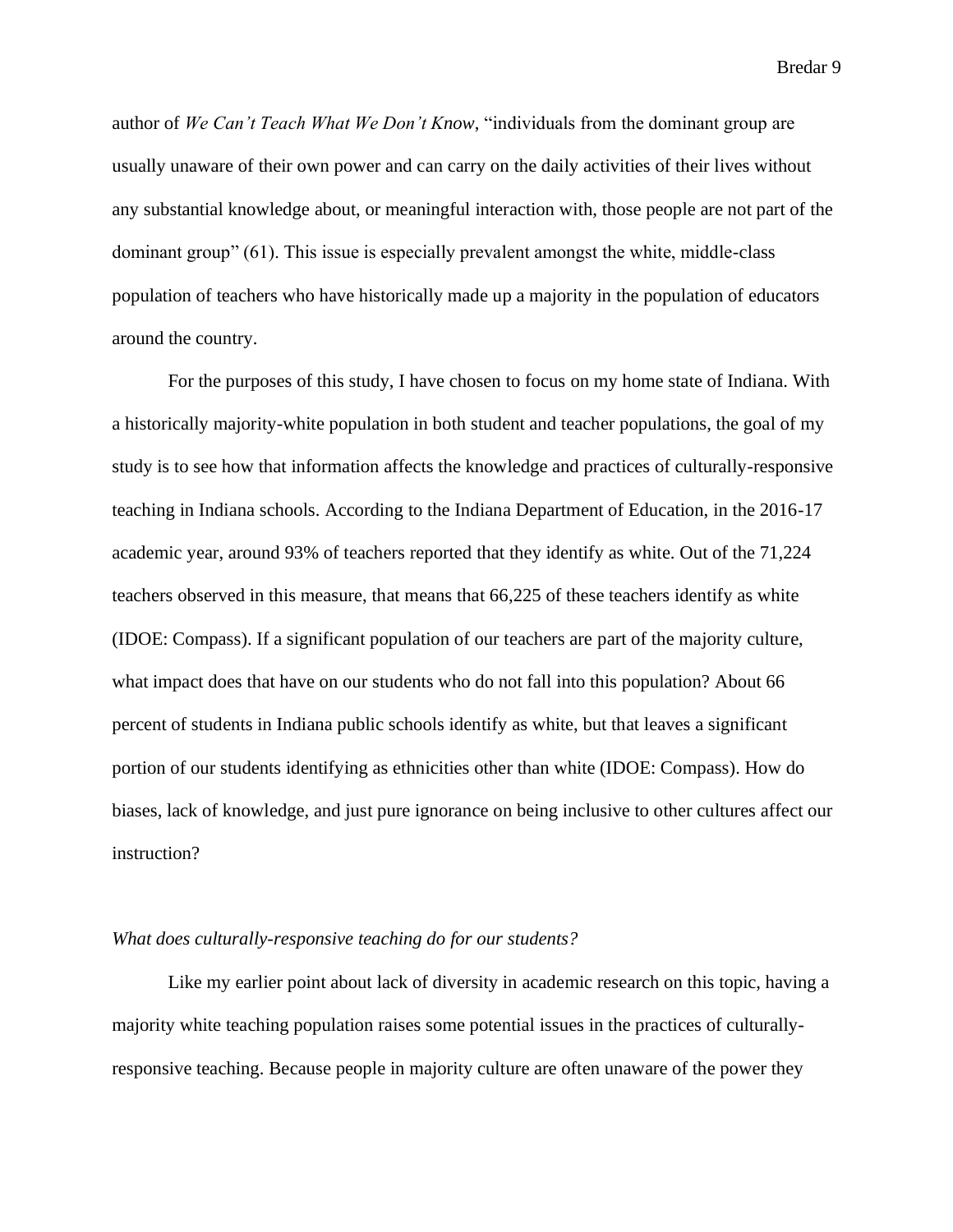possess as members of the majority culture, white teachers may not recognize that their students' cultures are not being adequately represented in the classroom, or, if they do recognize it, they might try to just insert moments of representation in coursework and not anticipate what it means to have brief moments of recognition rather than true inclusivity. Researcher Geneva Gay, one of the foremost experts on culturally-responsive teaching, claims that "when these distorted attitudes and beliefs [biases and implicit judgements] are present in classrooms (as they invariably are), they interfere with rather than facilitate teaching and learning" (144). How does this insertion of culture impact the ways in which students perceive their roles in the classroom? I would argue that making these efforts to insert students' culture into the curriculum actually "others" students, even if done in good faith in wanting students to have more representation, and reinforces the existing power dynamics between white instructors and diverse classroom learners.

So, if Indiana has a majority of white educators in our classrooms, how can we responsibly practice culturally-responsive teaching? Most of the research that I have found has focused on the power dynamics of the teacher and student interactions, as we have been engaging with so far, but I would like to shift the focus more to what efforts can we make that will actually benefit our students and their learning experiences. In *Reading Don't Fix No Chevys*, theorist and author Jeffrey Wilhelm outlines several key practices that we as teachers can use in our classrooms. Wilhelm states that "the best way we can care for them [students] is to use what we learn about them to help them develop the attitude and abilities that will both prepare them for success and future and provide pleasure in the present" (185). In order to effectively engage their learning identities in the classroom, we as teachers have to *know* our students and use our interactions with them to inform the ways in which they can learn best. We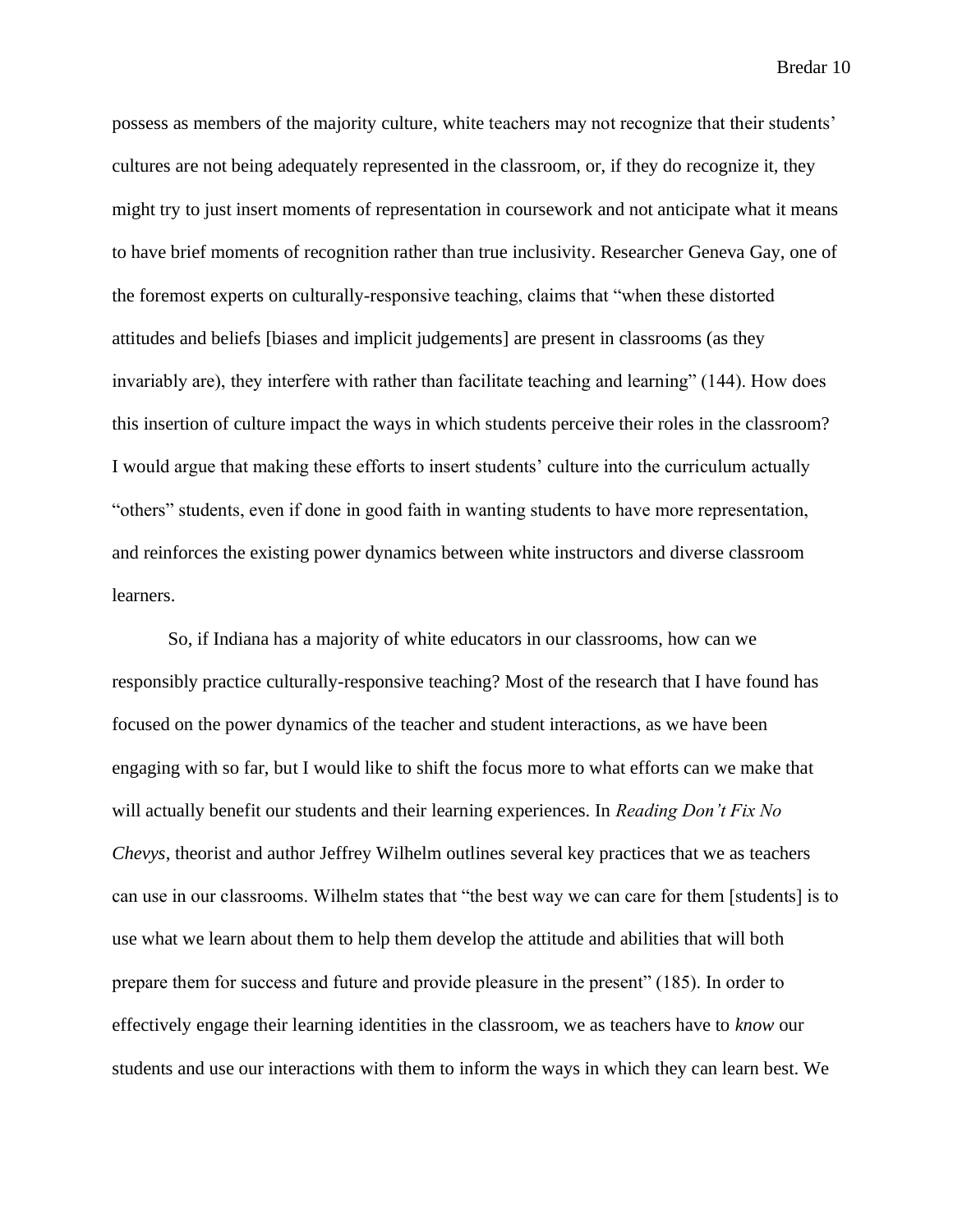cannot engage in culturally-responsive teaching if we do not make those initial efforts to get to know our students as the complex, diverse group of humans that they are.

It is exceptionally important to know our students in order for us to effectively teach them anything throughout the year, but it is equally important that we as educators do the work to overcome the biases or areas of ignorance that we may possess. As Christopher Emdin states in "For White Folks Who Teach in the Hood," "there must also be a concerted effort to improve the teaching of white teachers who are already teaching in these schools, as well as those who aspire to teach there, to challenge the 'white folks' pedagogy' that is being practiced by teachers of all ethnic and racial backgrounds" (9). In addition to making greater strides in responding to our students' cultures and identities, we need to make progress on recognizing the ways in which we as white educators reinforce certain power dynamics. In this recognition, we also need to work on the ways we can effectively work against these dynamics to create a more inclusive classroom environment.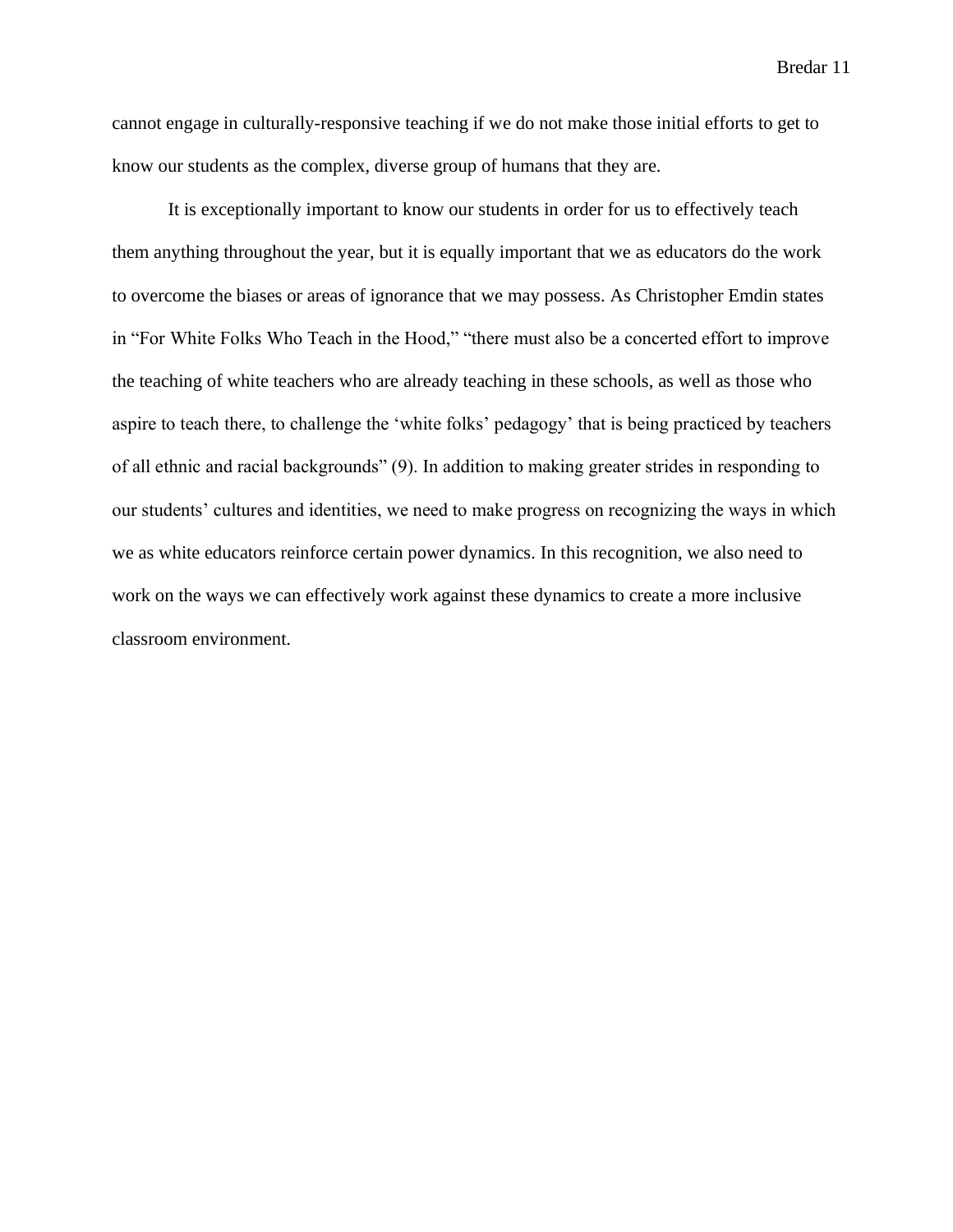#### **Part II: Data Analysis**

This study concentrates on the levels of existing knowledge and practice of culturallyresponsive teaching in Indiana schools. For the purposes of time and research, I have limited the scope of this investigation to the secondary, English and language arts educators throughout Indiana. In the following sections, I will be discussing the data I collected on this knowledge of culturally-responsive teaching and highlighting the practices of six individual educators, from varying school districts and years of experience, to dive into what is being done in our schools in Indiana.

In this research study, I surveyed 22 secondary English teachers working in a variety of school districts throughout Indiana. I recruited participants for this survey via Facebook and email, and they had the choice to indicate whether they would be interested in doing an additional, individual phone interview. Of these participants, about 50% reported that they work in a suburban school, 27% reported that they work in an urban school, 18% reported they work in a rural school, and 5% reported that they work in a laboratory school not attached to a community school district. I did not collect the teacher preparation programs or ethnicities of participants. Beyond the initial survey, I interviewed six of the participants through additional individual phone interviews. Here I will provide overviews of each of these six participants, with their names and school names changed to protect their anonymity. I will be labeling each teacher with a corresponding number.

Teacher One is currently in his fourth year of teaching in a rural school district, teaching at the middle-school level. He has worked at two different school districts throughout these four years, and the experiences he shares are rooted in both classrooms. Teacher Two is in her 28th year of teaching in a suburban school district, and has been working with 8th-grade students for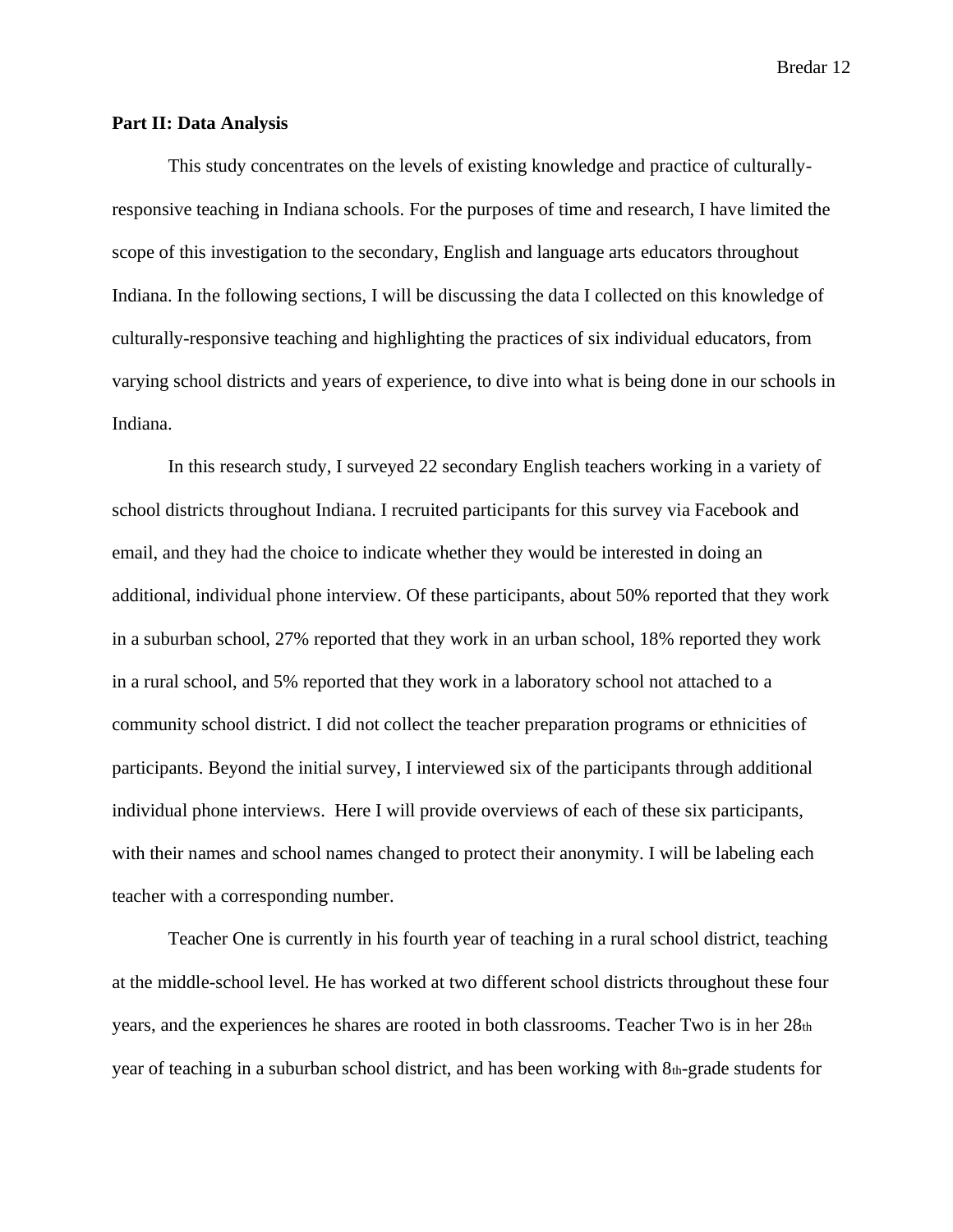most of her career. She serves on her school's cultural competency committee, which works to provide training and support for more culturally-responsive practices in her school. Additionally, she has been working in genocide education and Holocaust education throughout her career in her classroom here in the US and abroad. Teacher Three is currently in his third year of teaching, in a rural school district. As he is only in his third year, his answers also drew upon his student teaching experiences in a mixed suburban/urban school district. Teacher Four has entered his 27th year of teaching, most of which has been in the same suburban school district. His school has recently adopted more practices aligned with culturally-responsive teaching. Teacher Five began his fifth year of teaching by helping institute initiatives for more cultural competency in his suburban school district. Finally, Teacher Six has taught in the same urban district for almost three years, participating in committees on culturally-responsive teaching and book clubs sponsored by administrators in her building since she was hired.

One of the most important components of this study has been to determine how familiar secondary English teachers in Indiana are with culturally-responsive teaching, and to what extent they have training on in this facet of education. In the initial survey responses, about 86% of teachers reported that they were at least familiar with the term "culturally-responsive teaching." While this number is initially reassuring, the research indicates that most teachers are wellversed in this pedagogical approach. When asked about their experiences in their teacher education programs, not specified to any particular colleges, universities, or alternative licensing programs, about 60% of teachers reported that they did *not* learn about culturally-responsive teaching in their preparation programs.

While the initial responses to the survey indicated that most of the respondents knew about culturally-responsive teaching, most did not have formalized training on the subject.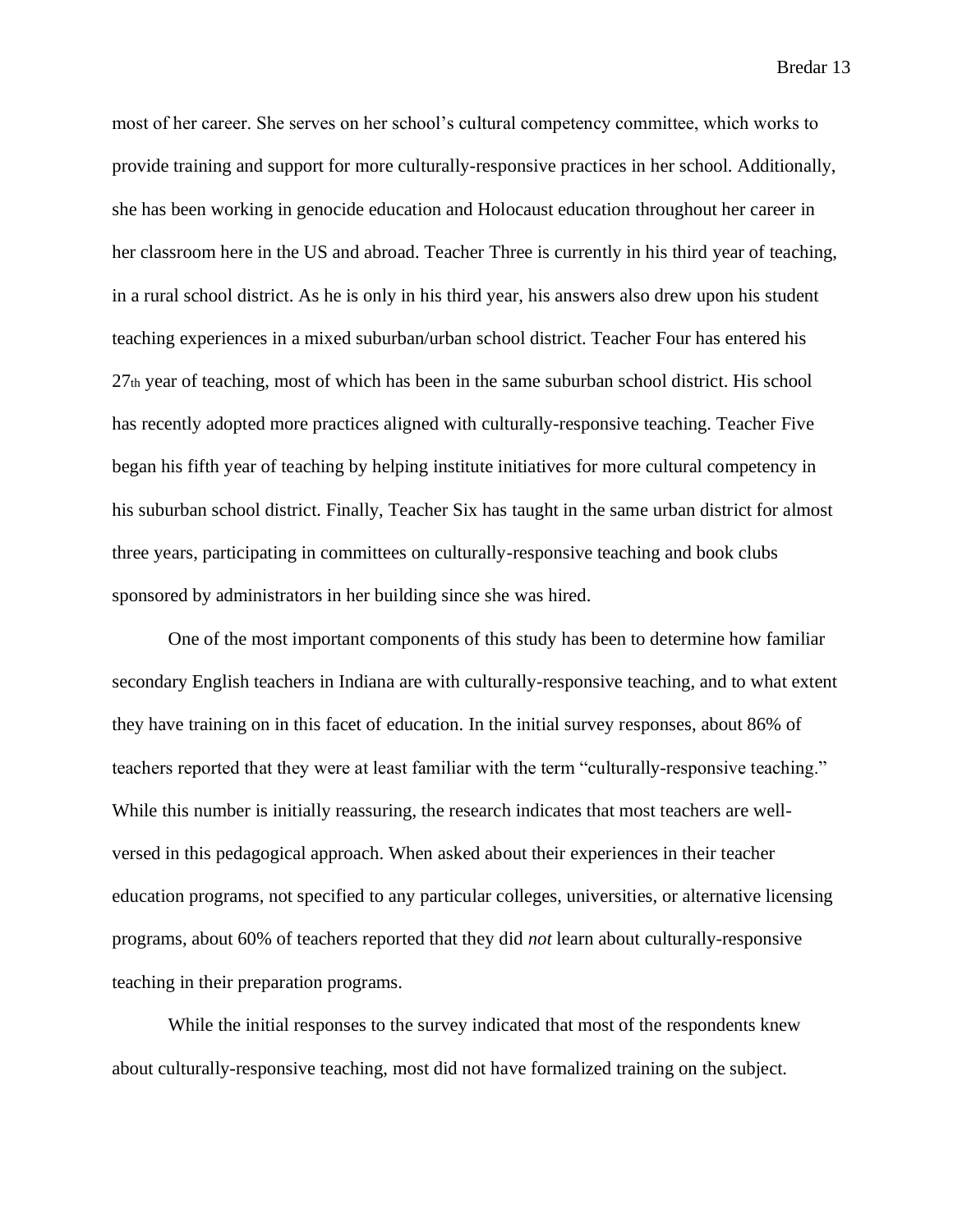Without formalized training, some of the teachers from the initial survey have described culturally-responsive teaching as the following:

- "Uses an understanding of student backgrounds and culture to engage students with content and in the classroom."
- "Awareness of cultural impact on student learning and teaching methodology."
- "Culturally-responsive teaching involves working with a variety of students with varying demographics and relating what they are learning to their own cultural backgrounds. It involves seeing themselves in what they read and write."
- "Engaging students with content that is relevant to their racial/ethnic, socioeconomic and cultural backgrounds, and teaching them to be critical of literature and media."

These definitions indicate that several of the respondents were able, even without formalized training from their teacher education programs, to describe the processes associated with culturally-responsive teaching. When putting these responses in conversation with the literature I analyzed in the previous section, it seems that most of the participants were able to deduce what culturally-responsive teaching aims to achieve, but did not have as much awareness or proficiency in it as the literature suggested they should.

The individual interviews reveal that respondents had varying experiences with this pedagogical approach. Outlined below are the interviewees' definitions of culturally-responsive teaching and how they approach these practices or their notion of these practices in their own classrooms: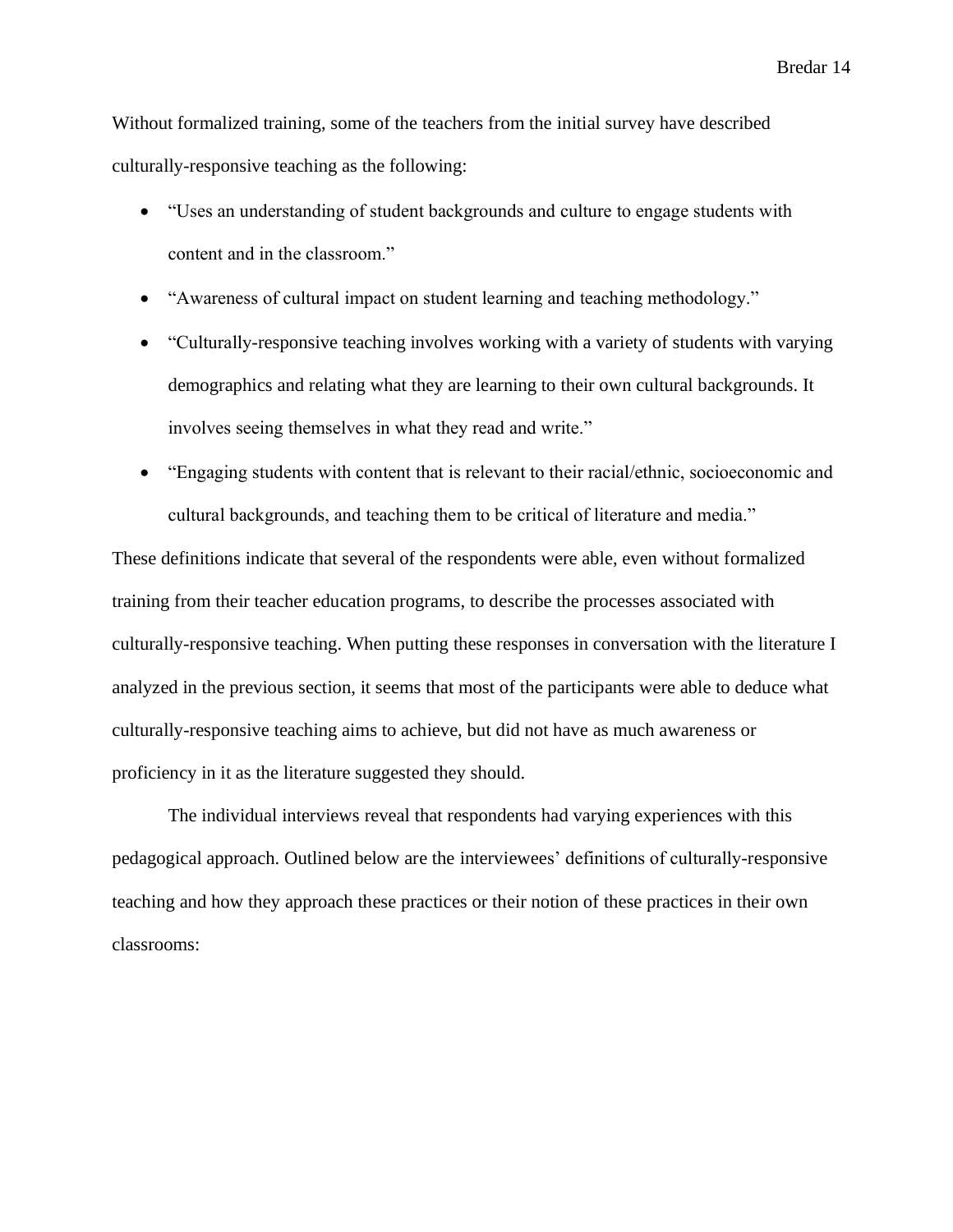## *Teacher One*

- "For me, I think of culturally-responsive teaching as getting to know your students and your community well-enough to bring their culture and your culture into your instruction."
- "It was always talked about that you should get to know your students and you should like bring in their interests and diverse voices [into the classroom], but I don't remember it ever being called culturally-responsive teaching." While he was able to piece together what the goal of culturally-responsive teaching is, he refers to this practice as essentially forming relationships with his students to know what their interests, backgrounds, and strengths are in the classroom.

## *Teacher Two*

- "I think culturally-responsive means that every student has an opportunity for fair and equal treatment, that you not only appreciate [but] celebrate cultural differences, and that you make sure that your teachers and staff are well-trained in making sure that every student, no matter who they are, has an opportunity to succeed."
- "We probably had some YA novel choices that were presented. It was not a part of any kind of separate training. In fact, I feel like we had some mention of multiculturalism, which I suppose was an 'ism' at the time, but I think it included more of students with learning needs that were different, so it was not as much of the culturallyresponsiveness."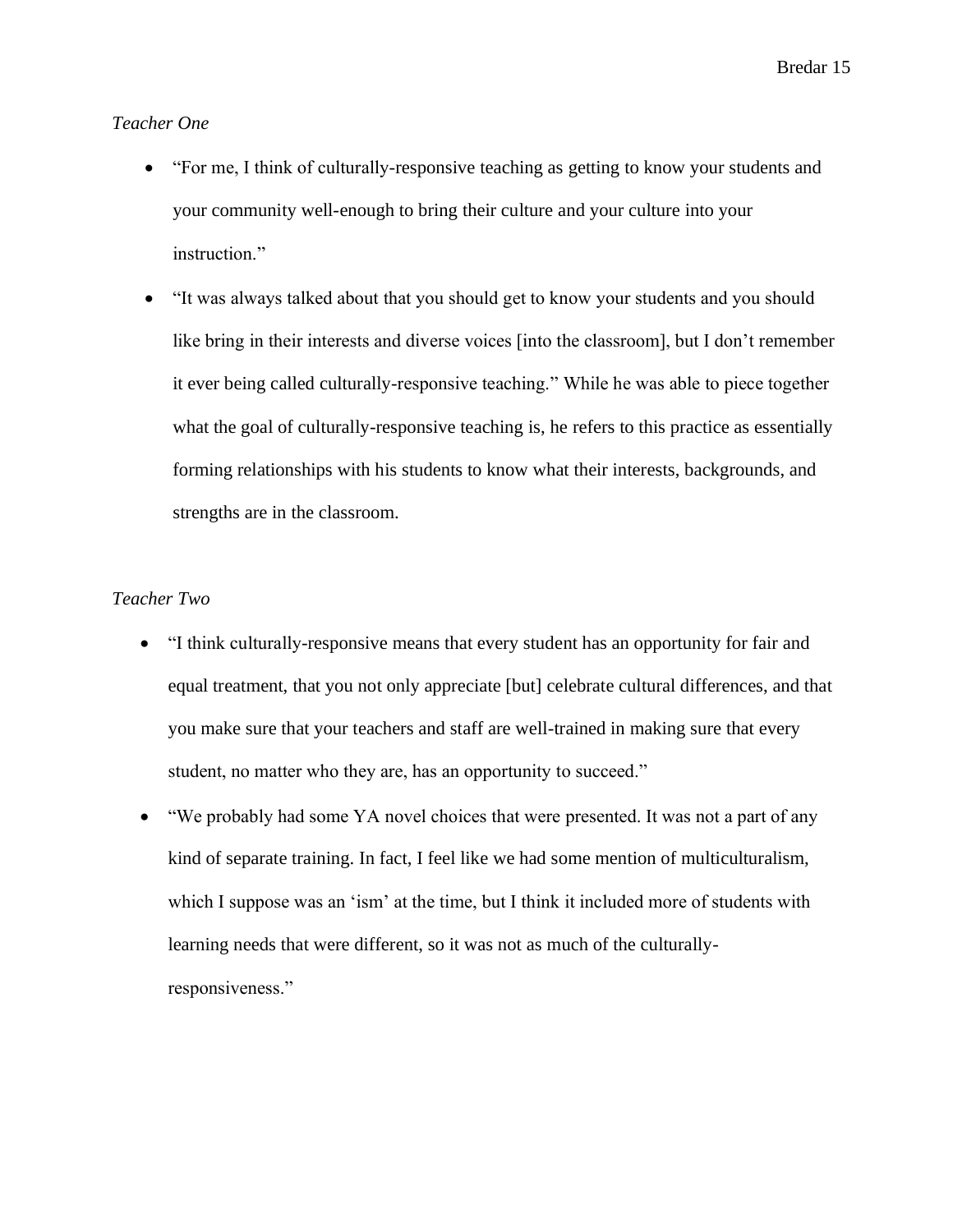## *Teacher Three*

- "I would call that looking at your demographic for your area and then matching instruction to meet the needs of the students and their cultural identities."
- "At [my student teaching placement], I tried to make the stuff match to what the kids would want, and in the poetry class I taught, it was probably the best opportunity I had. We had about an 80-20 split African American to White, and so with that, I did a unit on the Harlem Renaissance. We looked at that and how it impacted hip hop and modern rap, because a lot of my kids were really into that kind of stuff."

### *Teacher Four*

- "I would say it means respecting cultures and looking into and examining cultures with an awareness and sensitivity of including that in the curriculum."
- "No, I will tell you that the only time that has come up is when my daughter, who is currently in some teacher education classes, told me about it."
- "Before I got into the classroom, the concept that was being discussed was multiculturalism. Which was, I think, the beginning of the movement. We started thinking about taking in literature from multiple cultures and how you're going to address the different kinds of environments that you're going to be in. But, it was just the very beginning of it at that point. We did have an understanding that our curriculum was completely Euro-centric, and that we needed to be doing more at that point."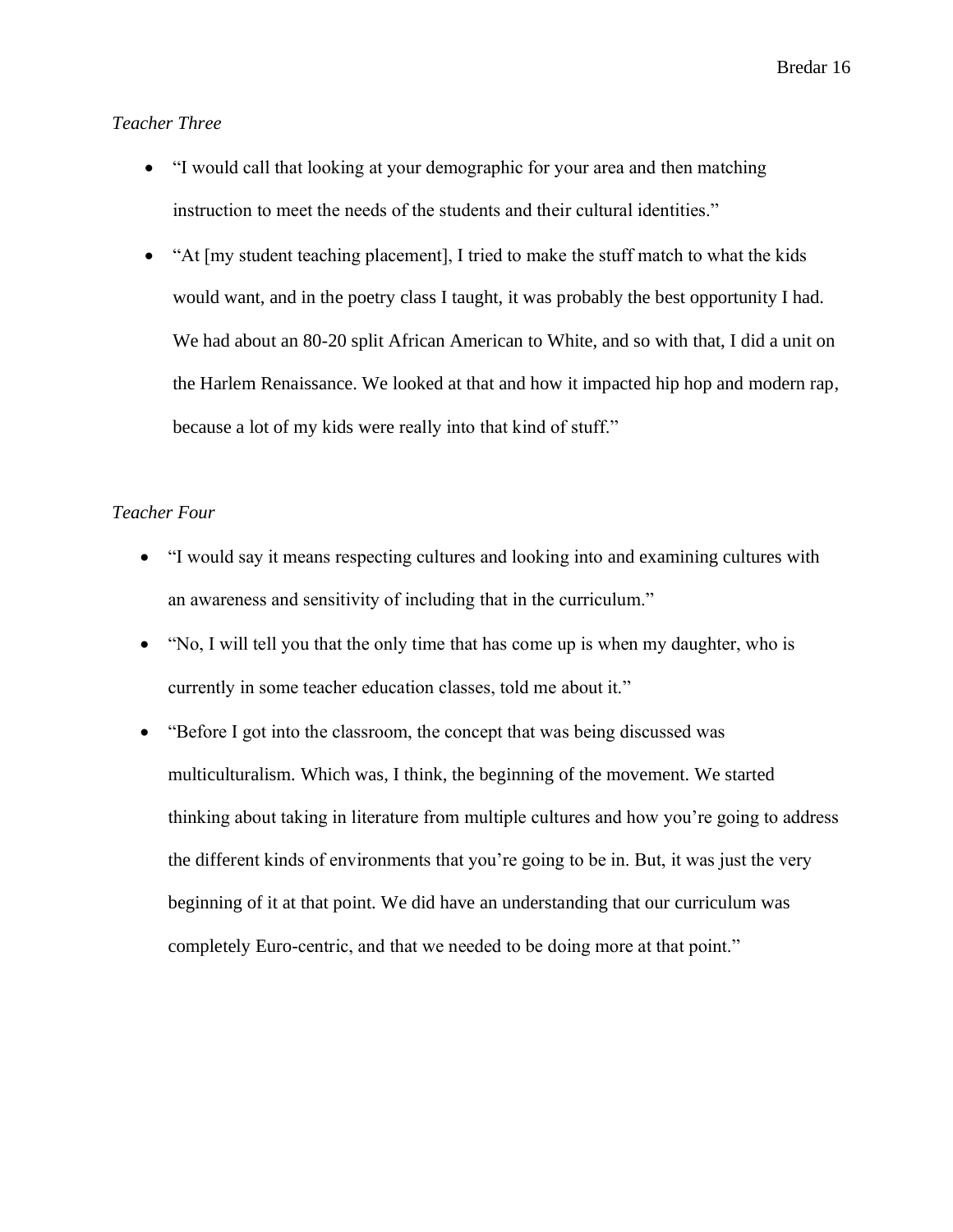### *Teacher Five*

- "Culturally-responsive teaching, in my view, is teaching that takes into consideration the various and diverse cultural backgrounds of students with regards to developing curriculum, lessons, and instructional practices."
- "So, this type of teaching, for me, is kind of common sense, as far as meeting students where they are. In my studies, I didn't encounter that term specifically, but in receiving your survey, I think that I kind of intuited what culturally-responsive teaching means."
- "Before going into my classroom, I think a lot of it would have been in studying just general pedagogy, and how important cultural backgrounds have become to pedagogical practice in the past 10-20 years especially. And especially, kind of drawing on things like critical pedagogy, helps in a way."

#### *Teacher Six*

- "What I think of when I hear it [culturally-responsive teaching], I just think of understanding the cultural background that all of your students are coming from, and modifying maybe your lessons, the stories you read, the novels you read, to reflect the diversity of your classroom."
- "Right now, the unit that we're in is called 'American Voices,' and looking through the book, we are reading a lot of stories from people who are immigrants. And while that's super culturally relevant right now, in the news and in my ELL class, I also wanted to make sure that we were reading about people from America who are minorities in a different way."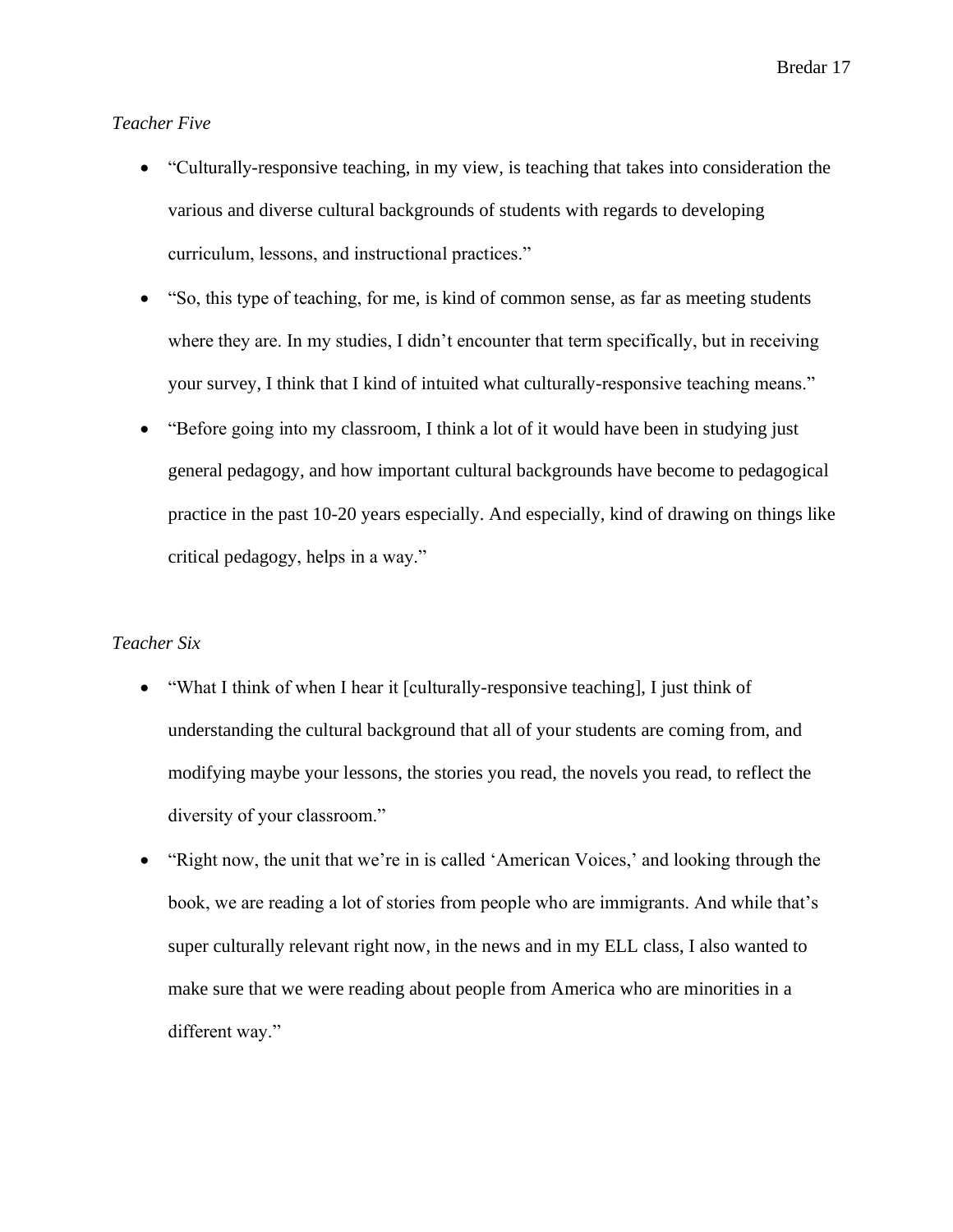• "We had several staff meetings about being more culturally-responsive, and we created our own cultural autobiography and shared that with other people, mostly people I've never met before."

These descriptions suggest that many of these teachers seem to have developed a knowledge of culturally-responsive teaching throughout their classroom and professional development experiences. While the initial data suggests that most of the teachers did not study this concept in their teacher education programs, almost everyone was able to develop recognition of culturallyresponsive teaching through working with students and seeking professional development opportunities.

The initial survey responses, as well as the individual phone interviews, showed that most of the Indiana educators surveyed developed their notions of culturally-responsive teaching after *already* entering their classrooms. Since most of these educators did not have the training in their teacher education programs to approach this facet of teaching, they relied on their interactions with students and fellow teachers to drive what they derived as being culturally-responsive. Each of the individual interviewees provided some insight into how they approach this method of teaching, and how this approach has changed their philosophies on working with students and other staff.

#### *Teacher One*

• "Getting to know my students, what they're interested in and what their backgrounds are, that's the one. And then, once I know that, I can kind of adjust my focus to different readings that will bring in different topics."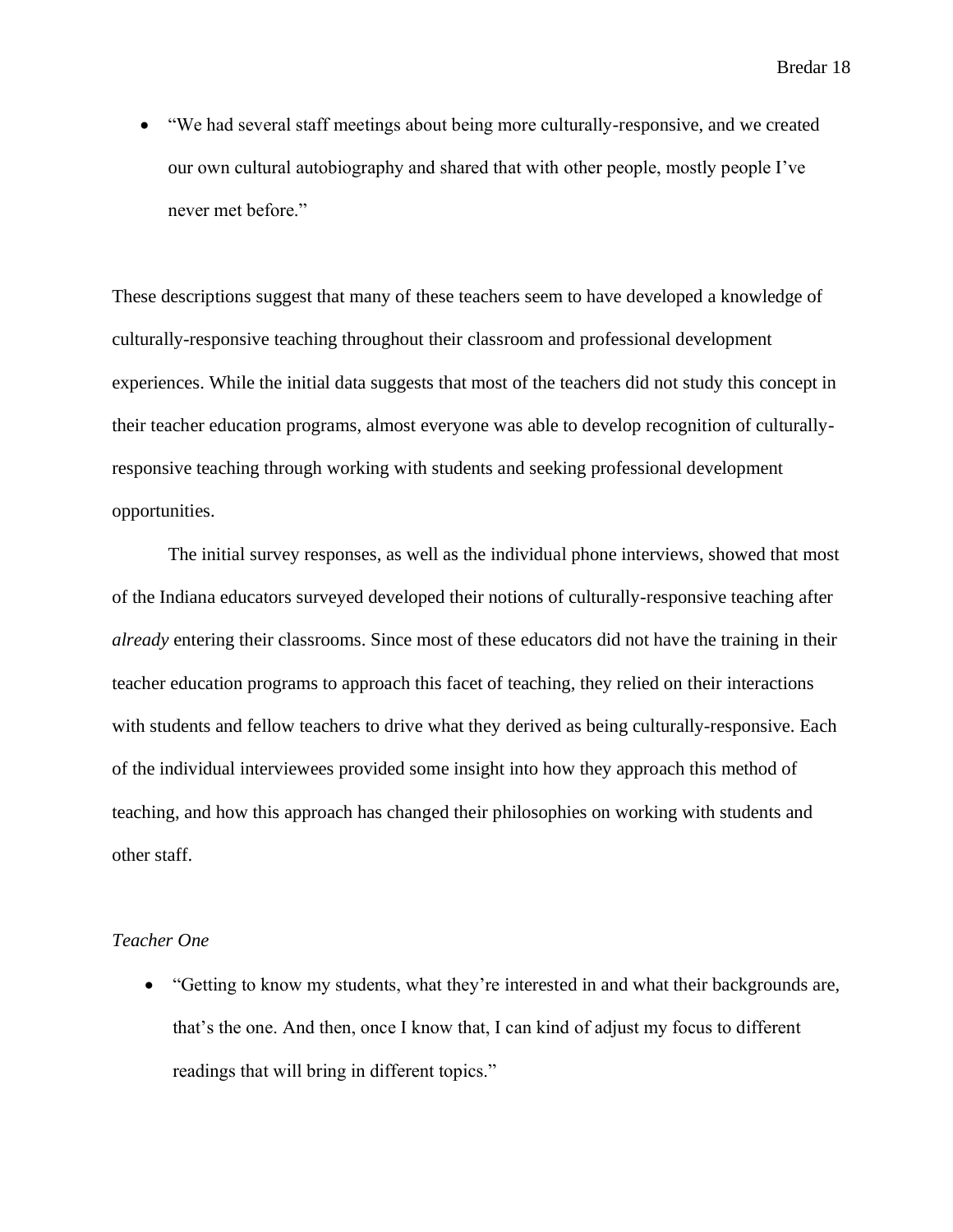- "I had a lot more students of color in my last year of teaching than I had in previous years, and so I never really had to focus on bringing those perspectives into the classroom, but I really emphasized that this year. It felt more meaningful for me that I could do that for them, and they seemed to get more out of it as well."
- "For projects, I kind of just let them [my students] have a lot of ownership and choice in what they're doing. So, you know, I've had students who want to be singers and so I let them bring those interests into play in what the projects were in that way."
- "So I worked in two different schools, and the best way that I've done it is just keeping an open communication with students. You know, we teach bell-to-bell but we find time to talk to students and see how they're doing, what their day's been like, what they're interested in, and it's surprisingly easy to find out more about them and what their interests are, and they're more than willing to share. So, as you learn about them, you kind of learn where they're coming from."

### *Teacher Two*

- "It's not easy, especially when you're a new teacher, trying to pull together resources when it's overwhelming. And, there's some districts like ours that don't have textbooks, so you're kind of culling from what you think is best."
- "I think that you look at your classes and provide a lot of choice, as best you can, that allows students to pick and choose. What I am fast learning, not necessarily just in my classroom, is that having a token short story that checks off whatever box you're trying to hit does not mean that you are being culturally-responsive. It means that you're trying to make that bridge, but maybe there's more to it than that. It's not just curriculum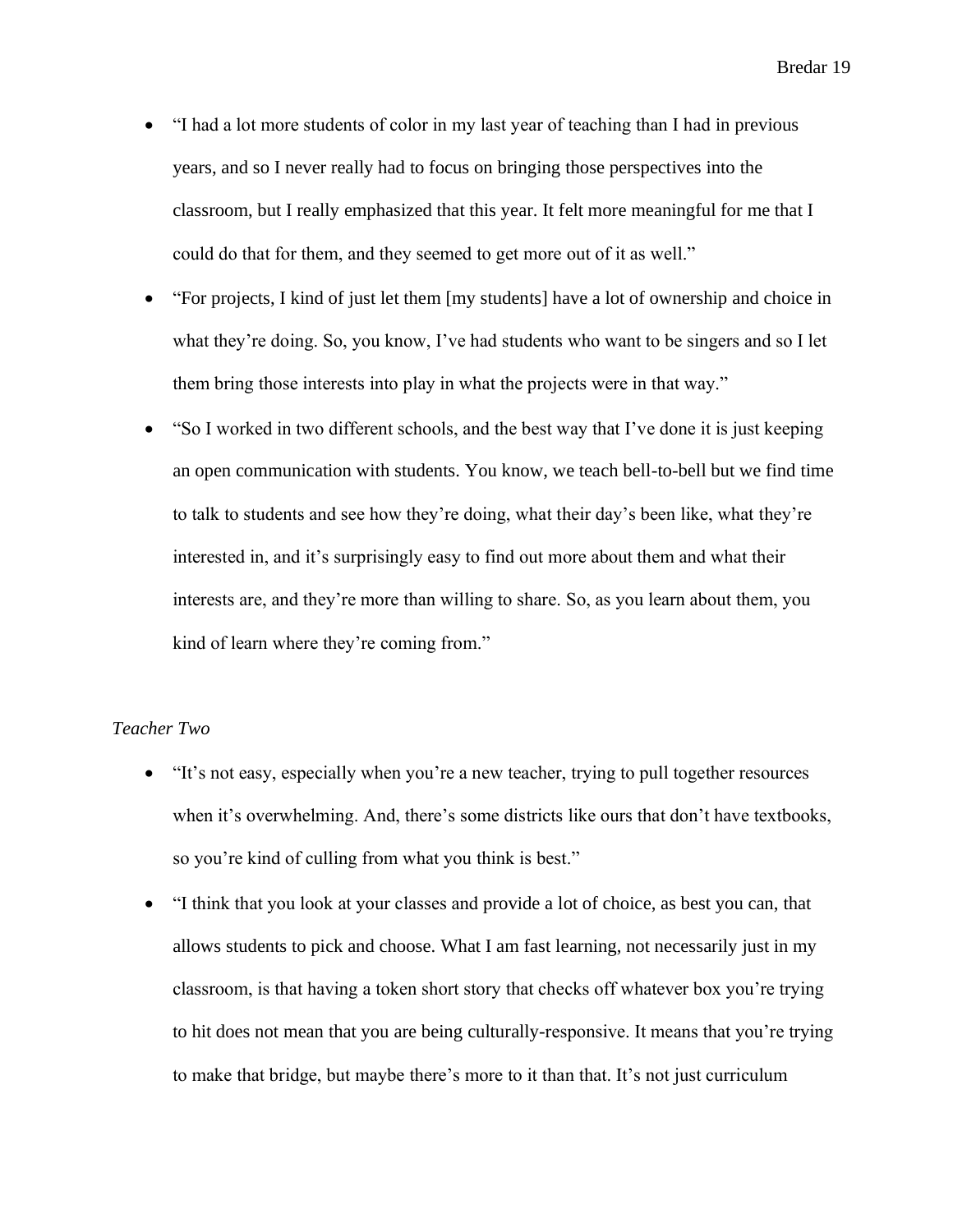writing, it's the clubs that are sponsored, it's the way you support students in how they learn. I'm constantly re-looking at the things that not only we read, but also in the examples that I use. We did a kind of book tasting that we did in the first week of school and I set out all kinds of books, and when I talked about windows and mirrors, I talked about including a lot of things that I hadn't maybe addressed before. It's how well you make it a commonplace in your classroom and not just something separate, I think."

• "Now, we have Monday PLCs [professional learning communities] that currently is all about the test scores, you know, but we do have now our ENL person is full time, for example. He wants to meet with us and talk about meeting the needs of our students who are especially new. When we do have full group meetings, we have offered different trainings on various topics. We've looked at religion, race, it just depends on when it was during the year. I think there's an initiative more corporation-wide, called Undoing Racism, and there's a push to get all teachers to go through the program. It opens your eyes to the privilege that many don't recognize they have, and it's really been pretty lifechanging for some of the teachers who sat in our one-hour meetings to say we've had this all before."

### *Teacher Three*

• "For the most part, they're kind of okay with it. Some of them have been really happy to learn about something else [other cultures]. For some, their opinion is that it doesn't matter so they don't really care or get into it. It depends on the year of kids, because some years are better than others."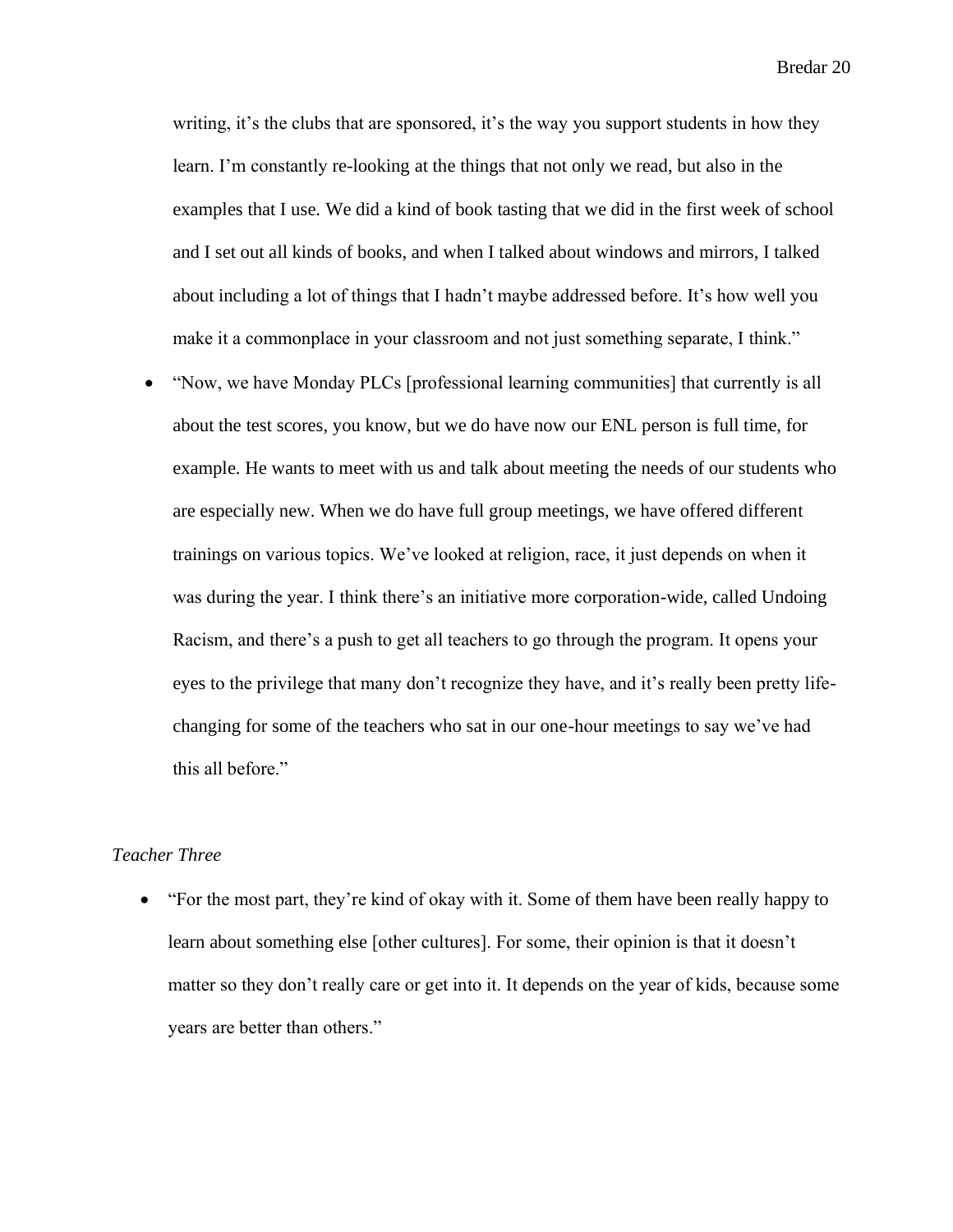- "With the context I'm in, you have to approach it a little cautiously. I start out by going into the Romanticism, so then I can connect it to the Harlem Renaissance, so then from there I can build a natural progression, so it's not seeming like I'm brainwashing their kids."
- "I had one instance when I had to change the way I talked about things so one parent could feel that I wasn't trying to control their child. That parent is not what I would consider to be the normal case."

### *Teacher Four*

- "Students that I am serving are not getting a lot of multicultural experiences, and to introduce them to materials outside of their comfort zone is definitely challenging. They don't take a lot of the cultures outside of their own, they have a hard time breaking away from what they're doing."
- "As a department, we've definitely changed the material that we teach, we've expanded it to more regions of the world and cultures. An interesting thing that's going on right now is that we're trying to adopt more sensitive language, too, which is kind of an interesting idea of being aware that we're dealing with people and not defining them by what they are. Our language is even changing in the way we speak about students, the ways that we talk about things."

## *Teacher Five*

• "I think one of the major things is to recognize students' cultural backgrounds as an inherent part of their identity. A lot of people have kind of the intuitive sense to rather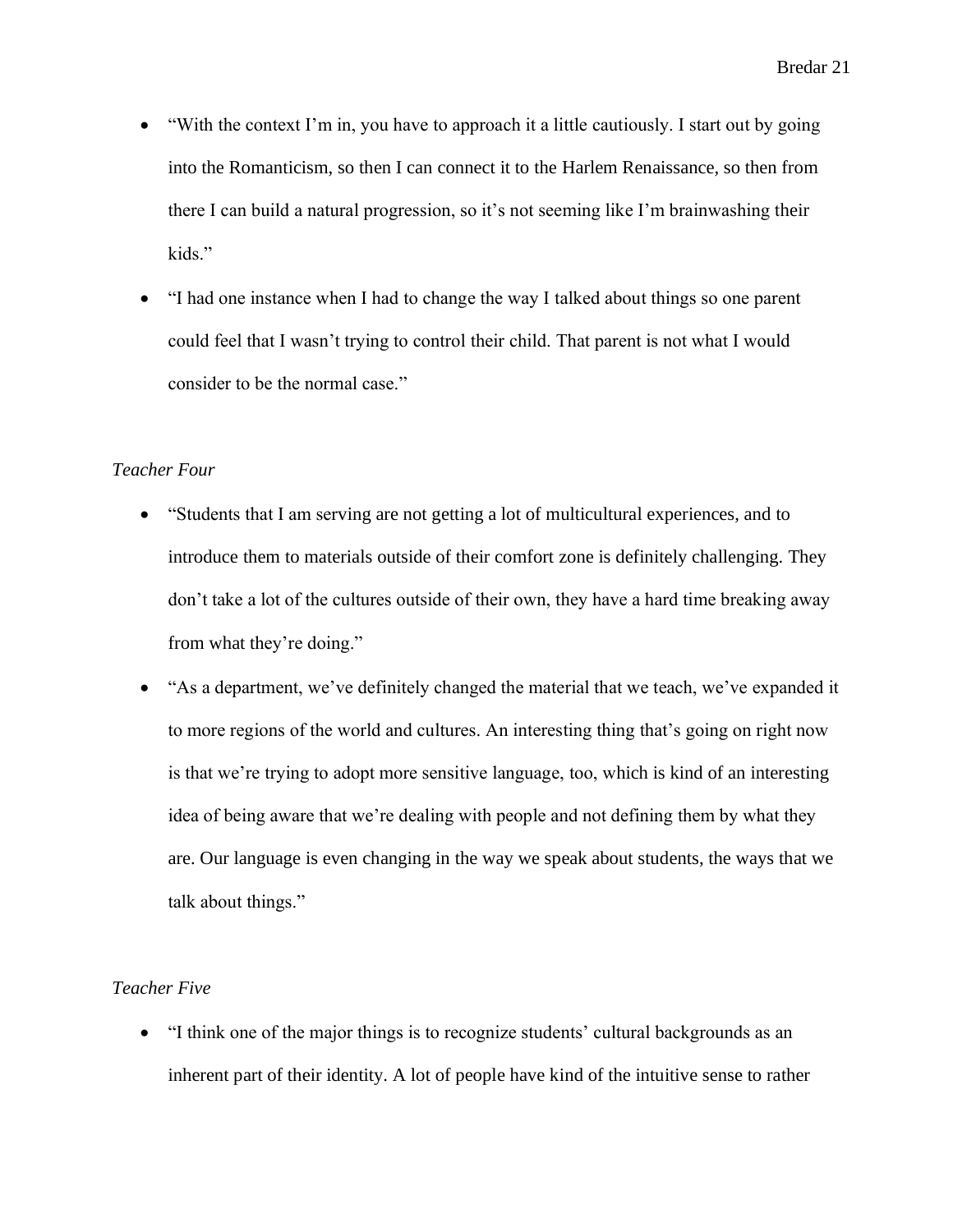just treat everyone equally, as they were the same. The old kind of idea of colorblindness. We're trying to push past that to recognize that these cultural identities are important, intrinsic to people, and that we can utilize that for the purposes of a more equitable education."

- "Our entire school is going through Implicit Bias training, to make us aware of our own biases. And now, we're trying to get to the next steps of, well, how do you utilize that and how does that convert into practices in the classroom."
- "Right now, it's fairly new. We're about a year old now, and so far, we're kind of in an information gathering phase, where we are gathering data and then compiling those resources to give to teachers; however, ever since we founded it, we've already made some head-way with things like the mission statement, etc. and I've already noticed more conversations happening where we are able to pick up on and educate other teachers about these practices.
- "As I've spoken about before a bit, my administration is spear-heading this. I feel very grateful because I think in a lot of districts, I'd be very much isolated in this practice, but instead, I'm getting a platform to do this work."

## *Teacher Six*

• "The assistant principal [at my school] is big on culturally-responsive teaching and restorative justice, and she actually has this book club that I signed up to be part of. We'd talk about the book, things going on in our classrooms, practices that we could do to be more culturally-responsive and culturally-relevant. I think that was in my second year of teaching."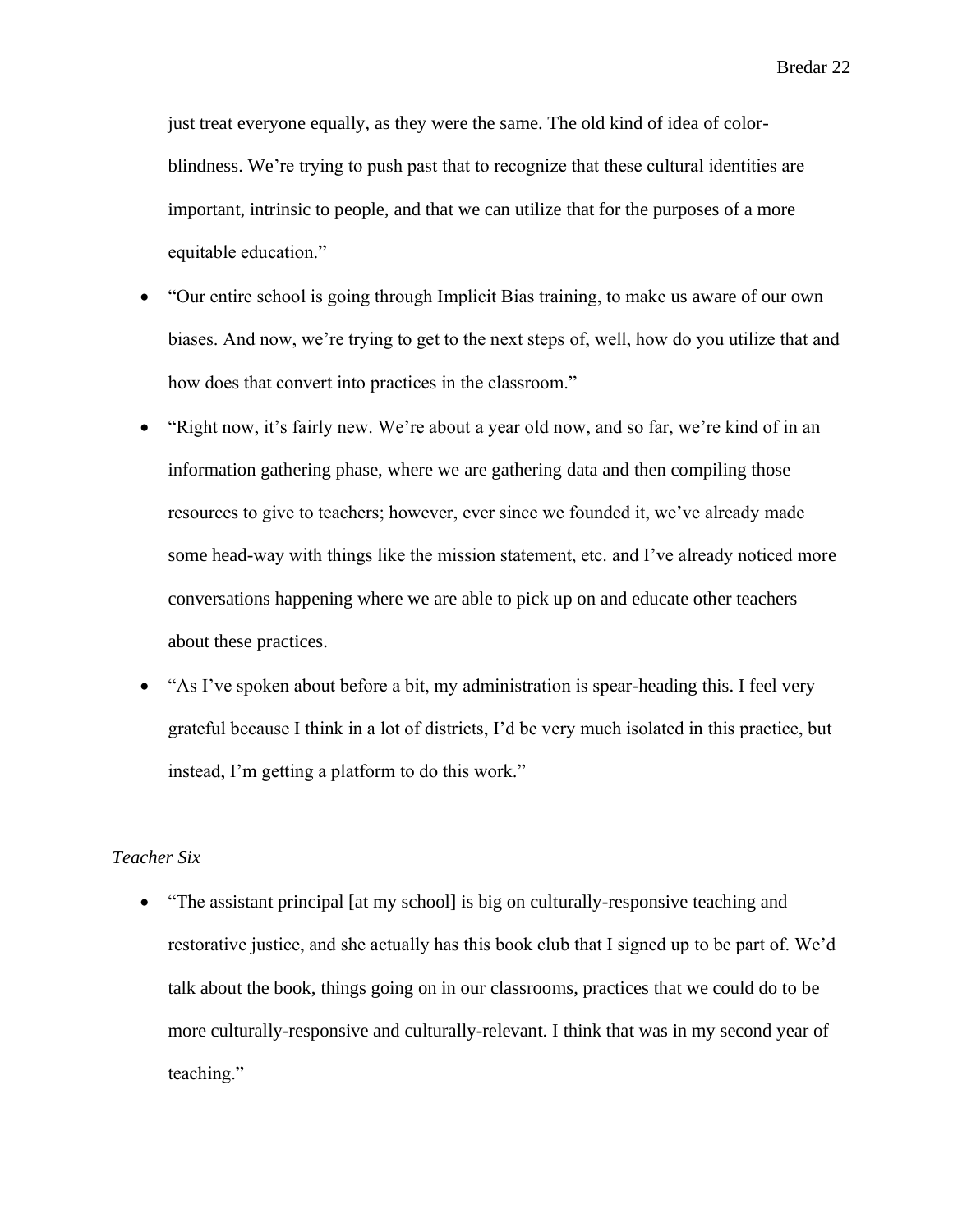- "A lot of my students joke that they go to school in the hood and live in the hood, and so for me, I want to find stories that feature a black protagonist who isn't in a gang or who isn't struggling with hunger or street violence. That the fact that they're black is just part of who they are."
- "We actually got new curriculum this year, and that was the first thing that we looked at. [My school] is 70 percent African American, so we have a different demographic than some other schools. I have an ELL [English Language Learner] inclusion class this year, and that changes stuff, too. I change things for that class to be more relevant for them."

With varying levels of support from school staff, administration, and the overall communities they are working in, these six teachers are seeing in their classrooms how important recognizing students' backgrounds is in forming connections and trust. In trying to navigate culturallyresponsive teaching on their own, or with support later on in their careers, these six interviewees highlight the triumphs and struggles that they have all encountered in their journeys to find more culturally-responsive practices.

## *Teacher One*

- "I remember reading a book called *The Hate U Give*. There's a character in that book who has the same name as a student that I had, and it's not a common name, but I got that student to read that book even [though] she's not a common reader."
- "It's not something I ever really thought about, I'm a White man, and so it was very common to see myself in a lot of the literature and stuff that was being given to our school."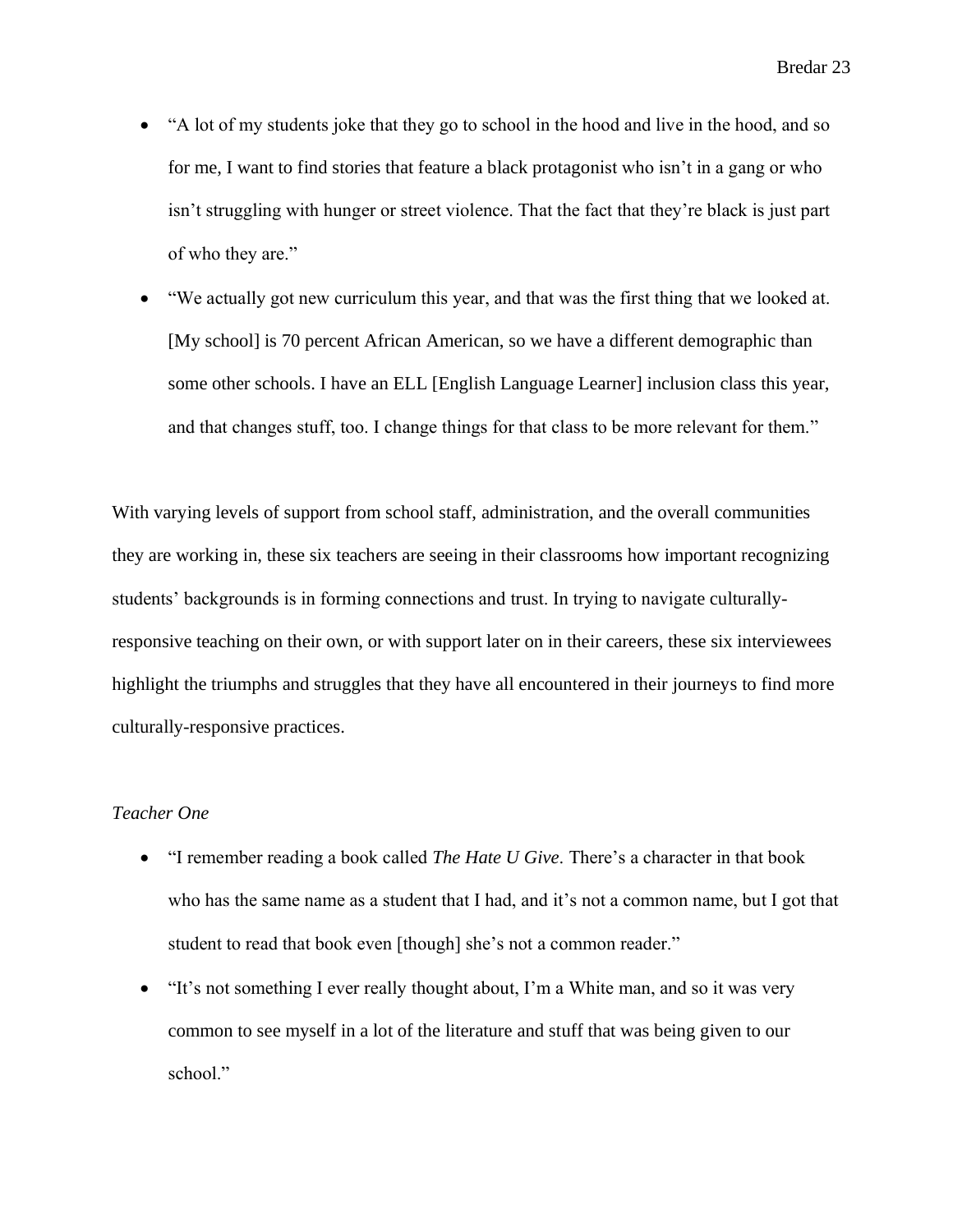- "For me, the number one thing is getting to know the students, and I think that's something that should be part of our practice in general. I think, a lot of times, people get to know their students and their home life but have it in a kind of separate folder, than to what they're doing in the classroom."
- "I think trying is better than doing nothing at all."

#### *Teacher Two*

- "I think you look at social media, right, who are you following on Twitter. There are some teacher Facebook pages, Project Lit is one that specifically has a collection of books that this year is kind of the focus of what I've been using in my classroom. If you're gearing it toward young teachers, it can get overwhelming. I think there's a huge comparison, too, of my classroom's not Instagram-worthy, and I don't have nearly that library, and it weighs on you. Even for me, I mean, and I've been in that same room for 20 years. It weighs on you when you say 'I'm not doing enough' and yet, every small step, even if you change one thing, is doing something. I always say that with a grain of salt: like, yes follow things, but know what you are doing now that you can be proud of."
- "There's only so much that can be done. It's only really through observation and handson [experience] that you're really going to understand. As much as we want to change the education portion of it, and the classroom portion of it, it's got to come with those observations and student teaching programs. Yes, we all make mistakes and sometimes you look back on things that were said and done throughout the years, and it's okay to make those mistakes. Now, with social media, those mistakes become far-more reaching than they used to be. So, it's another level of fear for teachers that what if I show that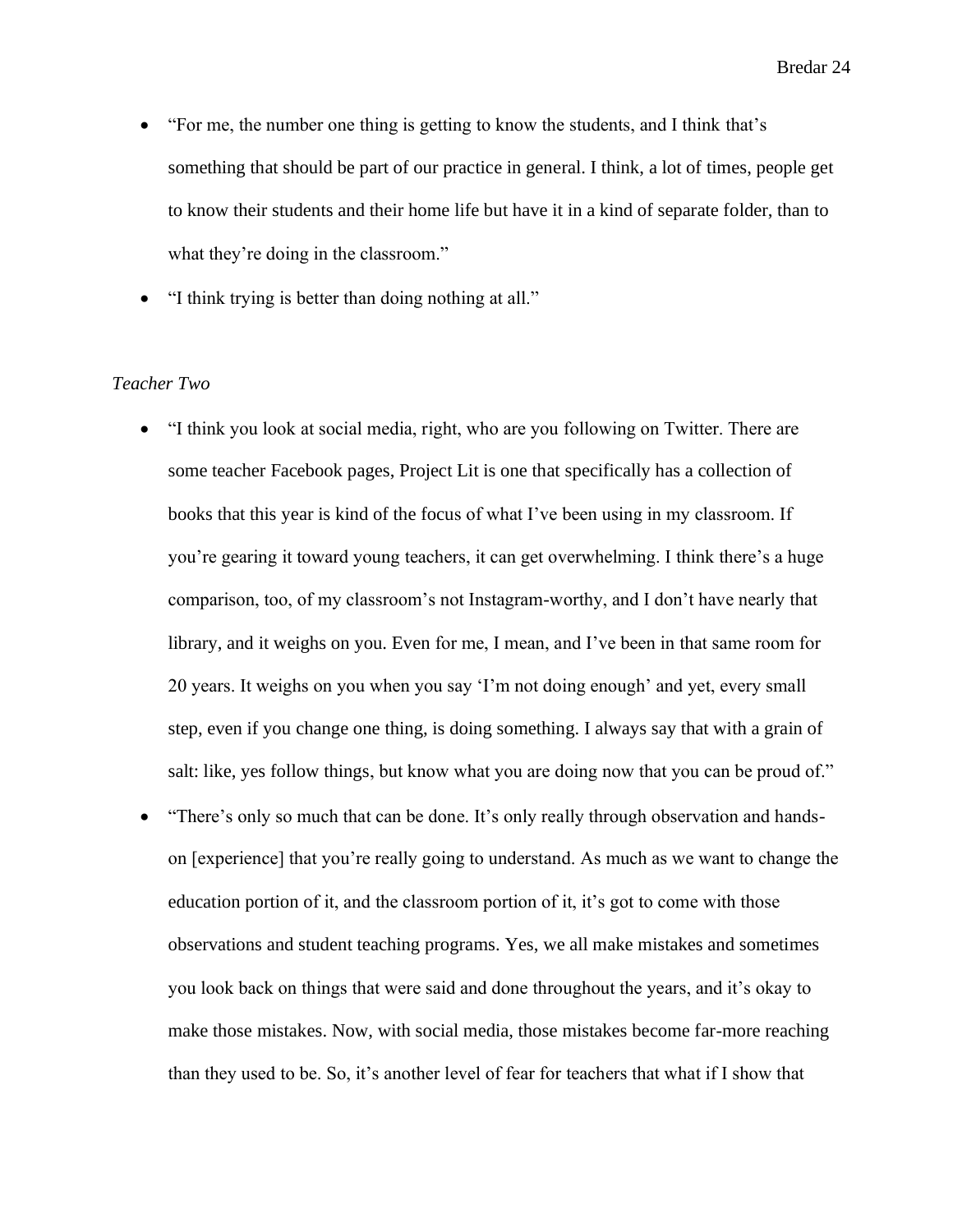movie, and it happened to have had the "n" word in it, and now I'm making the news because a parent didn't understand why it was being used. To try some of these things, especially in small, conservative Indiana towns, you have to be very strong on your rationale, with everything you do as a teacher." But why am I doing this, at this time, with these students, with these resources? You have to answer that question, for yourself and for everybody. And, as long as you do that, be strong in what you think is right."

#### *Teacher Three*

- "My school district is very conservative, so there's only so much you can talk about before certain parents are unhappy with you."
- "Widen their own scope of what they read. If you want to do something with culturallyresponsive teaching, you yourself need to be culturally-responsive, reading from different perspectives and of different contexts."
- "Having moved to a completely different demographic, now it's more about teaching kids about other cultures not specifically their own."

# *Teacher Four*

• "There's a layer of racism that lurks under pretty much everything that's going on, and every now and then, I'll have discussions about it. As their teacher, I can tell that a majority of my white students are not aware of the experiences that the students of color are going through. So, it's hard to get the majority White population to understand that the students of color are having a different experience. I'll ask them to rate, on a scale of 1-10, how racist do they believe our school to be, and the majority White students always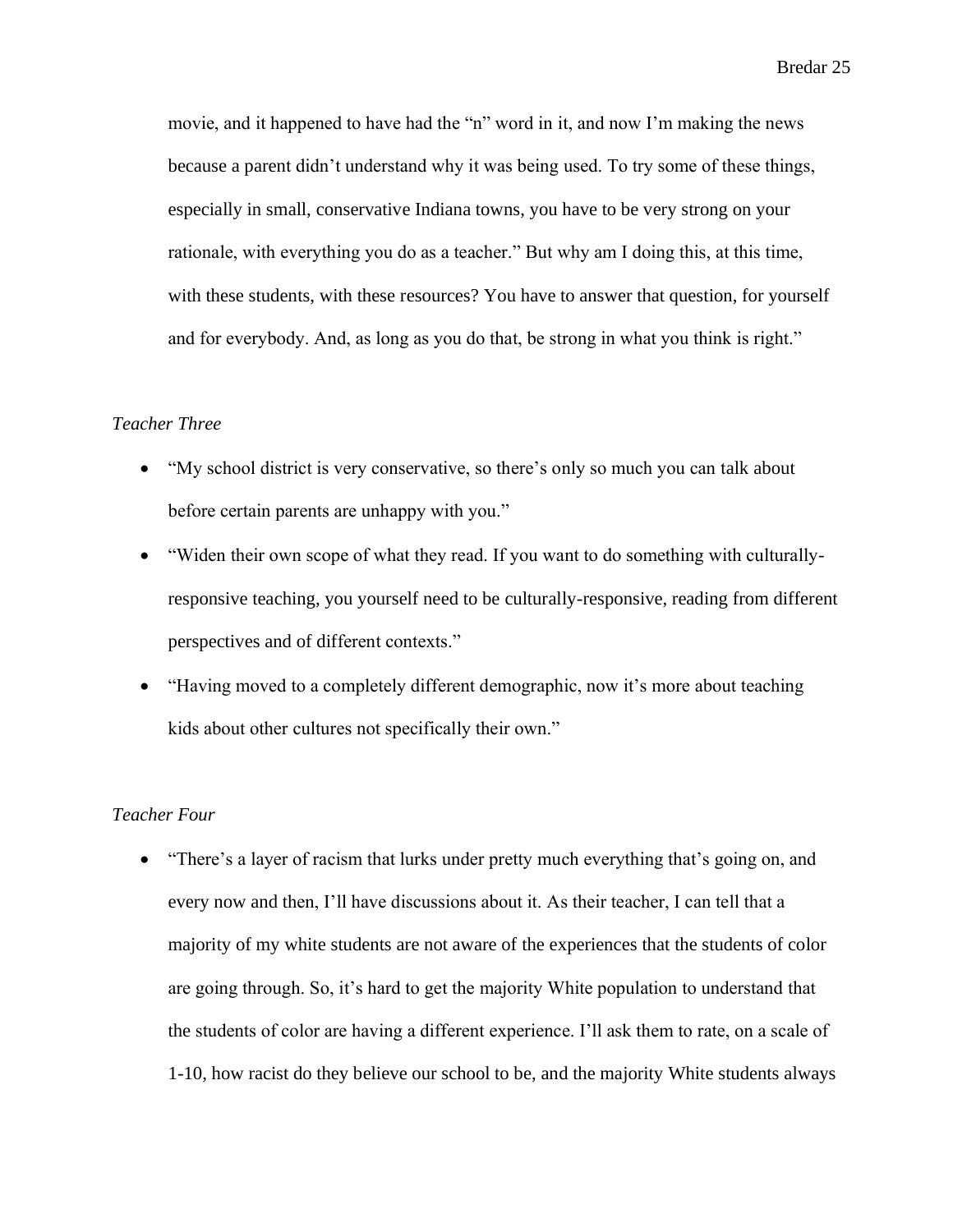rate it at a 5 or below, and the students of color will almost always put it over five. They feel that there's a lot more racism there, so."

- "The parents tend to be pretty responsive. I have not had any negative experiences, every time that I introduce things that I want to bring into the class, the parents have always been supportive."
- "Both my department and our administration have been very supportive of any changes that we make."
- "Our adoption of culturally-sensitive literature has been slower than a lot of other places, just because we are 80-85% White school. We don't feel the same drive as a lot of other schools to change what we are doing."
- "The state of Indiana mandates that we go out and get different kinds of training, and at this point, [my district] offers a lot of different in-service opportunities, but in all honesty we haven't had any culturally-responsive training at all."

## *Teacher Five*

• "So, the biggest struggle is that we are teaching in a very conservative area, historically, that is kind of resistant to the changes it's seeing in the community. I head up at my school the Spring Fling, which for us is a kind of arts and literature festival where we showcase the work that students have done. One of the students showed a documentary they put together that showed the history of gay rights in America, and while we showed it at the festival, it was widely celebrated, we did have walkouts. We did face backlash. And not just with LGBTQ issues, but with racial or religious issues as well."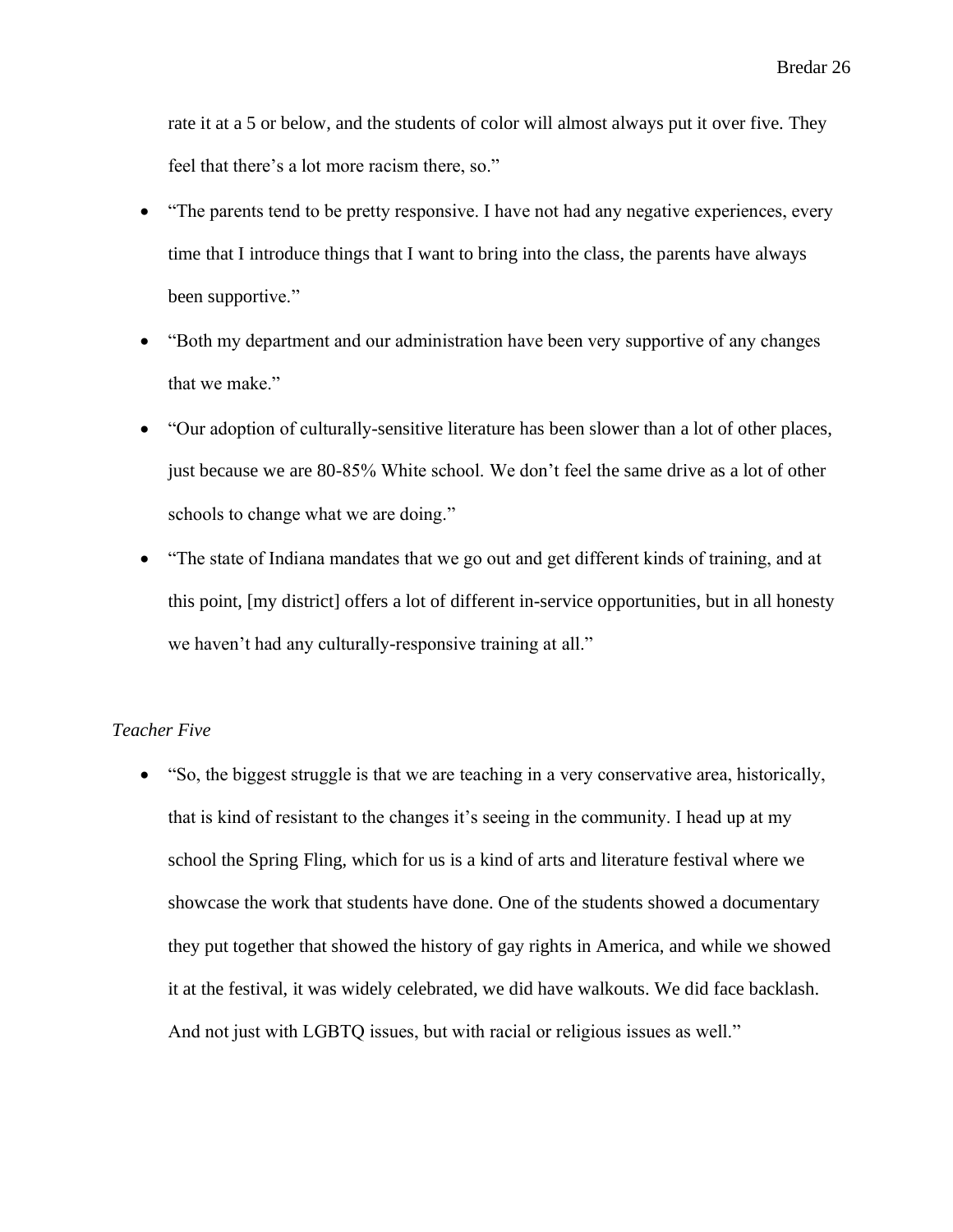- "We have to give a huge shout-out to our first Native Poet-Laureate, Joy Harjo, who is doing some wonderful work in her role as poet laureate, developing indigenous voices and poets. Also, going into studying literature and recognizing that you'll have this practice of Black History Month and realizing that an entire culture or race of people aren't to be relegated to one month, but are an integral part of literature that should be shared far and wide."
- "[My school district] has been seeing a huge growth in population lately, and it's becoming a more diverse population, whereas it was, historically, a more homogenous population. So, in response to that, the administration in my school has developed what we call the Cultural Understandings Committee, and I am a member of that committee. It's a district-wide organization that is working on several initiatives. Our first thing that we've done is to develop a mission statement for the district, in regards to cultural understandings. We also were able to, through grant funding, welcome speaker Cornelius Minor, to our school, and he's a great voice for these practices as well. He spoke with our staff at the beginning of the year, and we're continuing to build upon that foundation through various means. One team of the committee is putting together what we're calling Food for Thought, which invites various voices throughout the community to sit down for dinner, every so often, and have discussions about our changing community and how to build a more inclusive community. I'm on the team that is working on looking through instructional practices, so we're actually putting together a guide for all the teachers in our district that include things like diverse literature that can be used in the classroom, as well as utilizing things like Teaching Tolerance lessons and other practices to help educate our staff in how to implement culturally-responsive teaching."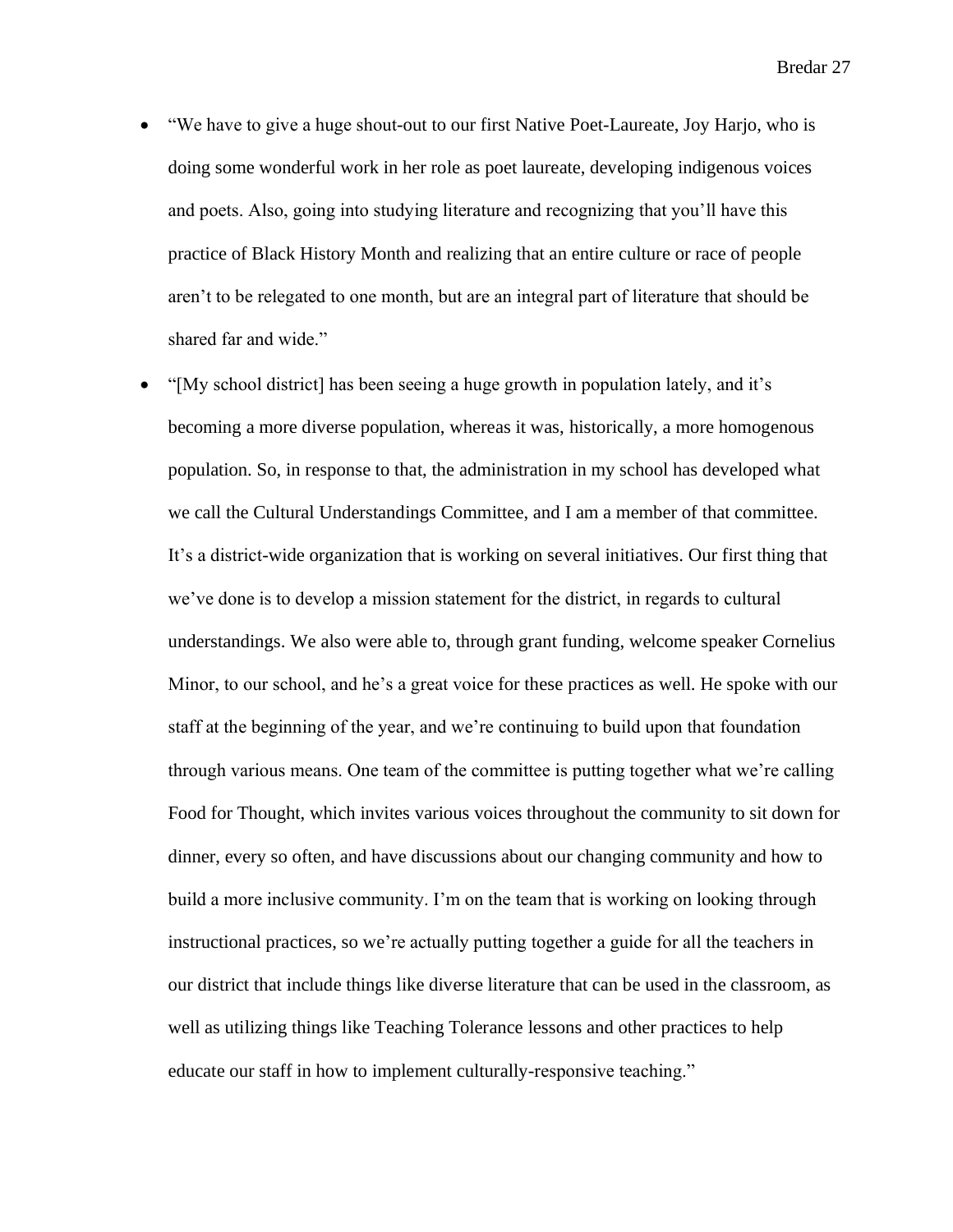*Teacher Six*

- "I think it is helpful being a younger teacher, you know, I am on Twitter, on Instagram following all these different authors. The authors that I follow are mainly authors of color, and they recommend stories or articles to read, which I've found really helpful since these aren't publicized."
- "I would like to bring more, it sounds so strange, of a male perspective [into my classroom]. The stories that we read, a lot of them I've picked, have had female protagonists.
- "It is so worth it when you find a story that just really connects with students, for me that's the best part."

Almost all of these interviewees expressed that they struggled against underlying racism and other challenges in their communities, and the support or lack thereof from their departments and administration members was a significant factor in their culturally-responsive practices.

In the final lines of questioning for these six interviewees, each teacher shared their best advice for practicing teachers *and* preservice teachers wanting to develop more culturallyresponsive practices in their teaching.

## *Teacher One*

- "I know when I seek out professional development stuff, especially conferences, I like to seek out something that's related to how to like increase engagement, and diversity, and all that stuff."
- "I think it really comes down to getting to know your students. Hopefully, you know, teachers aren't in the position of not caring about their students and their lives outside of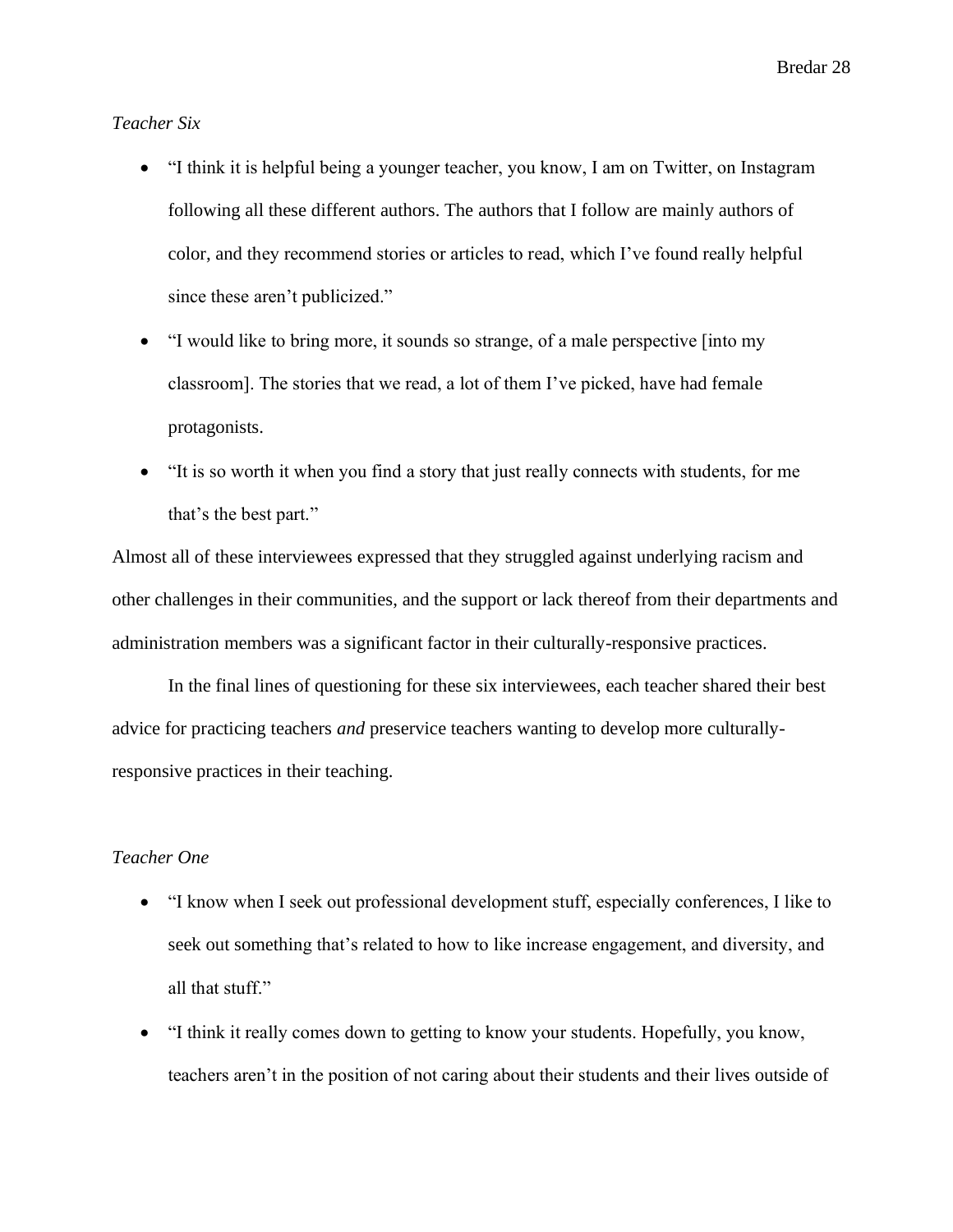school, but you know, when I get a new crop of students, I want to get to know them, I'm almost more interested in them as people than as students and so, you know, they might not all want to be an English class all the time, but if they want to at least be around me because I'm making that effort to make things relevant to them as much as I can, then that's successful to me. The key is getting to know them and then being unafraid to diverge from standard curriculum and do what you think and what you know to be better."

• "The kids are often going through more than we can imagine, or hope to ever have to deal with, and so it's like one more thing in their day to throw some old story at them by a person who doesn't matter. It's just one more thing that they can't connect to or don't want to think about. And so, like, if you're bringing in different aspects of their culture, it doesn't have to just be like stories or poems. It's taking a step into their world when they don't think you do. They get to see a new aspect of you as a teacher now showing that you care about them as a person. English and Language Arts lends itself to it because you get choice, you get to pick stories, you get to pick poems, you choose the voices that represent the content that you're throwing at them. It's on the teacher to make sure that these voices are reflective of those they see in the classroom."

## *Teacher Two*

- "Anytime that you can give students choice, and choice that they see themselves in, is a positive."
- "I think you have to make it [professional development] accessible, and meet teachers where they are. You have to provide good resources that all teachers can access."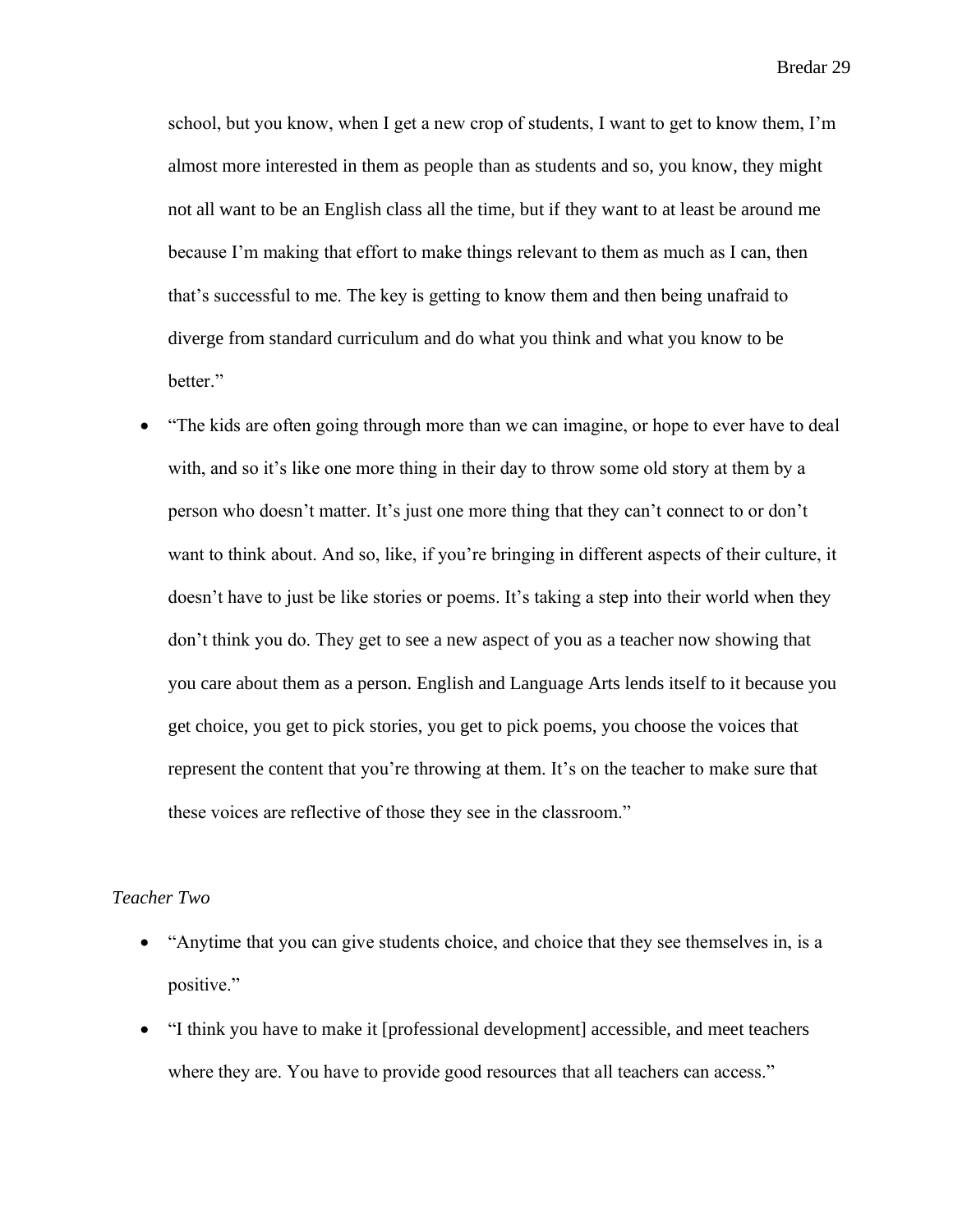- "Teaching Tolerance has amazing resources, Southern Poverty Law does as well. You can find organizations in your community to get involved in, you know programs for people coming and settling into your town, Black Lives Matter, I mean, it [goes] on and on and on."
- "Look on campus, look at lectures coming in, books that are being published, and there seems to be more and more published all the time, that let you see things from all sides."

### *Teacher Three*

- "I'm subscribed to the English Journal and the NEA [National Education Association], so I get monthly journals from them."
- "I would say that they [teachers] need to know their kids before they throw in any culturally-responsive education. Certain things aren't going to work with every demographic. NCTE has been helpful with that kind of stuff."

### *Teacher Four*

- "It's a battle to show what you have in common, and then you expand from there."
- "They're all kids, and everyone wants to feel respected. Everybody wants to feel that their culture matters and that their culture counts."
- "It's almost like it should be an entire college course at this point. It's time for some sort of initiative, even at the federal, state, and local levels, for some kind of training for everyone. Every year, the state of Indiana mandates that I go through training programs and I think it's time that we start a cultural-responsivity training."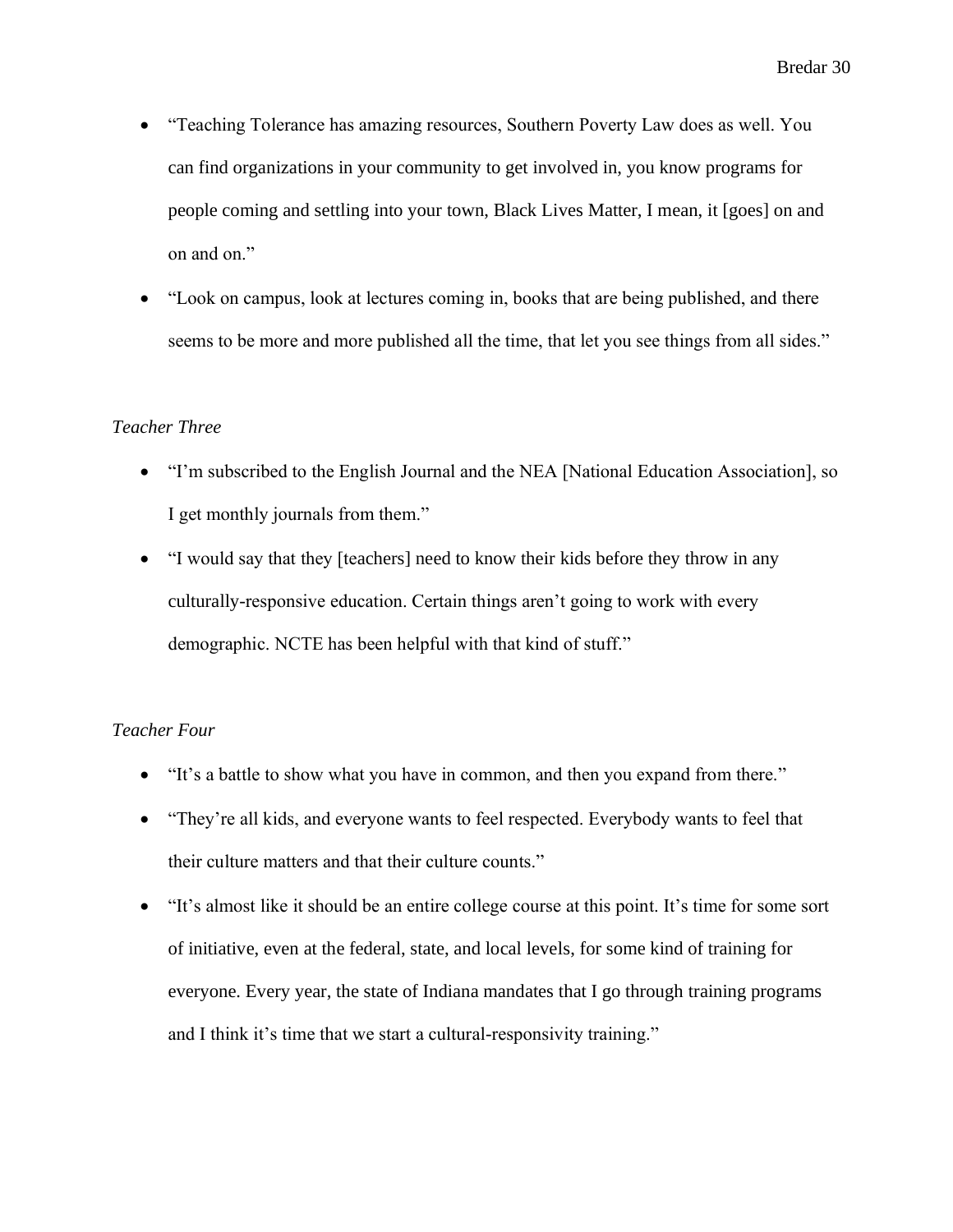• "Part of it, for me being in Language Arts especially, is creating a more diverse literature that gets away from the standard canon. And having representative voices in the texts we read, and study, in class."

### *Teacher Five*

- "Do your research first. I think that a lot of us can be well-intentioned, but we all have those implicit biases that we carry with us. I think with all the good intentions in the world can't compete with a good knowledge base. You really want to do your research. Read, listen, especially if you are part of the majority, you owe it to students who are not of the majority to do that legwork."
- "You have to have that thirst for knowledge, you should be listening, reading, studying, checking out Teaching Tolerance. Don't fall into the trap of white savior complex, especially if you are white, because that can be a very dangerous and problematic ideology, even if it's well-intentioned. A lot of teachers might see something like *Freedom Writers* and think they can just go in and save people that they don't have a complete understanding of. I think that the more we humble ourselves and the more knowledge and insight we [gain] leads to us developing our own culturally-responsive practices."
- "There's so much good literature out there. For preservice teachers, you're assigned so much reading already so it's hard to want to venture out and do more, but there's a wealth of literature out there, waiting for us. If it's not books, it's podcasts. Or, an even bigger step of course, it's one thing to read and listen to resources, but engage with the populations that you are teaching! Develop relationships with your kids and their families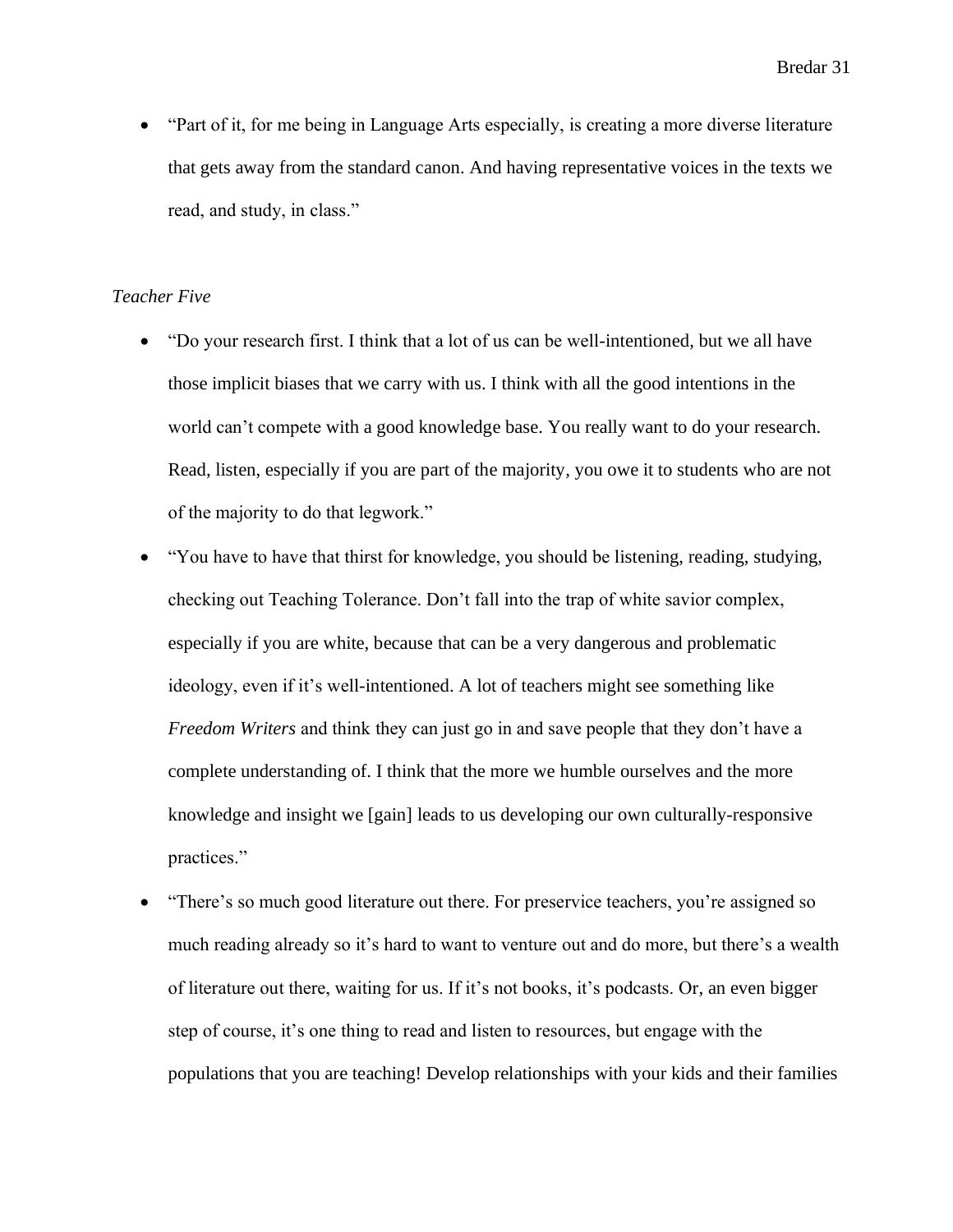and their communities. Be part of the communities that you are teaching [in]. I think that the number one [priority] is that relationship building."

### *Teacher Six*

• "Start accumulating your diverse classroom library early on. I would say build up your classroom library, because if students can see themselves in stories, even if those that you have in your own classroom, the more likely they are going to read in the first place. Don't just think of [representation] as just a black and white issue."

All of the recommendations and suggestions provided seem to center around the idea of, simply put, getting to know your students and accepting that you need to do some legwork before incorporating culturally-responsive practices into the classroom. These teachers challenge the idea of seeking out resources as going beyond academic journals and research articles: these resources can be novels, blogs, podcasts, social media, and other forms that have not been traditionally viewed as methods of professional development. These six teachers demonstrate how that conversation is changing as more people are sharing their practices and research through new platforms.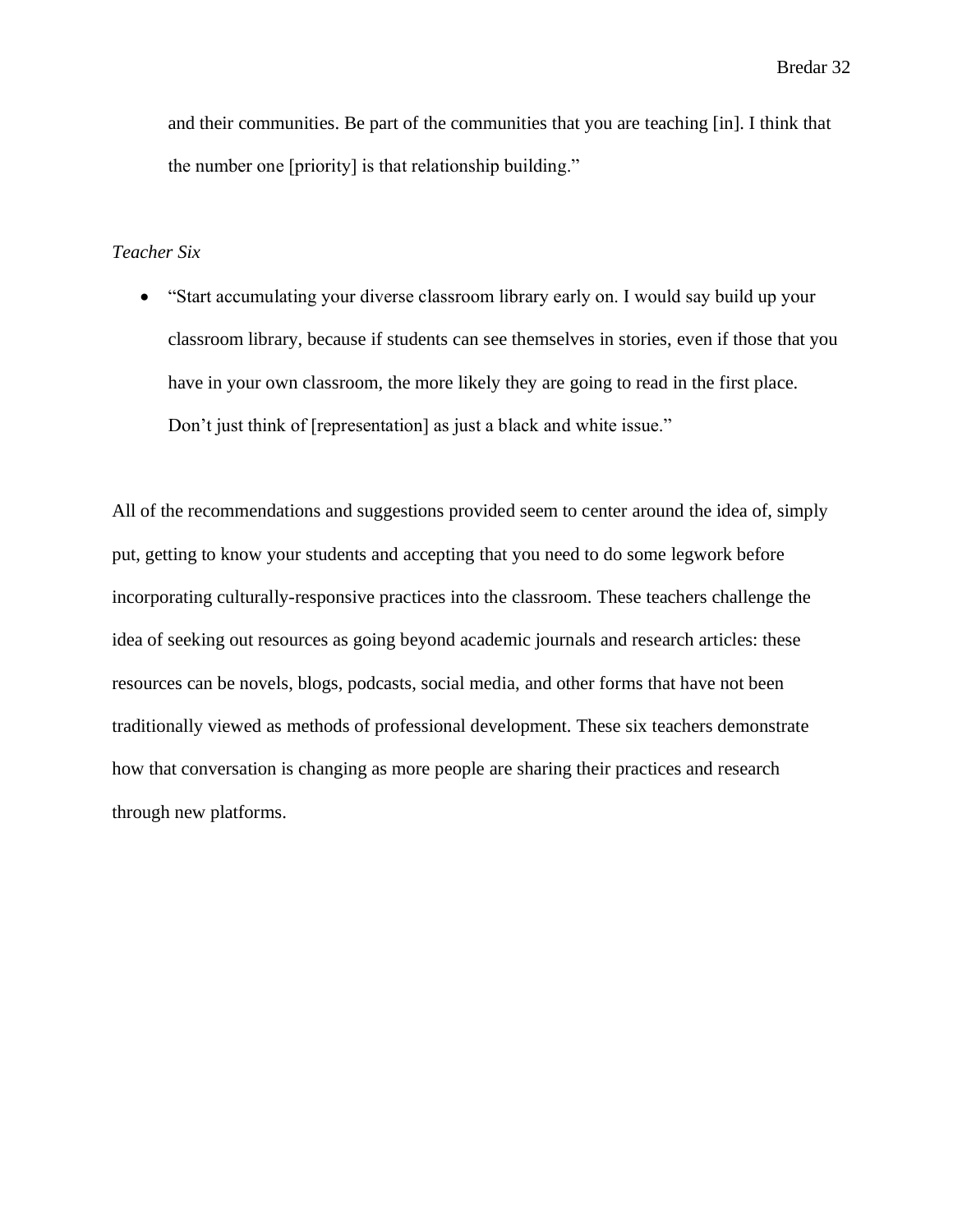#### **Part III: Guidelines**

In the first two parts of this study, I note a gap between what the research says that teachers know about culturally-responsive teaching, and what teachers have been taught about prior to entering the classroom. Despite this gap, culturally-responsive teaching has shown itself to be something that comes with time as a teacher, by getting to know our students and adjusting our teaching to be inclusive of their lives and backgrounds. At least, this shift came for the teachers who agreed to participate in the research study and who sought out opportunities for growth in these areas. The research *and* the testimonials on this area of teaching have illuminated one thing together: that in becoming more culturally-responsive, there are several different components of our classrooms that we have to consider. To provide some guidelines and tips on how to best approach culturally-responsive teaching in the classroom, I have condensed the literature and testimonials to focus on the following areas of improvement: acceptance, relationship-building, representation, and professional development.

#### *Acceptance*

Acceptance, specifically the acceptance of students' cultural identities in the classroom, is an abstract concept to describe. Does this mean we recognize that we see students and respect their backgrounds, or does acceptance necessitate action to include these backgrounds in our teaching? In thinking about cultural identities, Wlodkowski and Ginsberg provided a strong definition of what is considered to be part of students' culture. As I discussed in Part I, they claim that culture is a "dynamic mix or race, ethnicity, class, gender, region, religion, and family that contributes to every students' cultural identity" (Wlodkowski and Ginsberg 1). Many things contribute to what impacts students' identities, and therefore there are many things we need to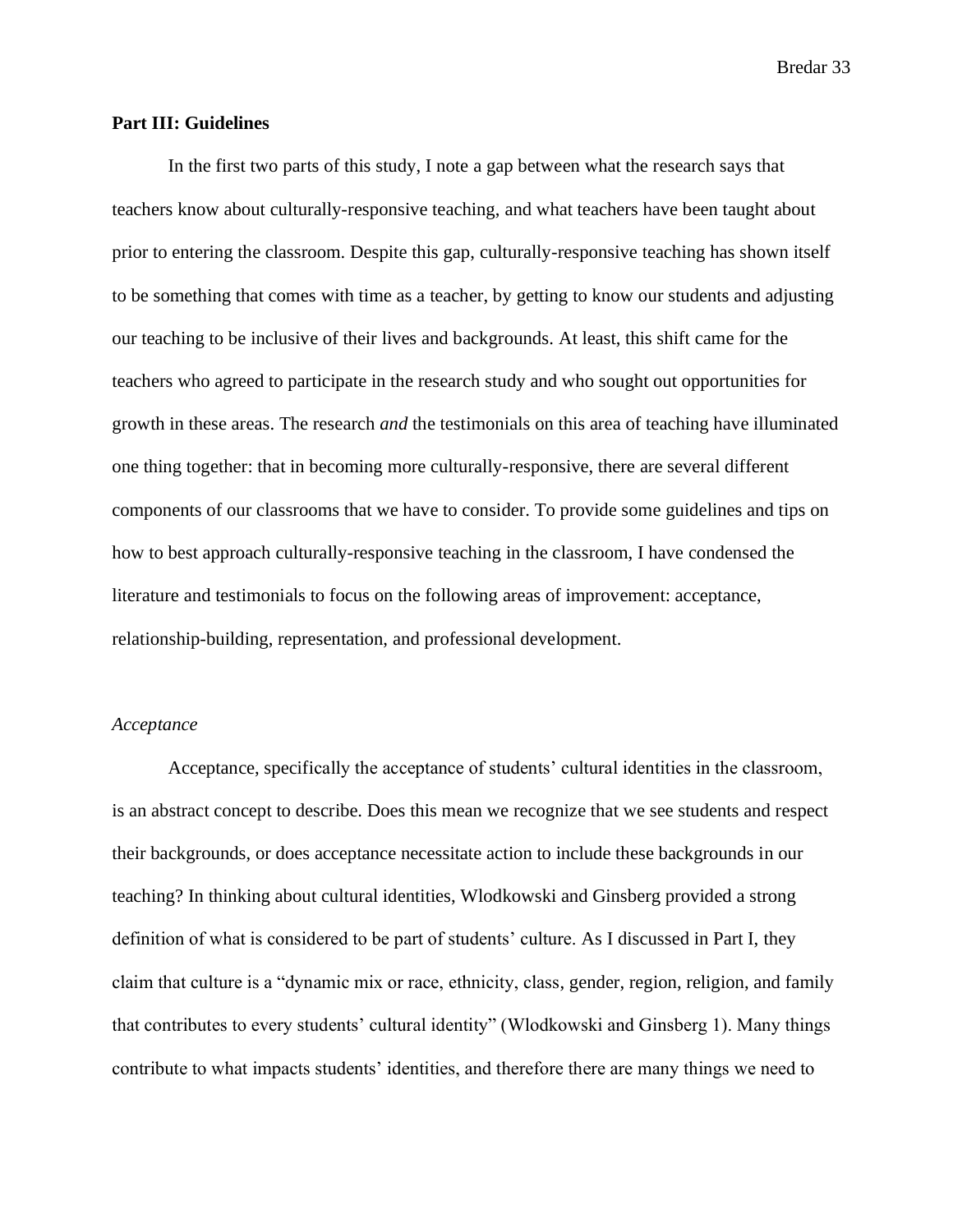take into consideration when we develop culturally-responsive practices. These influences can be manifested in the culture of our school communities; for. Instance, attending extra-curricular events and spending time in the establishments of the community could help us to better understand these influences of culture and region on students' learning and identities.

Another significant influence on acceptance of students' cultural identities in the classroom relies on our treatment and understanding of culture. The definition above provides a foundation to think about what can be included under the umbrella of culture, but what is the most influential in how we treat culture is our ability to talk about it. In the past, the "colorblind perspective" was favored by teachers--specifically white teachers who were not comfortable addressing issues like race, religion, and sexuality in their classrooms. As Gary Howard notes, though, "too often we expect white teachers to be what they have not learned to be, namely, culturally competent professionals" (6). Developing the ability to talk about these important issues in the classroom, and deconstructing the dominance of white culture in the classroom, is something that as the survey data shows, is not something we are trained on as extensively as other areas of teaching. In order to start this work, we need to become more comfortable talking about race and asking for help from other professionals and organizations, like Teaching Tolerance, to responsibly have these conversations with students in meaningful ways.

The greatest obstacle that I think many of us who are part of the majority culture struggle with, is the idea of addressing our own judgements with culture and overcoming our biases. Many of us may not think that we have biases that impact our teaching, especially if we work to give the best educational experience to our students as we can. Gary Howard states:

Empathy requires the suspension of assumptions, the letting go of ego, and the release of the privilege of nonengagement...empathy is a healing response because it allows us as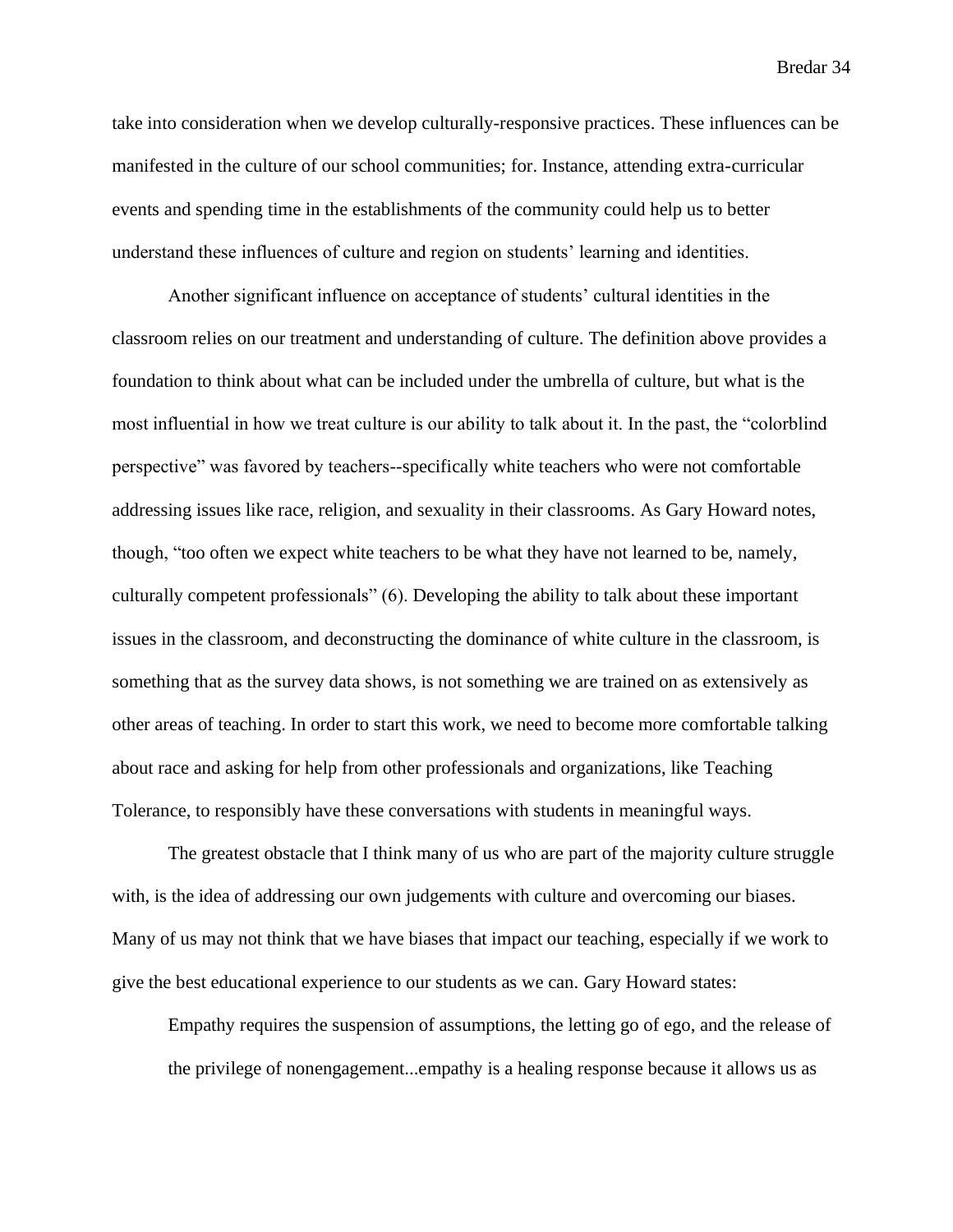whites to step outside of dominance, to see our social position in a new light, and connect with the experience of others who see the river of diversity from a different perspective.

(77)

We may think that we are being aware and inclusive in our teaching, but as members of the dominant group, there are a lot of things that we just do not know about. And that is okay. That is why it is so important to form relationships with students and do the work to understand what impacts them when they step in and out of your classroom. We should be collaborating with organizations in our students' communities, like businesses and nonprofits, to better understand how we can start to understand where our students are coming from, and step outside of that zone of dominance to see their experiences and how we affect their learning in a new light.

With all these factors impacting our acceptance of cultural identities in the classroom, what can we do about it to serve students' needs? Teacher Four claims that in order to overcome biases in our teaching:

Do your research first. I think that a lot of us can be well-intentioned, but we all have those implicit biases that we carry with us. I think all good intentions in the world can't compete with a good knowledge base. You really want to do your research. Read, listen, especially if you are part of the majority [culture], you owe it to students who are not part of the majority to do the legwork.

This research can come in the form of professional development, which I will discuss in the last section, but it can also come from forming strong relationships with our students.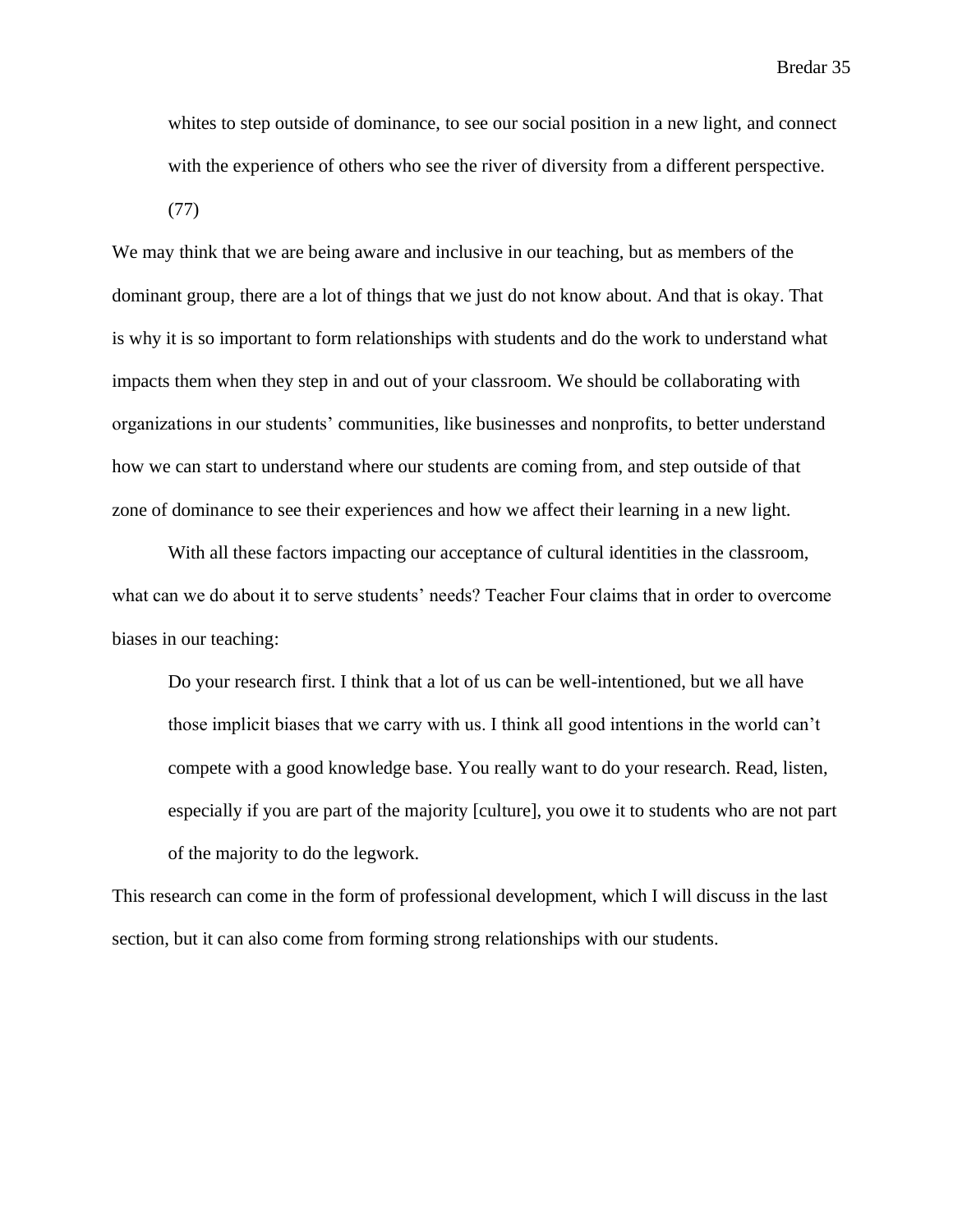### *Relationship-Building*

Part of accepting students' cultural identities is being able to get to know our students in the first place. At the core of culturally-responsive teaching, and arguably, all teaching in general, is being able to form relationships with your students and drive instruction that you *know* will meet their needs. In an English and Language Arts class, as Gloria Ladson-Billings suggests, teaching reading can be a powerful tool in this effort to connect with and learn from students in our classrooms. She says that, for several teachers in her 1992 study on literacy teaching, "rather than attempt to tie their students' literacy to vocational aspirations, they assert that literacy is a tool of liberation, both personal and cultural…it has been less about what is *on*  the lines and pages than what is *between* the lines and beyond the pages" (318).

From talking to our students and, especially in Language Arts, getting to know them through their writing, too, we can incorporate texts and concepts that we know students can connect with. They then can have the prerogative to use these resources to discover new ways of thinking and challenge what they already know, which can contribute to creating a stronger sense of community in our classrooms. By investigating topics that students can already somewhat connect to, we can all have different perspectives on issues and concepts that other people may not have considered, which builds a strong community of inquiry in our classrooms that will make us and our students more comfortable to share about issues that we could normally have difficulty in sharing (i.e., race, religion, and sexuality) in other settings.

While it may sound like something that is fairly simple for us as teachers to achieve, building relationships with students can be a challenge for many people. I am not referring to questionnaires at the beginning of the school year, or knowing what extracurricular activities your students are involved with, but actually getting to know them as human beings. Teacher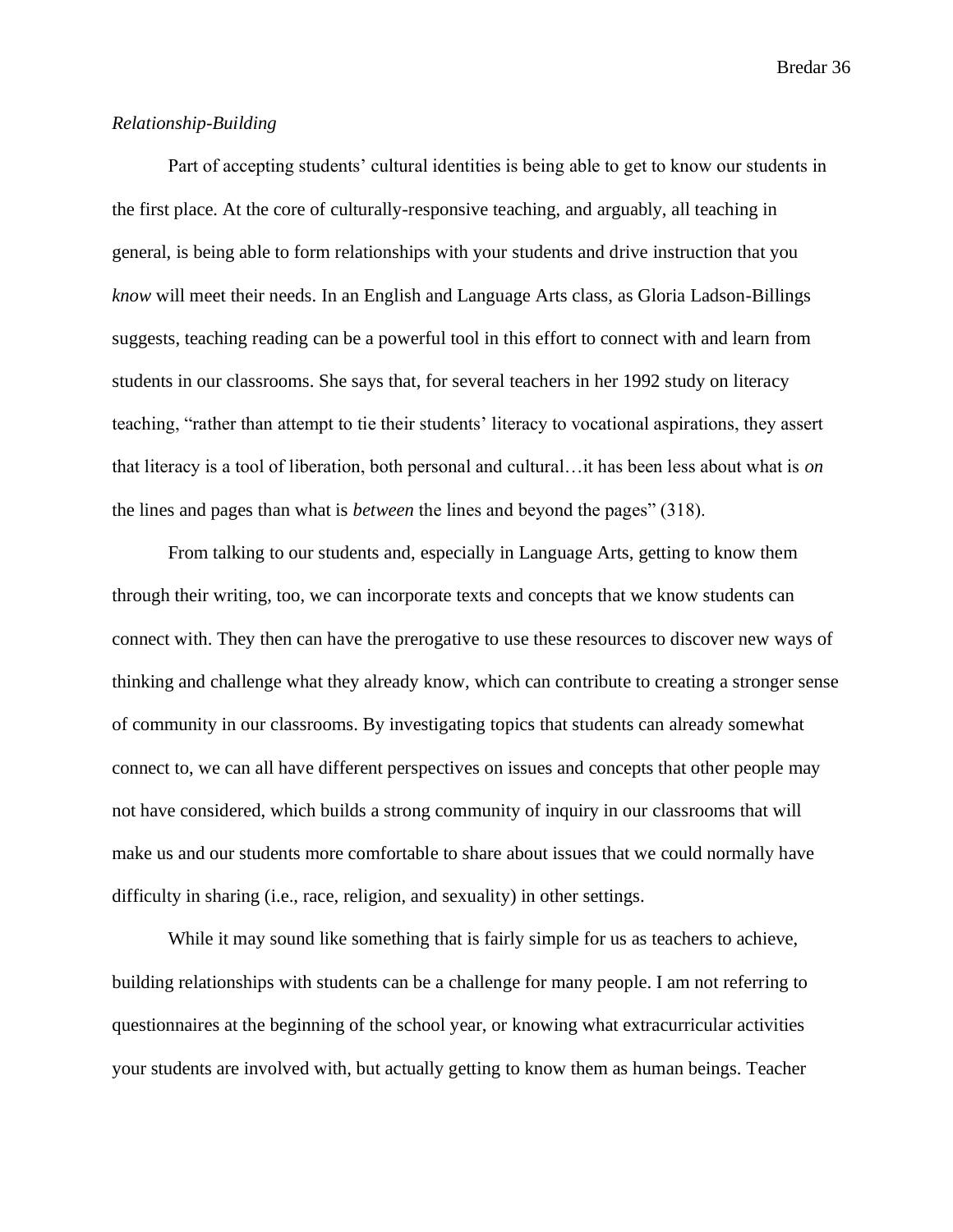One mentions that this kind of effort is "taking a step into their world when they don't think you do. They get to see a new aspect of you as a teacher now showing that you care about them as a person." It is beneficial both for your instruction and for your rapport with your classes when you work to build relationships with your students. As one of the teachers who responded to my initial survey puts it, "this kind of teaching, for me, is kind of common sense, as far as meeting students where they are." This can look like incorporating meaningful and reflective writing opportunities, like nonfiction creative writing tasks as frontloading activities for new concepts. It could also look like sharing aspects of your own life experiences, like times of difficulty or challenge, in class discussions to help establish a safe and encouraging space for students to discuss these issues.

Finally, a significant aspect of connecting with students is getting to know not just them, but the communities in which they live, too. Teacher Five outlines this important element of culturally-responsive teaching when they say that we need to "develop relationships with your kids and their families and their communities. Be part of the communities that you are teaching [in]. I think that the number one [priority] is that relationship building." As we read with Wlodkowski and Ginsberg's definition of culture, family and region play a major role in how students develop their cultural identities. While we should not be visiting each and every student's home to get a sense of where they come from, we should be taking healthy steps to get involved in their communities, especially if we do not live in the areas that we teach in. These steps can be hosting open-house nights for students and their families to come in and talk about what we are doing in class, or they can be something as seemingly small as just sending out a periodic newsletter to families highlighting awesome things that students are doing, and what we are working on together in class. Having this kind of communication with parents is helpful not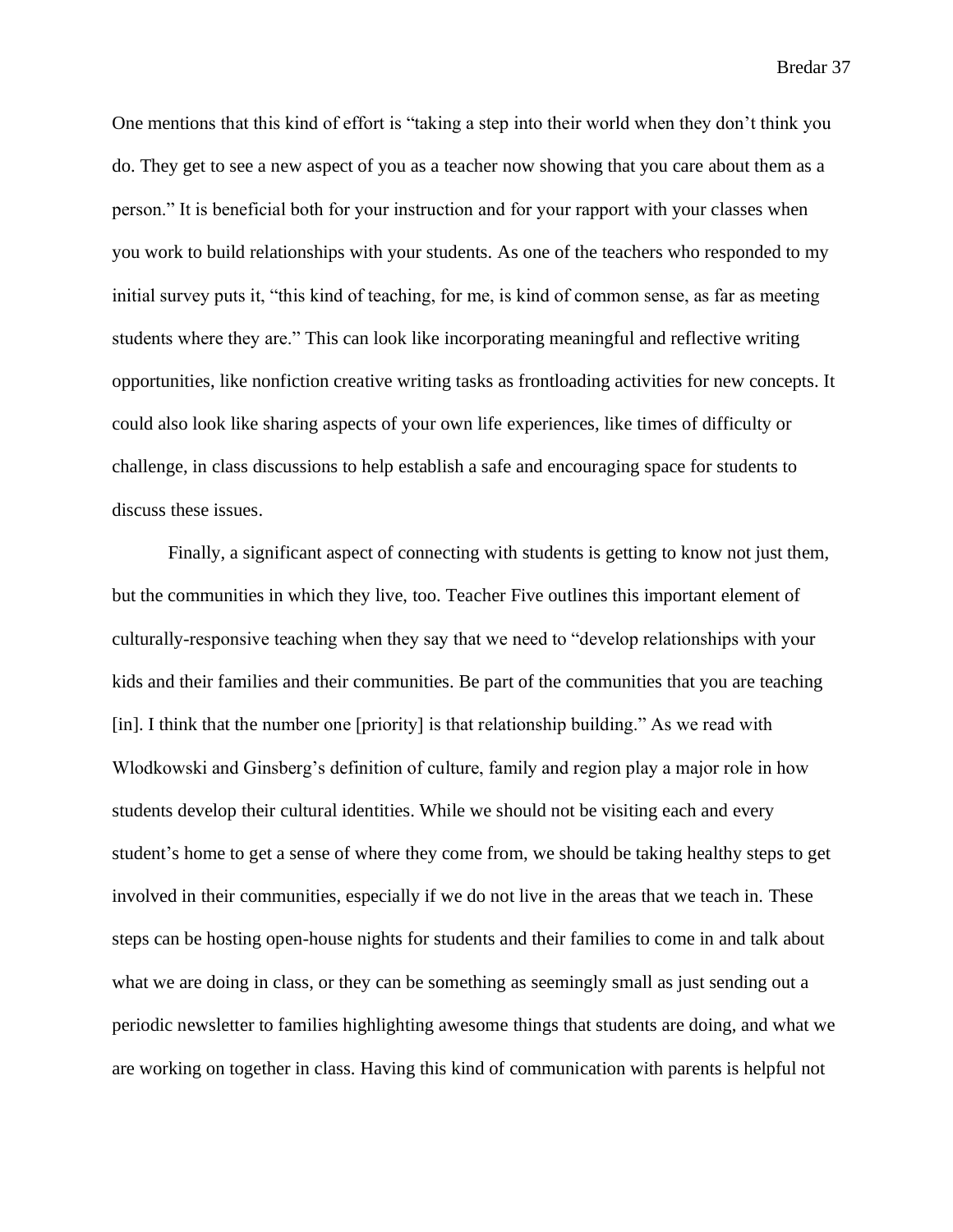only in keeping transparency with families strong, but also because students who see their teachers interacting in ways that show excitement and pride in them will be more likely to show the teachers respect and engagement in their classes.

#### *Representation*

Alongside forming meaningful relationships with students, teachers should be bringing representation of diverse experiences into the texts that we use in the classroom. One way that we can improve representation in our classrooms is through choice books. This is an area to which English and Language Arts lends itself quite well, as we choose (or have some choice in) the kinds of texts and concepts that we bring into our rooms. Teacher One describes it well when they say that "English and Language Arts lends itself to it because you get choice, you get to pick stories, you to get to pick poems, you choose the voices that represent the content that you're throwing at them. It's on the teacher to make sure that these voices are reflective of those they see in the classroom." Students should have opportunities to see themselves in the works that we study, not just texts about and by the same kinds of people all year long. As another teacher from the survey points out, "they're [students] all kids, and everyone wants to feel respected. Everybody wants to feel that their culture matters and that their culture counts."

How do we work to have stronger representation in our classrooms? Teacher Six suggests that we should "start accumulating your diverse classroom library early on. I would say build up your classroom library, because if students can see themselves in stories, even if those [are just ones] that you have in your own classroom, the more likely they are going to read in the first place." By providing texts that students can see themselves in, we are demonstrating to our students that we respect them, their cultures, and having those cultures celebrated in our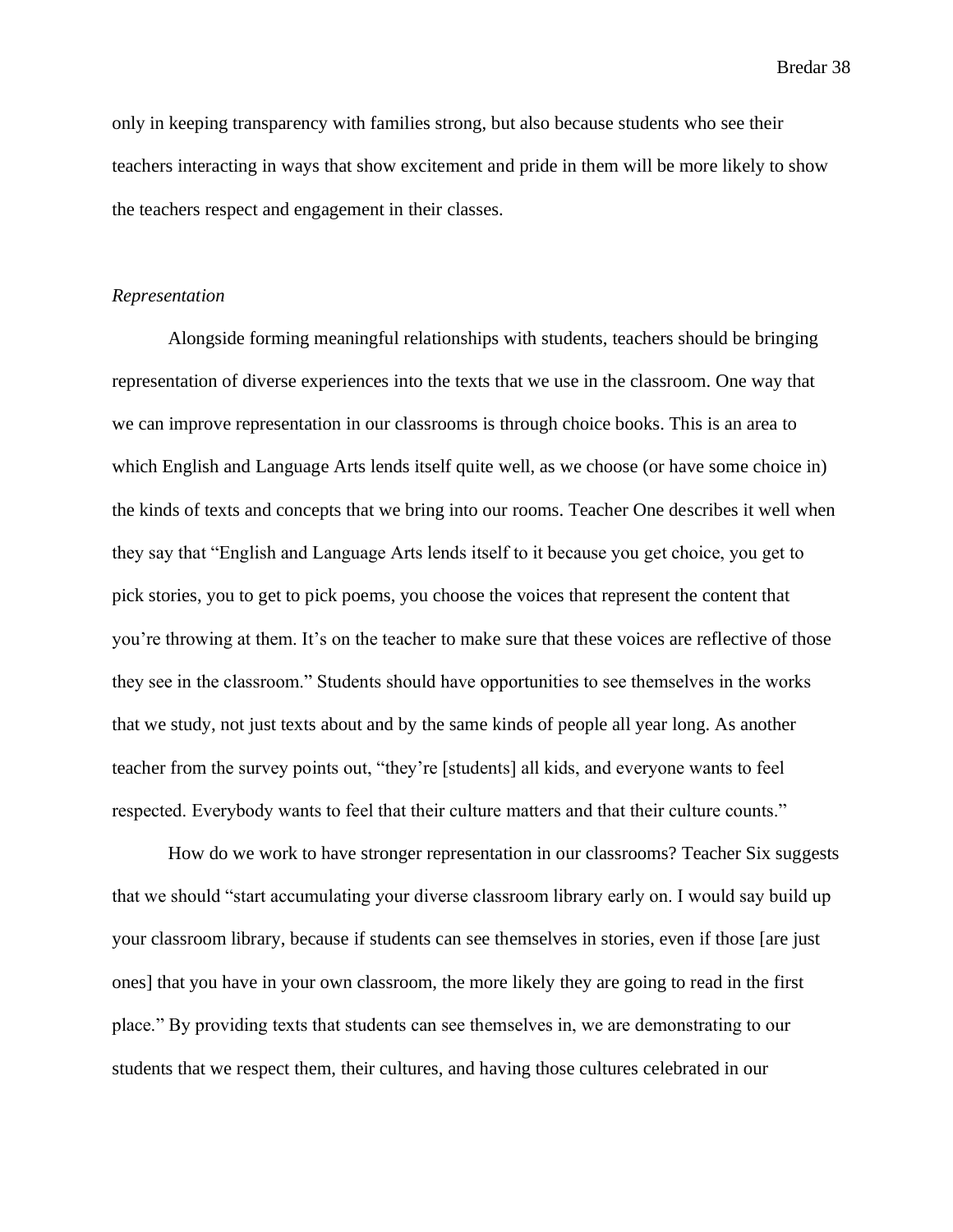classrooms. As Teacher Two points out, "anytime that you give students choice, and choice that they see themselves in, is a positive." Sometimes it just takes us as teachers doing the work to seek out these books ourselves, or better yet, seeking the help of others. I include a resources list of several websites, texts, podcasts, and other sources that are helpful in getting started in developing more culturally-responsive practices.

### *Professional Development*

Professional development seems to be the guiding influence for how my respondents initially learned about culturally-responsive teaching. The survey data shows that approximately 60 percent of teachers reported that they did not learn about culturally-responsive teaching in their teacher preparation programs. This is a significant number of our teachers who did not receive this training before heading into their own classrooms. Professional development, therefore, gives us an external resource for teachers to discover concepts like culturallyresponsive teaching and learn from other educators about them.

One critique of professional development that I have heard is that requiring external training for teachers requires us to go out of our way, even when we have a million other things to balance, and pay out of pocket for expensive opportunities like conferences and seminars. Many schools bring in speakers and provide incentives for professional development, but not many schools can provide compensation for teachers who seek out additional resources and opportunities. Teacher Two suggests that, in order to reach teachers who are not able to attend these expensive events, we should instead "make it [professional development] accessible, and meet teachers where they are. You have to provide good resources that all teachers can access." Accessibility for professional development is key in reaching teachers who cannot attend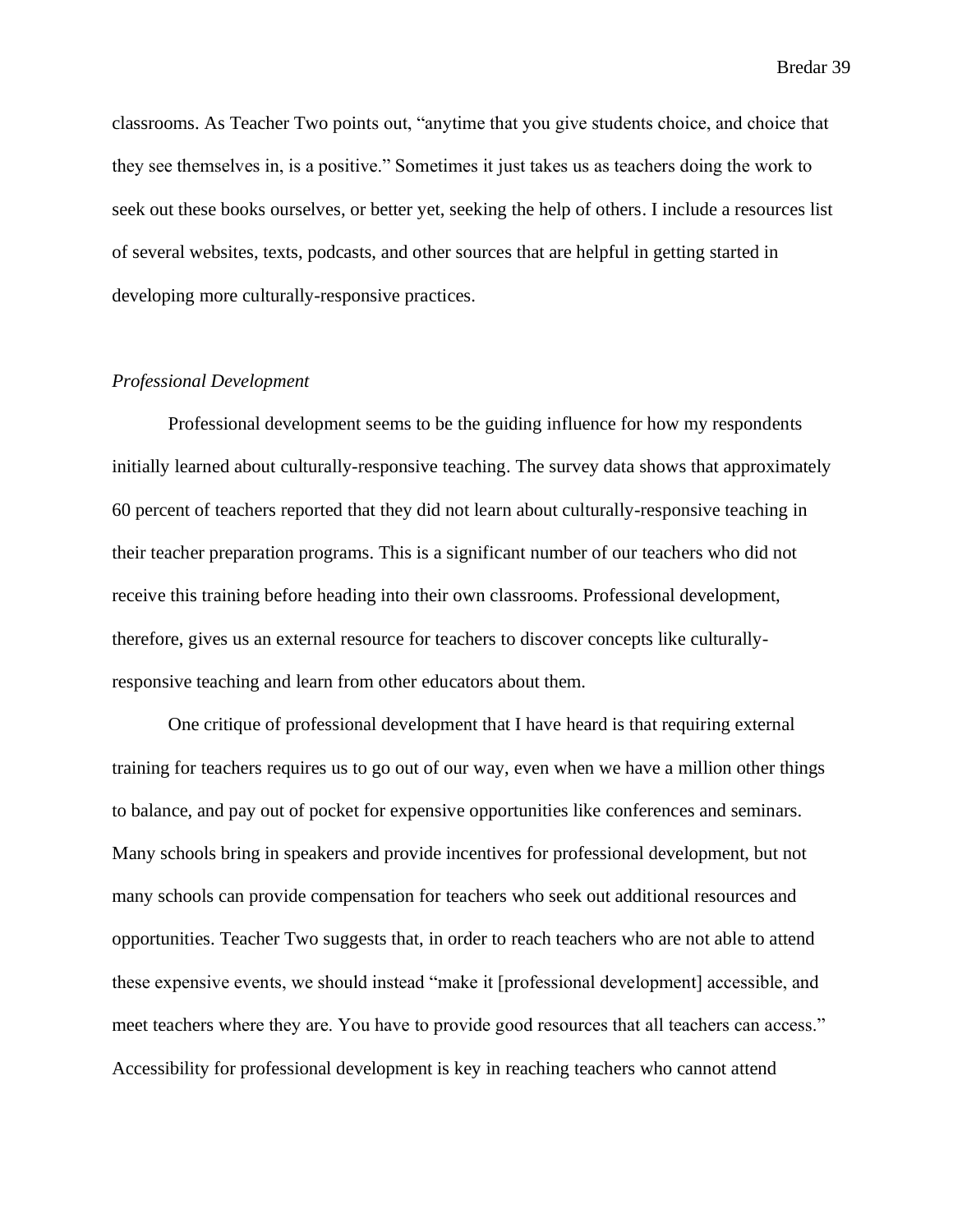expensive conferences or purchase monthly magazines. When we can reach these teachers and provide opportunities like free one-day conferences or online webinars that anyone can access, we do the good work of bringing this knowledge to more educators.

In the case of more accessible professional development, the resources and programs available grow when we change the way that we think about professional development. Often, in teaching, professional development refers to seminars, workshops, conferences, and summits that are not always the most helpful events in the world. When we redefine what professional development is, however, we can expand the list of possibilities beyond these events. Teacher Four provides a clear example of just that:

There's so much good literature out there. For preservice teachers, you're assigned so much reading already so it's hard to want to venture out and do more, but there's a wealth of literature out there, waiting for us. If it's not books, it's podcasts. Or, an even bigger step of course, it's one thing to read and listen to resources, but engage with the populations that you are teaching!"

Professional development does not have to be sanctioned events by host organizations, it can be something as simple as finding podcasts and social media accounts of people doing awesome things in their classrooms. Examples of these types of resources can be found in the next section, wherein I provide some resources and explanations of what each can be helpful for. It can be visiting with people in our communities to learn more about what issues are facing our parents and students. Again, the possibilities become much more expansive when we change the way we think about what professional development entails.

Finally, the greatest obstacle in finding and utilizing the skills and concepts you find in professional development is having the motivation to seek it out in the first place. Good teachers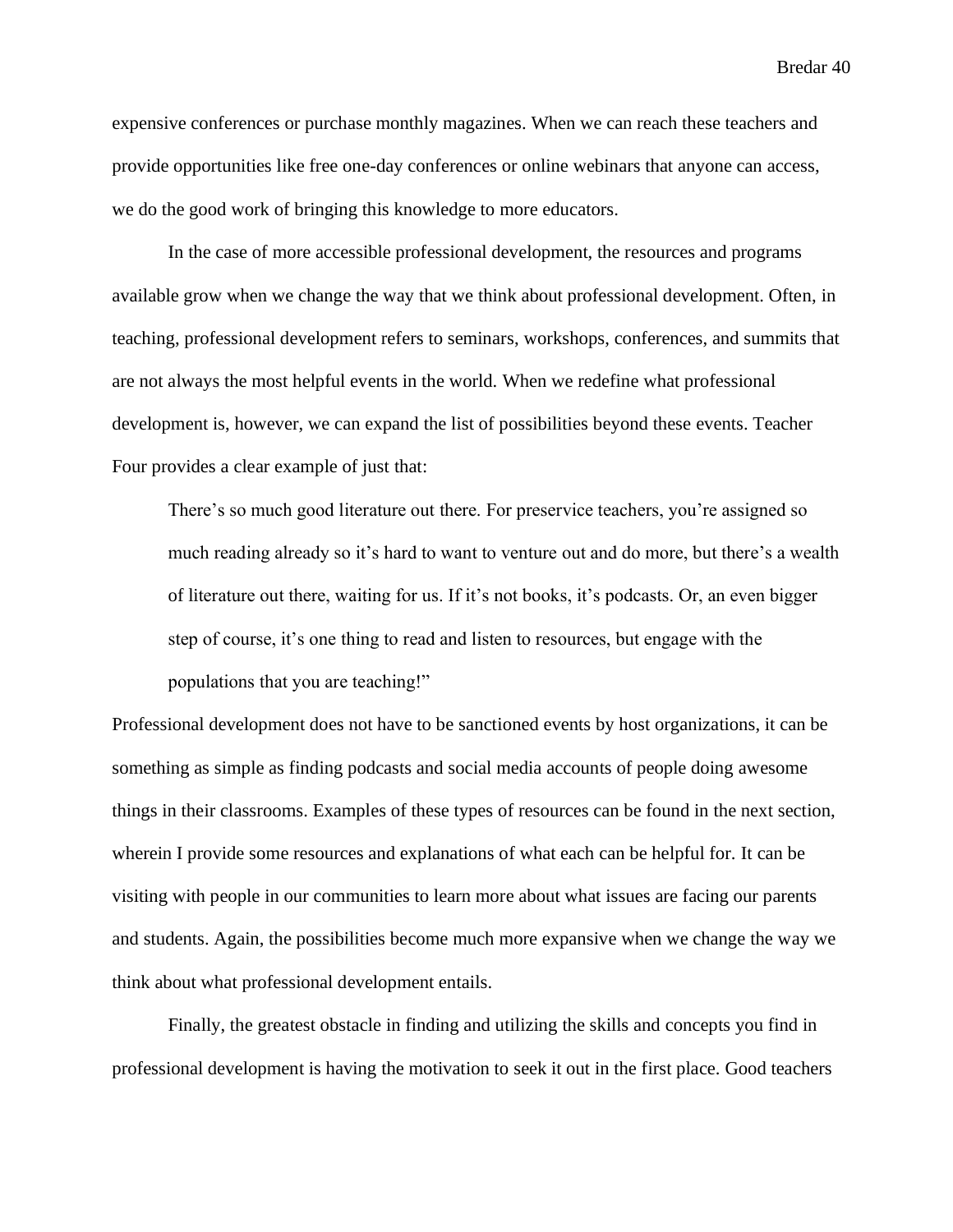have intrinsic motivation to seek out resources to improve our teaching, keep us updated on new texts and strategies, and other factors that go into how we teach our students. Teacher Five summarizes why our quest for professional development throughout our careers is so vital to our teaching:

"You have to have a thirst for knowledge, you should be listening, reading, studying, checking out Teaching Tolerance. Don't fall into the trope of 'white savior complex,' especially if you are white, because that can be a very dangerous and problematic ideology, even if it's well-intentioned. A lot of teachers might see something like *Freedom Writers* and think they can just go in and save people they don't have a complete understanding of. I think that the more we humble ourselves and the more knowledge and insight we [gain] leads us to developing our own culturally-responsive practices."

Communicating with other teachers and education professionals helps us to overcome this "white savior complex" that many teachers can fall into at the beginning of our careers, and maintaining a growth mindset about our practices can help us to elevate our teaching to new challenging and fulfilling heights.

#### *Limitations of the Study*

I mainly focused on the issues of recognition of culturally-responsive teaching amongst secondary English teachers in Indiana, and how we can work to become more culturallyresponsive in our classrooms when we do not have as much training on it during our preparation programs as we probably should. While I was able to gather data from a range of teachers of varying experiences and school environments, I believe that a larger data pool would have served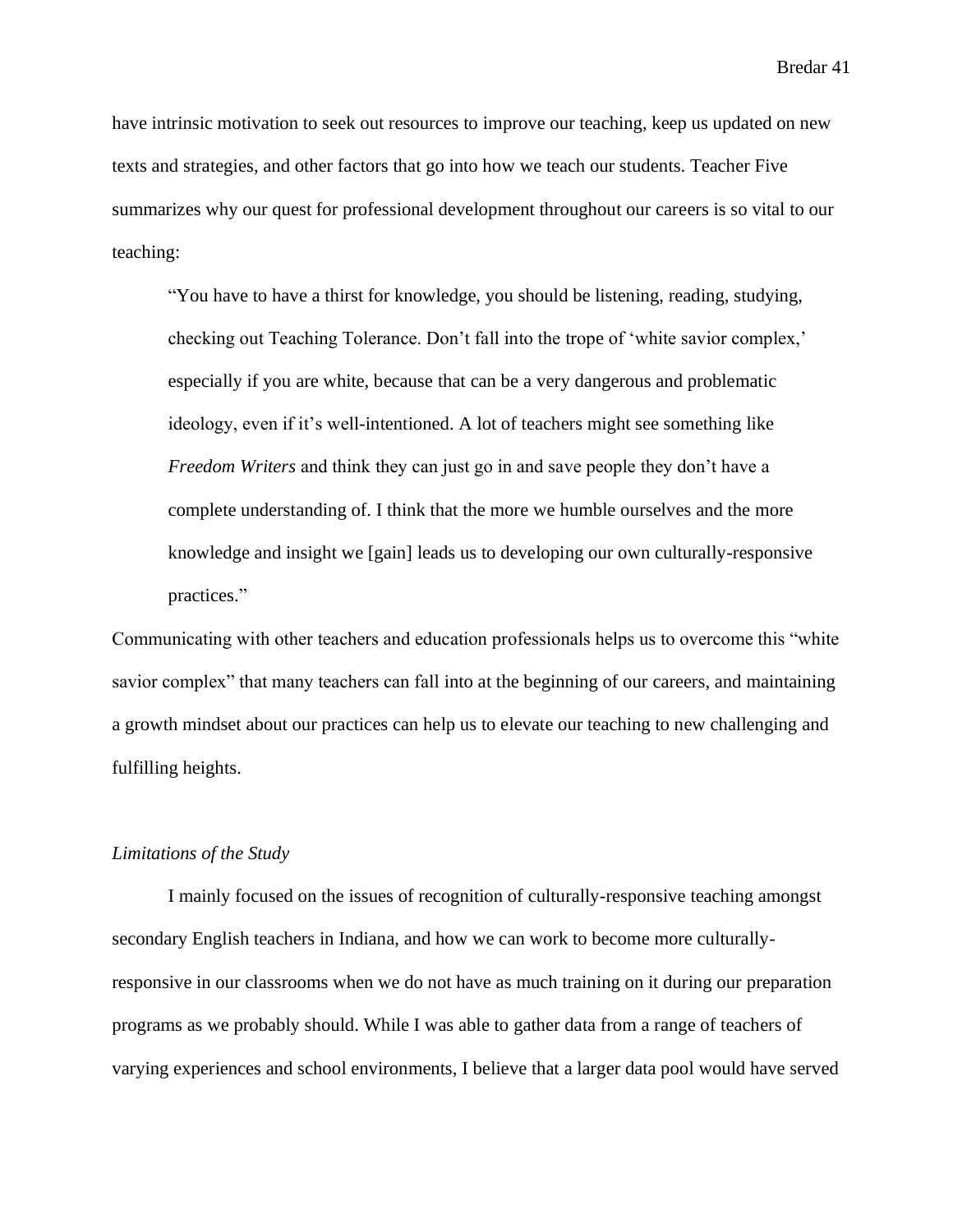the study better. With more participants, I could have conducted more individual interviews and determined just how large the scope of this issue really is throughout Indiana. I did not collect data as to where the teachers studied for their teacher preparation programs, but if I had, I could have compared how traditional versus nontraditional programming focused on this aspect of teaching (if at all). Additionally, with the wording of my initial survey, I believe that several teachers had some context-clues to help them figure out what kinds of things fell under the umbrella of culturally-responsive teaching for their responses, and it's also likely that the teachers inclined to respond to my study were those who were already thinking about these issues.

#### *Conclusions and Paths for Further Research*

Overall, I hope that this study provides a foundation upon which we can trace the disconnect between theory and practice, and contains some helpful guidelines in getting started with engaging in more culturally-responsive teaching practices. In the future, I would like to expand this study to investigate how the conversation surrounding culturally-responsive teaching is dominated by white voices, and how this affects what we as teachers are bringing into our classrooms as best practices.

#### *Works Cited*

Department of Education Compass. Updated in 2019.

<https://compass.doe.in.gov/dashboard/overview.aspx?type=state>

Emdin, Christopher. *For White Folks Who Teach in the Hood...And the Rest of Y'all Too: Reality Pedagogy and Urban Education.* Penguin Random House, 2017.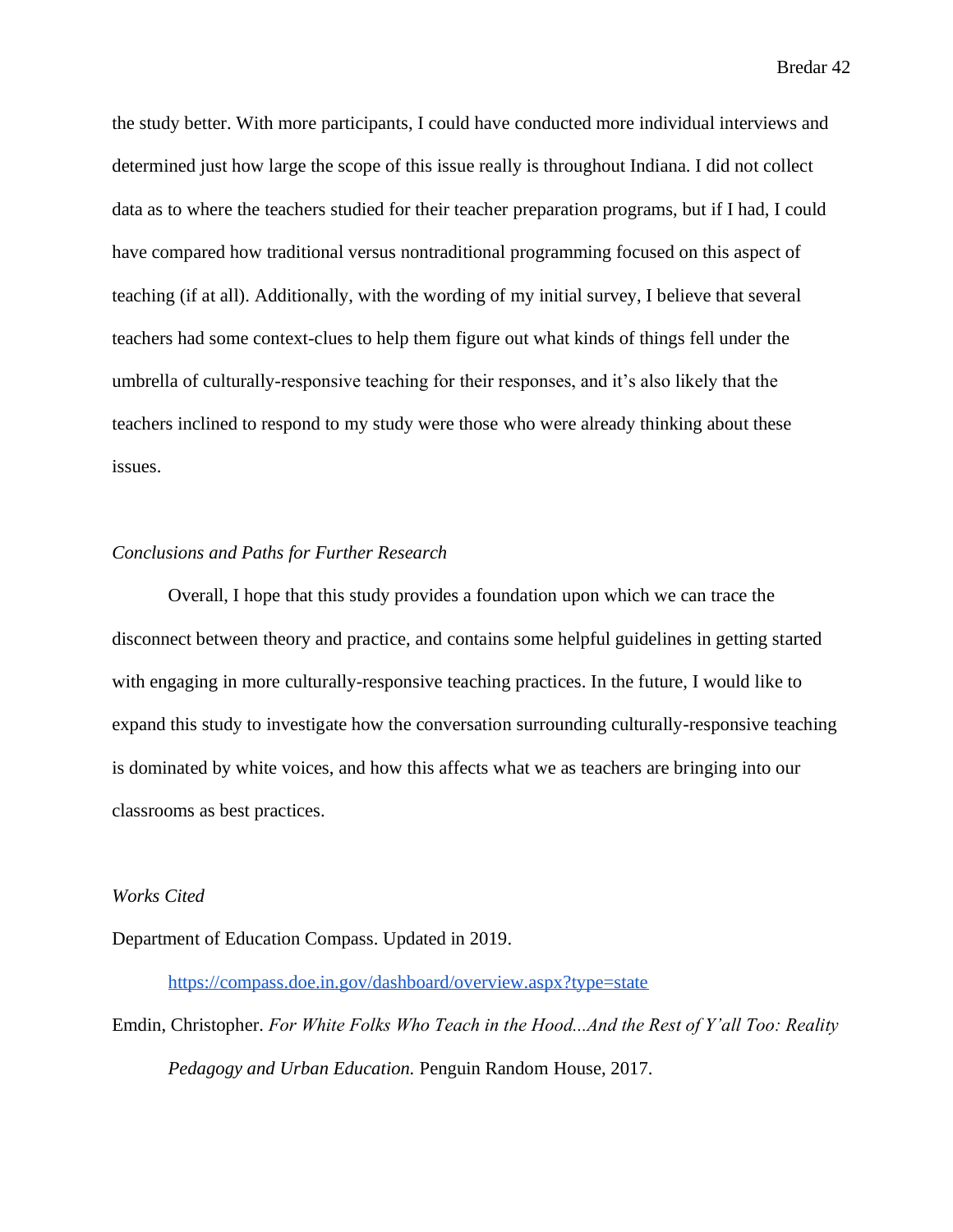- Gay, Geneva. "Acting on Beliefs in Teacher Education for Cultural Diversity." *Journal of Teacher Education*, Volume 61, 2010, pp. 143-152.
- Howard, Gary. *We Can't Teach What We Don't Know: White teachers, multiracial schools.* Teachers College Press, Columbia University. 2nd Edition, 2006.
- Kozleski, Elizabeth B. "Equity Alliance--Culturally Responsive Teaching Matters!" The Equity Alliance. Arizona State University, Tempe, AZ. January 2010.
- Ladson-Billings, Gloria. "Reading between the Lines and beyond the Pages: A Culturally Relevant Approach to Literacy Teaching." *Theory Into Practice*, Vol. 31, No. 4. Literacy and the African-American Learner, 1992, pp. 312-320.
- Wilhelm, Jeffrey D. & Smith, Michael W. *Reading Don't Fix No Chevys (Yet!): Motivating Boys in the Age of the Common Core*, 2014.
- Wlodkowski, R. and Ginsberg, M. *A Framework for Culturally Responsive Teaching.* Educational Leadership, National Education Association. January 1995.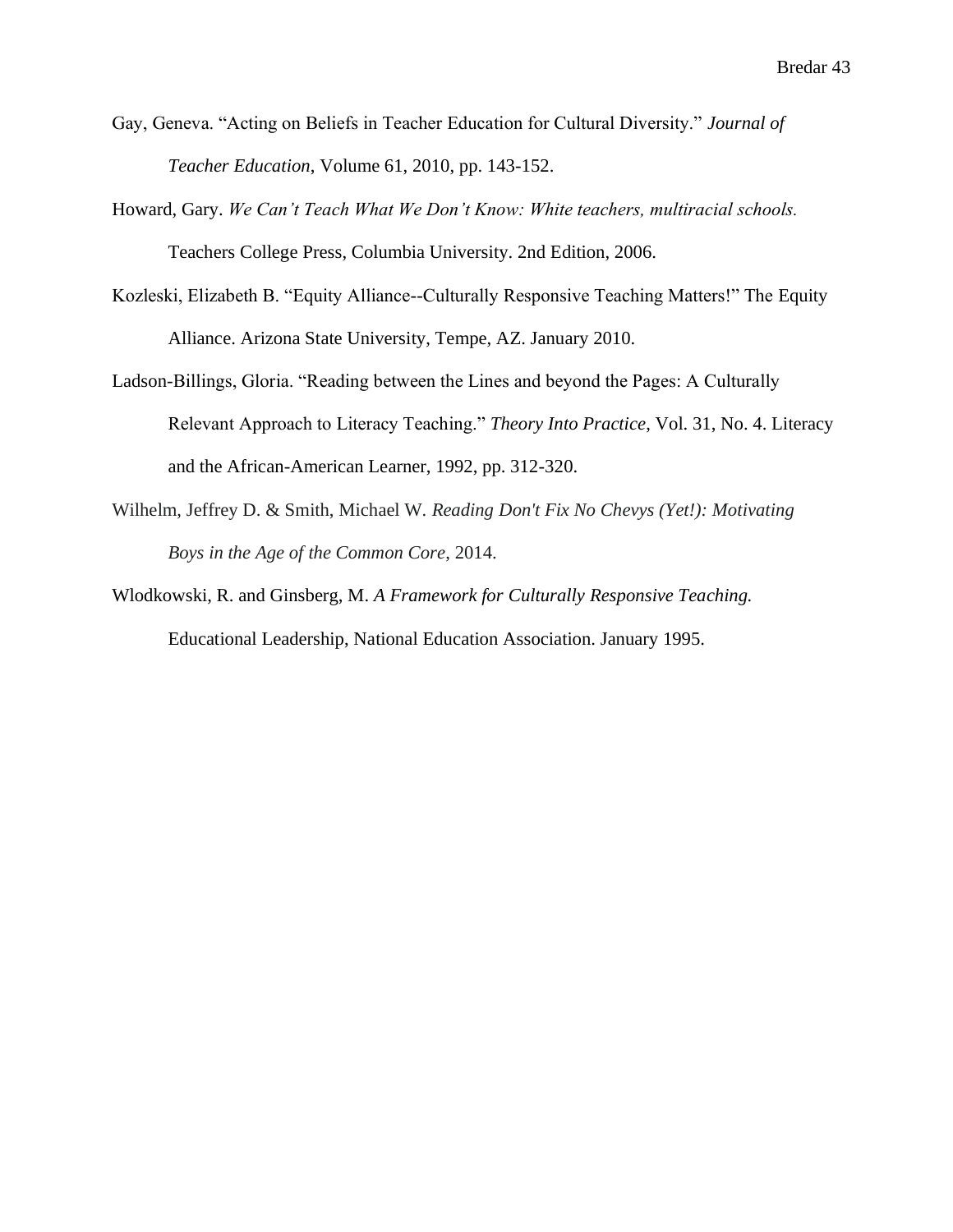### **Appendix: Resources for Culturally-Responsive Teaching**

#### *Important People to Know:*

• Gloria Ladson-Billings [\(https://ci.education.wisc.edu/ci/people/faculty/gloria-ladson](https://ci.education.wisc.edu/ci/people/faculty/gloria-ladson-billings)[billings\)](https://ci.education.wisc.edu/ci/people/faculty/gloria-ladson-billings)

Researcher and educator Ladson-Billings writes on the misconceptions surrounding culturallyresponsive teaching and the effects of not being culturally-responsive in our classrooms.

• Geneva Gay [\(https://education.uw.edu/people/faculty/ggay\)](https://education.uw.edu/people/faculty/ggay))

Gay's works are considered to be some of the foremost expert texts on culturally-responsive teaching today. Her works provide research-proven strategies and practices that are aimed to help teachers who are starting the work of being more responsive and reflective in their teaching.

• Ruby Payne (@rubyKpayne)

I mention Payne here as a warning against the misconceptions that her works have created in the areas of culturally-responsive teaching. Her works lean to the "colorblind" approach that I outlined in Part I of this work as being extremely problematic in the classroom. Later in the resources list, I include a Teaching Tolerance article that outlines the extent to which Payne's works are problematic in use.

• Christopher Emdin (@chrisemdin)

In 2017, Emdin published his award-winning book *For White Folks Who Teach in the Hood...And the Rest of Y'all Too: Reality Pedagogy and Urban Education.* In addition to his work in research on culturally-responsive practices, he created the #HipHopEd social media movement. His book and activism promote culturally-responsive practices in practical and usable terms that teachers can easily implement into their own classrooms.

• Zaretta Hammond (@Ready4rigor)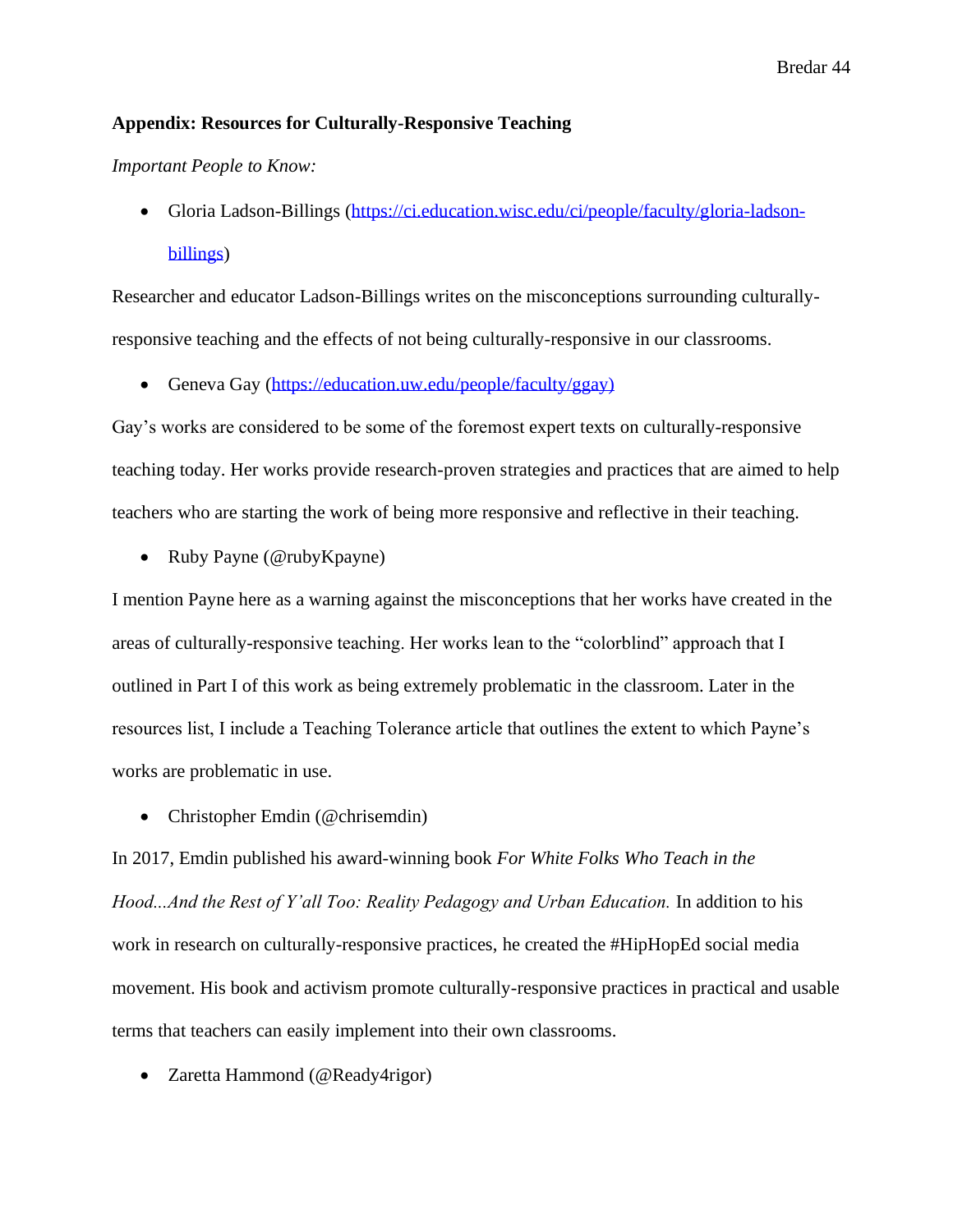Author of such texts as *Culturally Responsive Teaching & The Brain: Promoting Authentic Engagement and Rigor Among Culturally and Linguistically Diverse Students*, Hammond is a former English teacher who has been investigating and promoting best practices for culturallyresponsive teaching for over 18 years. Her works specifically focus on the effects of culturallyresponsive instruction on student learning and psychology, and as this study focuses primarily on familiarity of this topic with educators in Indiana, I did not use it as a primary source. If the study were to be continued and expanded to focus more on student learning, her books would be used.

# *Helpful Literature*

- Howard, Gary. *We Can't Teach What We Don't Know: White teachers, multiracial schools.* Teachers College Press, Columbia University. 2nd Edition, 2006.
- Kozleski, Elizabeth B. "Equity Alliance--Culturally Responsive Teaching Matters!" The Equity Alliance. Arizona State University, Tempe, AZ. January 2010.
- Wlodkowski, R. and Ginsberg, M. *A Framework for Culturally Responsive Teaching.* Educational Leadership, National Education Association. January 1995.
- Van Der Walk, Adrienne. "Questioning Payne." *Teaching Tolerance.* Issue 52, 2016. <https://www.tolerance.org/magazine/spring-2016/questioning-payne>
- DOE Compass.<https://compass.doe.in.gov/dashboard/overview.aspx?type=state>
- Wilhelm, Jeffrey D. & Smith, Michael W. *Reading Don't Fix No Chevys (Yet!): Motivating Boys in the Age of the Common Core*, 2014.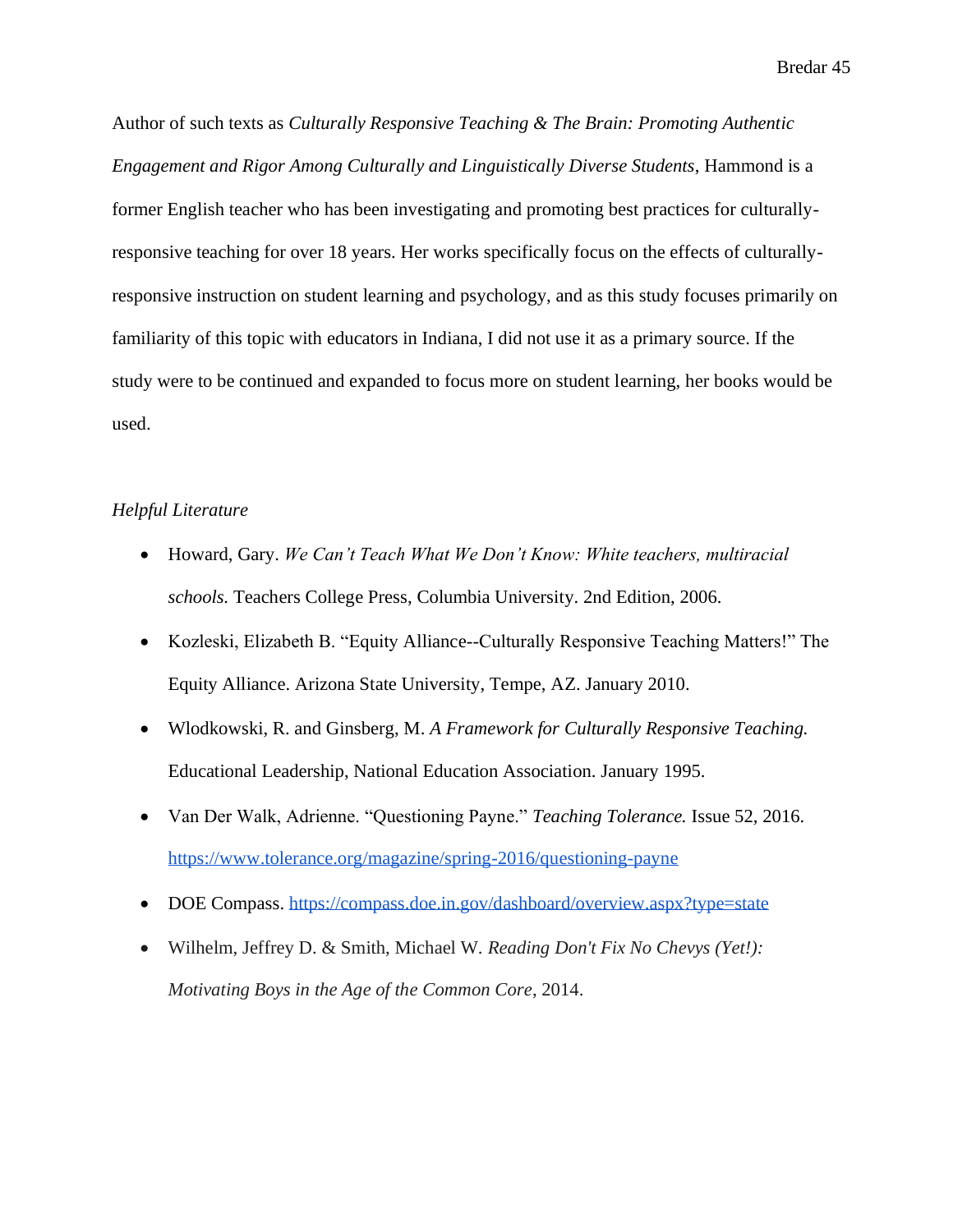### *Professional Organizations*

• Teaching Tolerance [\(https://www.tolerance.org/classroom-resources\)](https://www.tolerance.org/classroom-resources))

According to their website, Teaching Tolerance is an organization that sets out to "help teachers and schools educate children and youth to be active participants in a diverse democracy" (Teaching Tolerance: About). They provide free resources (like lesson plans, learning plans, posters, teaching strategies, etc.) for teachers and staff working in kindergarten through high school.

• National Council of Teachers of English [\(http://www2.ncte.org/resources/\)](http://www2.ncte.org/resources/))

The National Council of Teachers of English (NCTE) has been the foremost professional development organization for English teachers for more than 50 years. They have lessons, journal articles, and blog posts available for free, but with a yearly membership teachers and education staff can have access to professional development conferences/seminars, quarterly inprint and online journals, and a plethora of other resources to bring into the classroom.

• Equity Alliance at Arizona State University [\(http://www.equityallianceatasu.org/about\)](http://www.equityallianceatasu.org/about)) The mission of this group is to, according to their website, "promote access, participation and positive outcomes for all students by engaging educational stakeholders, reframing and advancing the discourse on educational equity and transforming public education, locally, nationally and internationally" (Equity Alliance: About). They publish blog postings and a repository of texts (books, journal articles, and presentations) published by members and partners of the organization.

• National Education Association [\(http://www.nea.org/home/ToolsAndIdeas.html\)](http://www.nea.org/home/ToolsAndIdeas.html))

The National Education Association (NEA) is the largest professional organization for educators, and advocates for the betterment and advancement of public schools across the country. They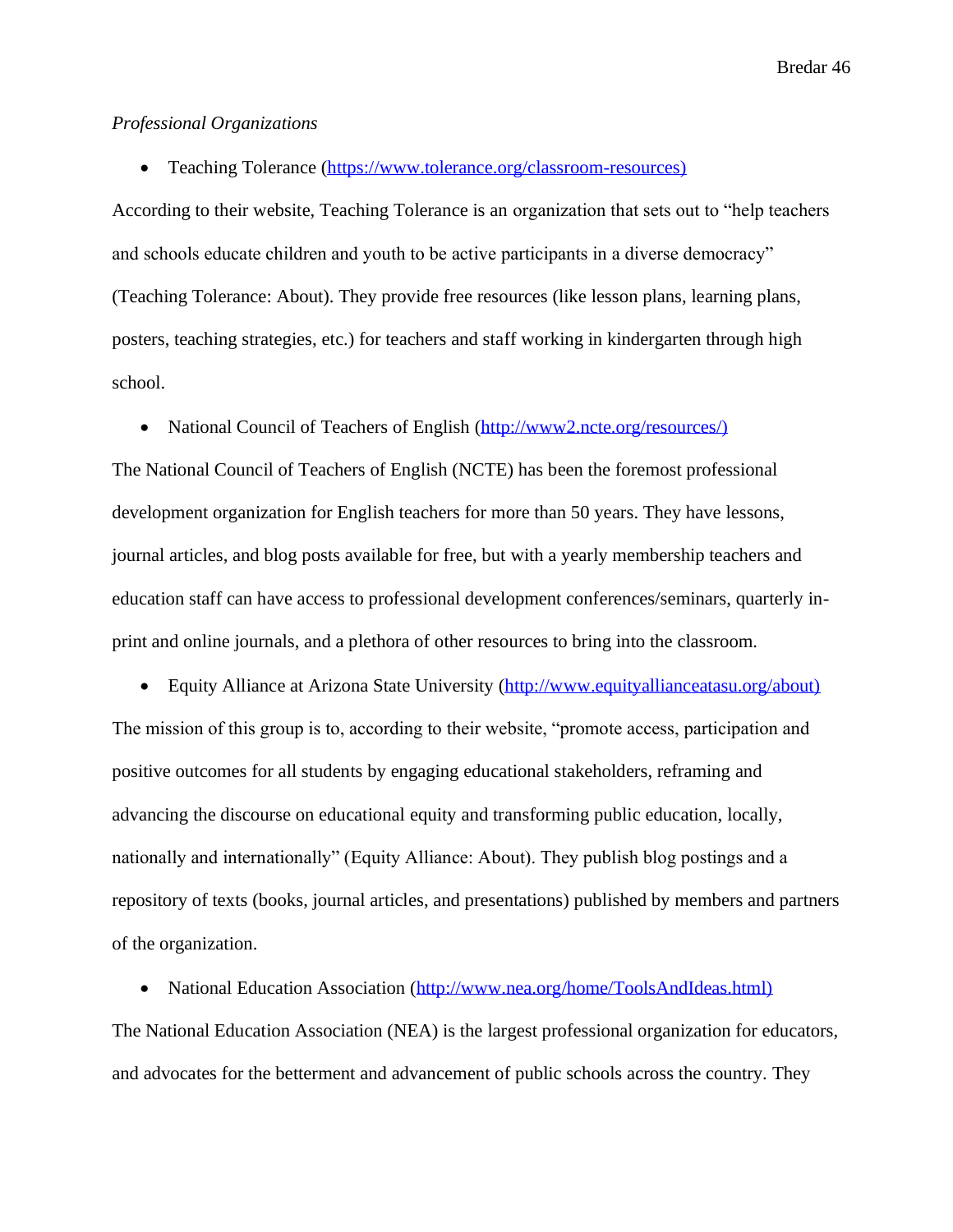regularly publish articles, research, and professional development opportunities on their website and their social media accounts.

• Southern Poverty Law Center [\(https://www.splcenter.org/what-we-do\)](https://www.splcenter.org/what-we-do))

The Southern Poverty Law Center is an agency that has been working for over 40 years for the advancement of civil rights and protection against unjust laws and discrimination. They are the parent organization of Teaching Tolerance and other organizations such as The Intelligence Project, an organization aimed to track hate groups across the U.S.

• Black Lives Matter [\(https://blacklivesmatter.com/what-we-believe/\)](https://blacklivesmatter.com/what-we-believe/))

The Black Lives Matter movement is an organization whose mission is to, according to their website, "build local power and to intervene in violence inflicted on Black communities by the state and vigilantes" (Black Lives Matter: About).

#### *Useful Podcasts:*

#### • *The Cult of Pedagogy* Podcast

Jennifer Gonzalez publishes this podcast, which is a supplemental resource available from *Cult of Pedagogy*, which also publishes blog posts, videos, and classroom resources. In this podcast, Gonzalez interviews teachers, students, administrators, and other educational staff to talk about things such as strategies, classroom management, reform, and technology. They have some resources on culturally-responsive teaching, but their teaching strategies are particularly helpful in becoming more responsive of student needs. They primarily publish their podcast on iTunes, but it can also be found on their website and on Google Play.

• *The Edvocate* Podcast [\(https://www.theedadvocate.org/the-edvocate-podcast/\)](https://www.theedadvocate.org/the-edvocate-podcast/))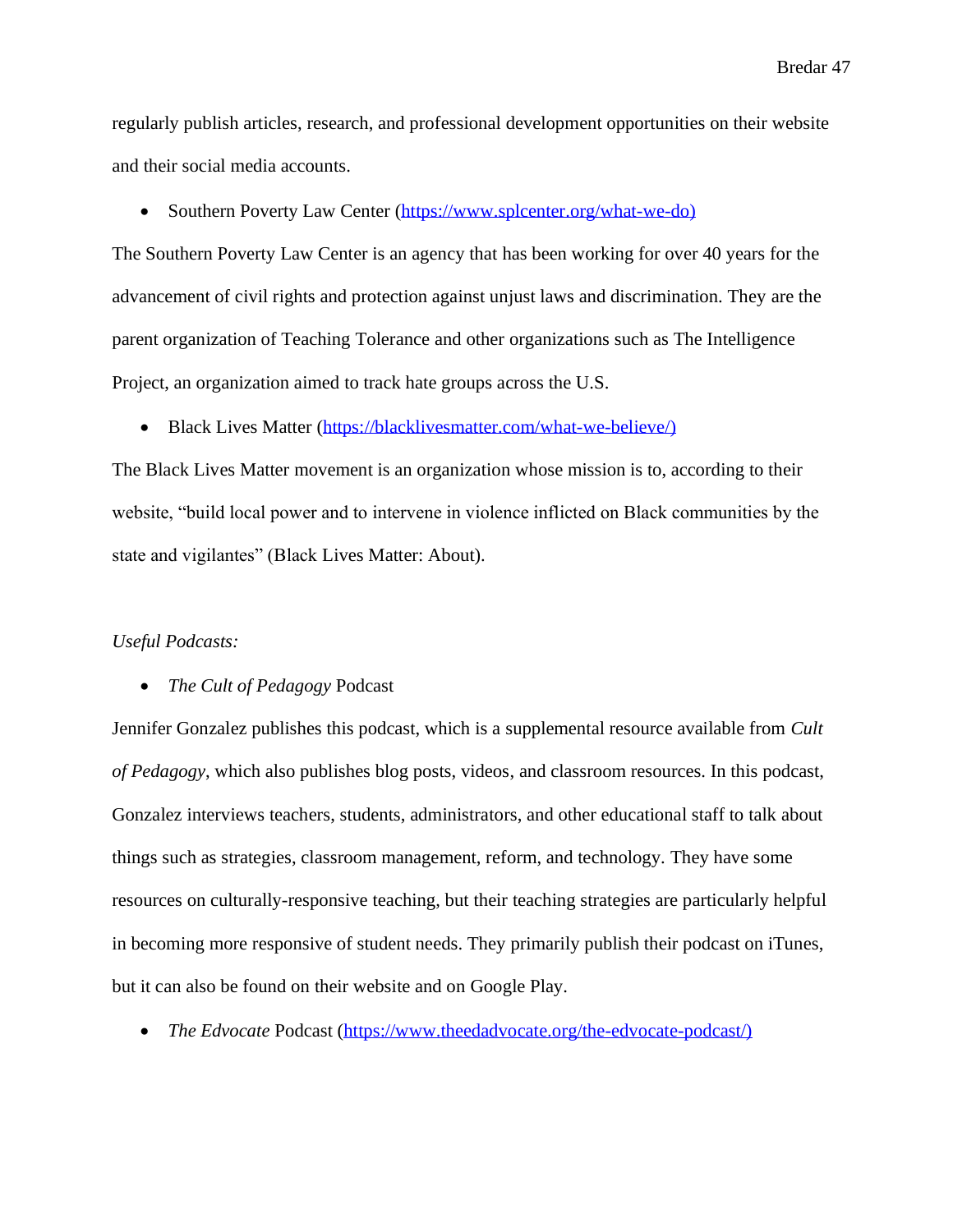Dr. Matthew Lynch's *The Edvocate* is a weekly podcast on different issues that we face as teachers and, specifically, issues facing public school teachers across the country. While there are many helpful episodes with research-driven practices and suggestions, the fourth episode of the podcast, entitled "Episode 4: How to Create a Culturally-Responsive Classroom," is I think the most helpful of the episodes for strategies and tips. This podcast can be accessed through Spotify and their main website.

• NPR's *Code Switch* Podcast [\(https://www.npr.org/podcasts/510312/codeswitch\)](https://www.npr.org/podcasts/510312/codeswitch))

*Code Switch* is a weekly podcast, conducted and published by journalists of color, which discusses varying topics under the act of code-switching between different contexts and by different marginalized groups. Their podcast is available on most music-streaming sites, but I recommend using Spotify as the episodes are easily identified and organized.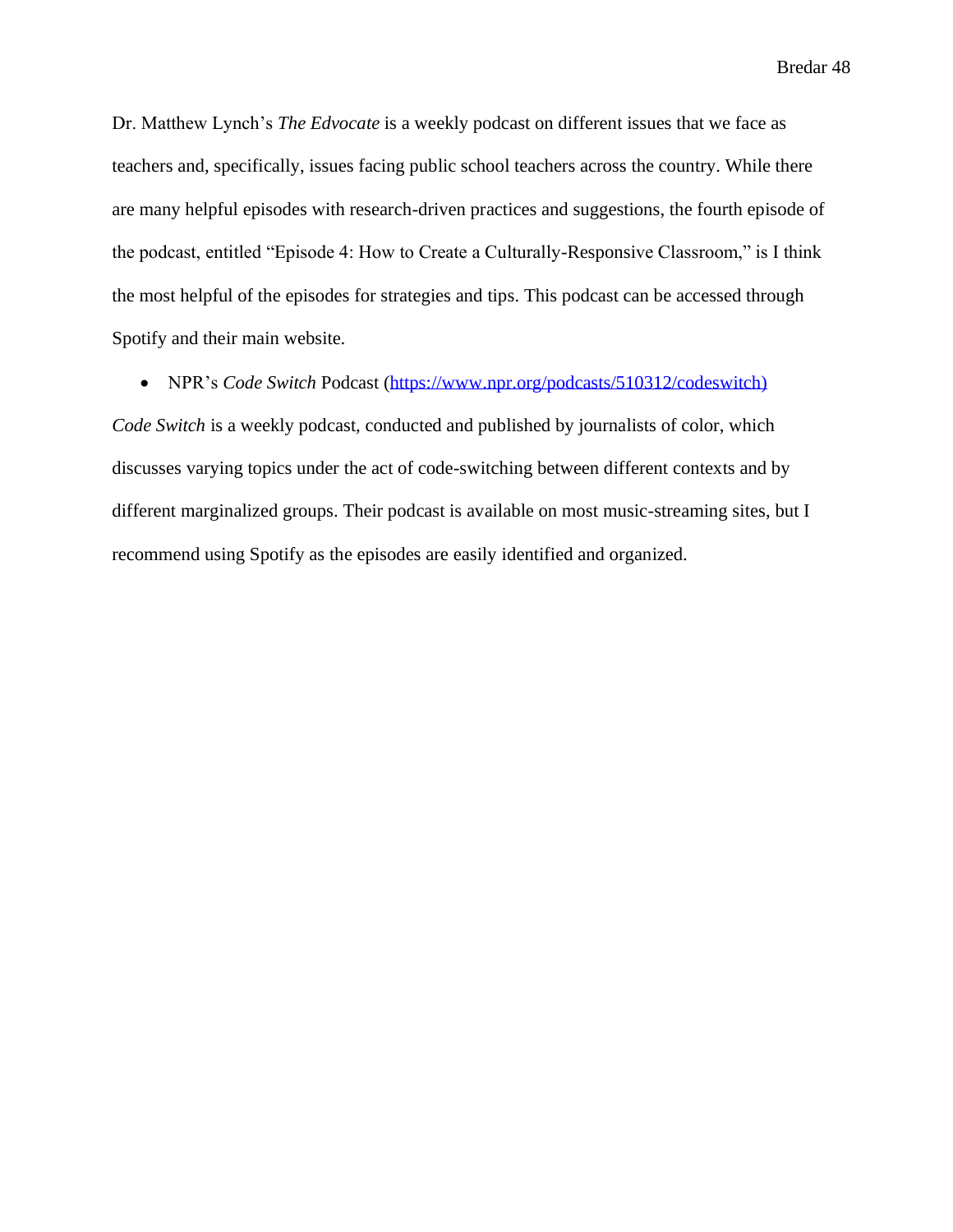# **Study Title** *(Culturally-Responsive Teaching in Secondary ELA Classrooms) IRBNet #1454071*

# **Study Purpose and Rationale**

The purpose of this research project is to identify the current practices and training on culturally-responsive teaching in secondary ELA classrooms in Indiana. This information will be synthesized into a guide book for preservice and practicing educators to use.

## **Inclusion/Exclusion Criteria**

Participants must be over the age of 18, and have been a practicing ELA teacher in secondary education for at least one year.

## **Participation Procedures and Duration**

Participants in the study will complete a Google Forms survey with 11 questions about their experiences with culturally-responsive teaching. From their responses, candidates with prior knowledge of culturally-responsive teaching will be called for an in-person, video, or phone interview lasting between 30 and 60 minutes, depending on availability/location. After the interview, participants will be notified when the guide book is complete and will be given access to said guide book, if requested.

## **Audio or Video Tapes**

Interviews will be audio recorded by the researcher and will be kept until the after the research project is accepted by the Ball State Honors College for the Senior Honors Thesis.

# **Disclosure of Alternative Procedures**

If a participant is not within a reasonable distance from the researcher, interviews will be conducted via FaceTime, Skype, by phone, or by other agreed-upon mediums with the participant.

## **Data Confidentiality or Anonymity**

All data will be maintained as confidential and no identifying information such as names will appear in any publication or presentation of the data.

# **Storage of Data and Data Retention Period**

Data will be stored in a private Google Drive folder, with only the researcher's faculty advisor given access to the information. This will be stored in this manner until the Senior Honors Thesis is accepted by the Ball State Honors College.

## **Risks or Discomforts**

There are no perceived risks for participating in this study.

## **Benefits**

There are no perceived benefits for participating in this study.